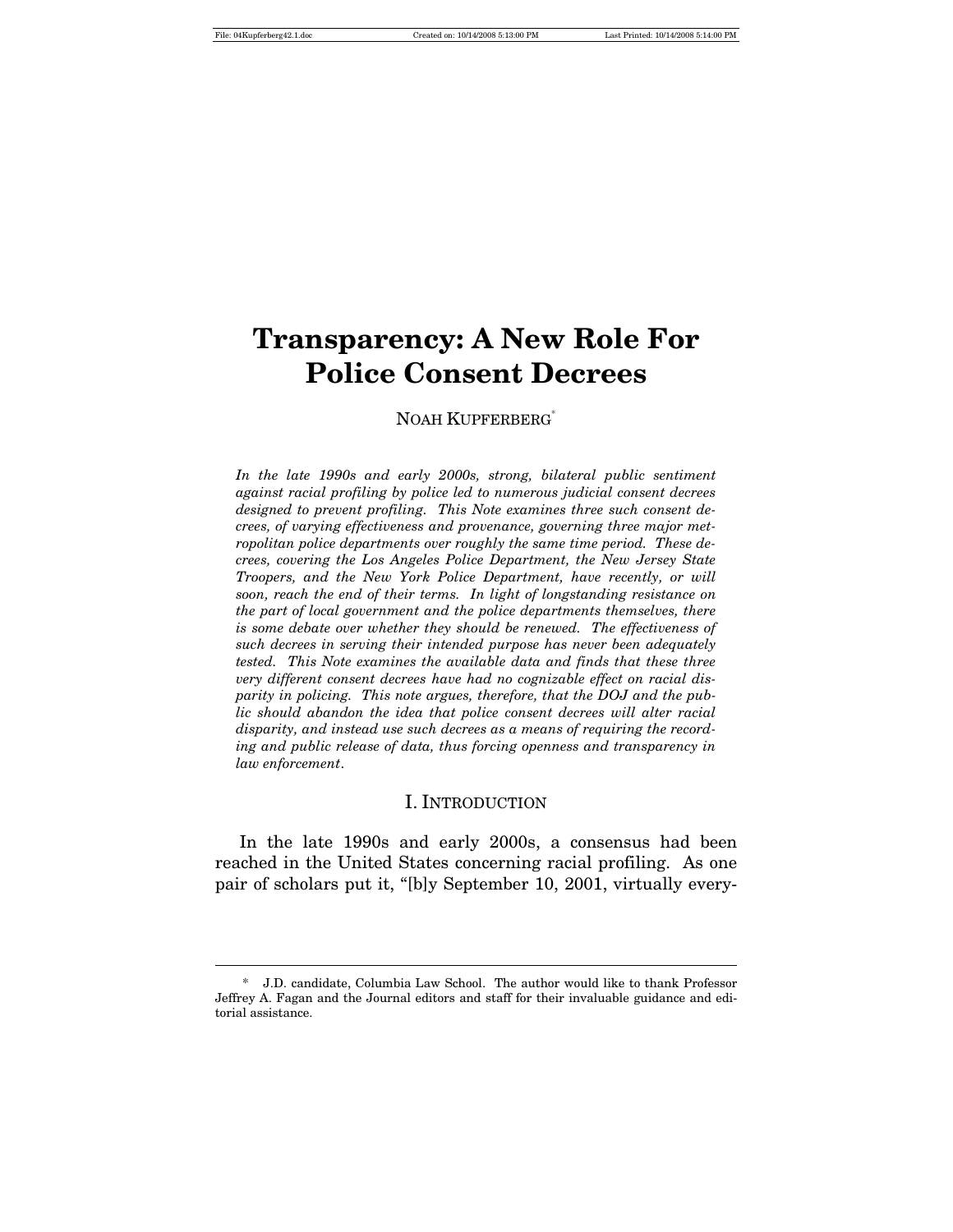one, from Jesse Jackson to Al Gore to George W. Bush to John Ashcroft, agreed that racial profiling was very bad."<sup>1</sup>

Many events and years of history led to this point. By 1968, a national history of police abuse motivated the U.S. Supreme Court in *Terry v. Ohio*<sup>2</sup> to set a legal standard for police conduct when stopping drivers and pedestrians. Under *Terry*, the standard for detaining citizens is "reasonable suspicion."<sup>3</sup> Since then, however, Supreme Court decisions have significantly expanded police flexibility in stops and searches.<sup>4</sup> Public pushback against such increased police authorization, in combination with certain high-profile stories of corruption and violence against minorities, led to the 1994 passage of the Violent Crime Control and Law Enforcement Act.<sup>5</sup> Section 14141 of this Act allows the U.S. Attorney General to bring an action for equitable relief against police departments for unconstitutional patterns or practices of conduct.6 The passage of this Act enabled the Department of Justice ("DOJ") to bring the Los Angeles and New Jersey cases which are the focus of this Note. And it was the broad public sentiment against such practices<sup>7</sup> that led to the remarkable bipartisan consensus against racial profiling which emerged early in 2001.  $\overline{a}$ 

 3. Andrew Gelman, Alex Kiss, & Jeffrey Fagan, *An Analysis of the NYPD's Stop-And-Frisk Policy in the Context of Claims of Racial Bias*, Columbia Pub. Law Research Paper No. 05-95 at 3 (2006), *available at* http://ssrn.com/abstract=846365.

 4. For example, in *Illinois v. Wardlow*, 528 U.S. 119, 124-25 (2000), one of the most recent expansions, the Supreme Court held that the defendant's "presence in an area of heavy narcotics trafficking," as well as his "unprovoked flight upon noticing the police," satisfied the reasonable suspicion standard.

 5. *See* David Johnston & Steven A. Holmes, *Experts Doubt Effectiveness of Crime Bill*, N.Y. TIMES, Sept. 14, 1994, at A16.

6. *See* 42 U.S.C. § 14141 (2000). Section 14141 states

(a) Unlawful conduct

It shall be unlawful for any governmental authority, or any agent thereof, or any person acting on behalf of a governmental authority, to engage in a pattern or practice of conduct by law enforcement officers ... that deprives persons of rights, privileges, or immunities secured or protected by the Constitution or laws of the United States.

(b) Civil action by Attorney General

Whenever the Attorney General has reasonable cause to believe that a violation of paragraph (1) has occurred, the Attorney General, for or in the name of the United States, may in a civil action obtain appropriate equitable and declaratory relief to eliminate the pattern or practice.

 7. For example, a 1999 Gallup poll found that 81 percent of those polled, across racial lines, disapproved of racial profiling (defined as the police practice of stopping

 <sup>1.</sup> Samuel R. Gross & Deborah Livingston, *Racial Profiling Under Attack*, 102 COLUM. L. REV. 1413, 1413 (2002).

 <sup>2. 392</sup> U.S. 1, 30 (1968).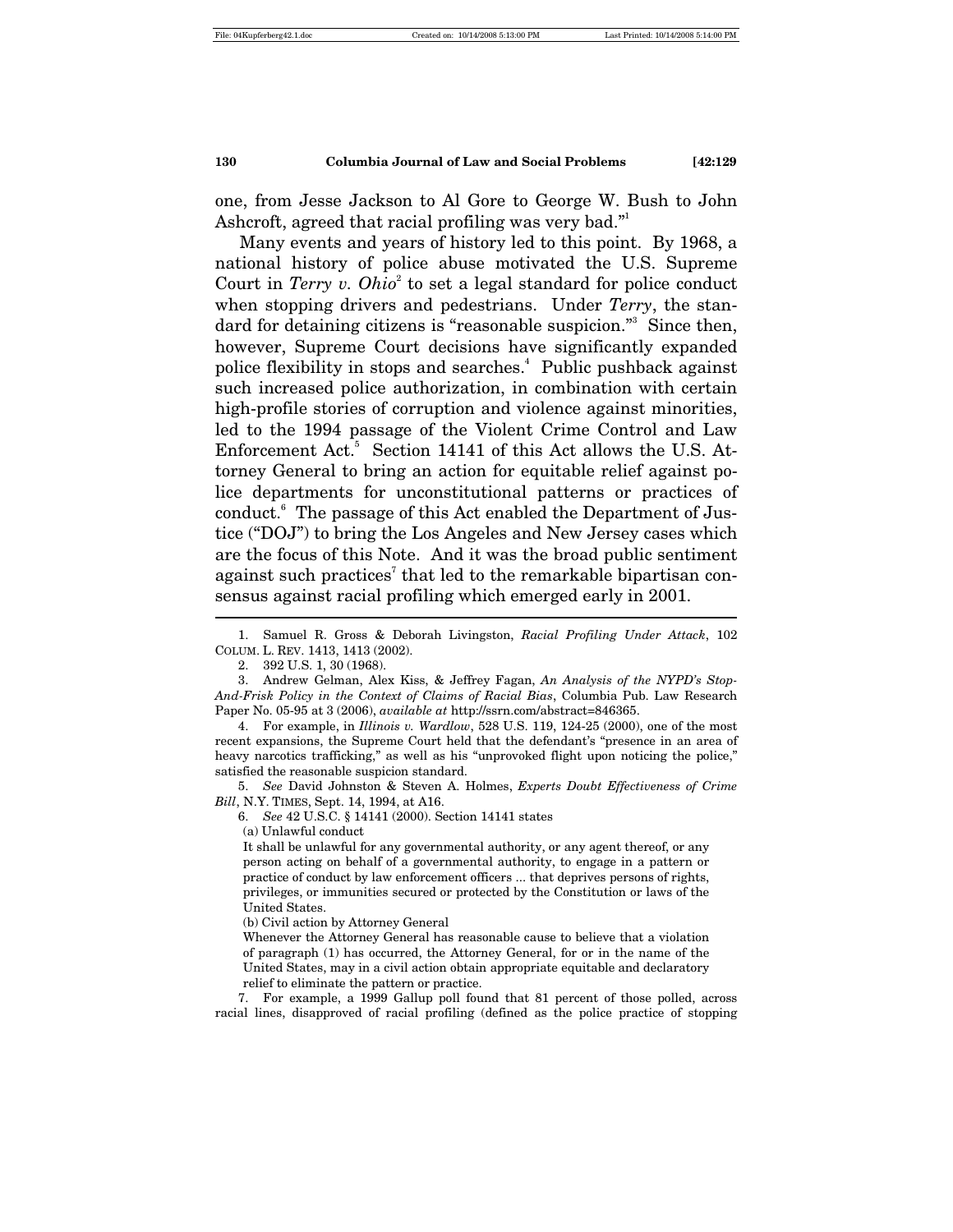$\overline{a}$ 

**2008] Police Consent Decrees 131**

In the years of broadening consensus, a series of lawsuits alleging racial profiling were brought against municipal police departments, both by the DOJ under section 14141 and by certain independent civil rights groups such as the Center for Constitutional Rights in New York City. Rather than being fully tried in open court, many of these lawsuits were settled when the respondent police department agreed to be bound by a "consent decree," an enforceable legal agreement often overseen by an appointed "monitor" and a federal judge.

Like much else, the nation's broad consensus against racial profiling changed on the morning of September 11, 2001. Overnight, American attitudes about racial profiling were entirely reversed, with most favoring increased police measures against people of Arab background, including U.S. citizens.<sup>8</sup> Even Arab citizens themselves supported such heightened scrutiny: a *Detroit Free Press* poll of over 500 Arab-Americans found that 61 percent favored extra police scrutiny for people with Middle Eastern fea $tures$  or accents. $9$ 

This newfound acceptance of racial profiling is broad and farreaching. As one recent commentator put it, "[m]any Americans view Islam and Muslims as a direct threat to civic culture: one in four support the registration of every Muslim's home in a federal database  $\dots$ ."<sup>10</sup> Government officials,<sup>11</sup> academics,<sup>12</sup> the press,<sup>13</sup>

people of particular racial or ethnic groups in the belief that they are more likely to commit certain crimes). *See* Gross & Livingston, *supra* note 1, at n.1 (citing Gallup Poll, Sept. 24, 1999-Nov. 16, 1999).

 <sup>8.</sup> In a poll taken September 14, 2001, 58 percent of those polled favored "requiring Arabs, including those who are U.S. citizens, to undergo special, more intensive security checks before boarding airplanes in the U.S.." Gross & Livingston, *supra* note 1, at n.2 (citing Gallup Poll, Sept. 14, 2001).

 <sup>9.</sup> David A. Harris, *New Risks, New Tactics: An Assessment of the Re-Assessment of Racial Profiling in the Wake of September 11, 2001*, 2004 UTAH L. REV. 913, 914 (citing Dennis Niemic & Shawn Windsor, *Arab Americans Expect Scrutiny, Feel Sting of Bias*, DETROIT FREE PRESS, Oct. 1, 2001, at 1A).

 <sup>10.</sup> Murad Hussain, *Defending the Faithful: Speaking the Language of Group Harm in Free Exercise Challenges to Counterterrorism Profiling*, 117 YALE L.J. 920, 924 (2008) (citing William Kates, *Poll: Many Would Limit Some Rights of Muslims*, PHILA. INQUIRER, Dec. 19, 2004, at A32; Lydia Saad, *Anti-Muslim Feelings Fairly Commonplace*, Gallup Poll, Aug. 10, 2006, *available at* http://media.gallup.com/ WorldPoll/PDF/AntiMuslimSentiment81006.pdf).

 <sup>11.</sup> In the weeks after 9/11, "federal dragnets targeted thousands of immigrants from Muslim-majority countries, detaining some for as long as five years." *See* Hussain, *supra* note 10, at 924.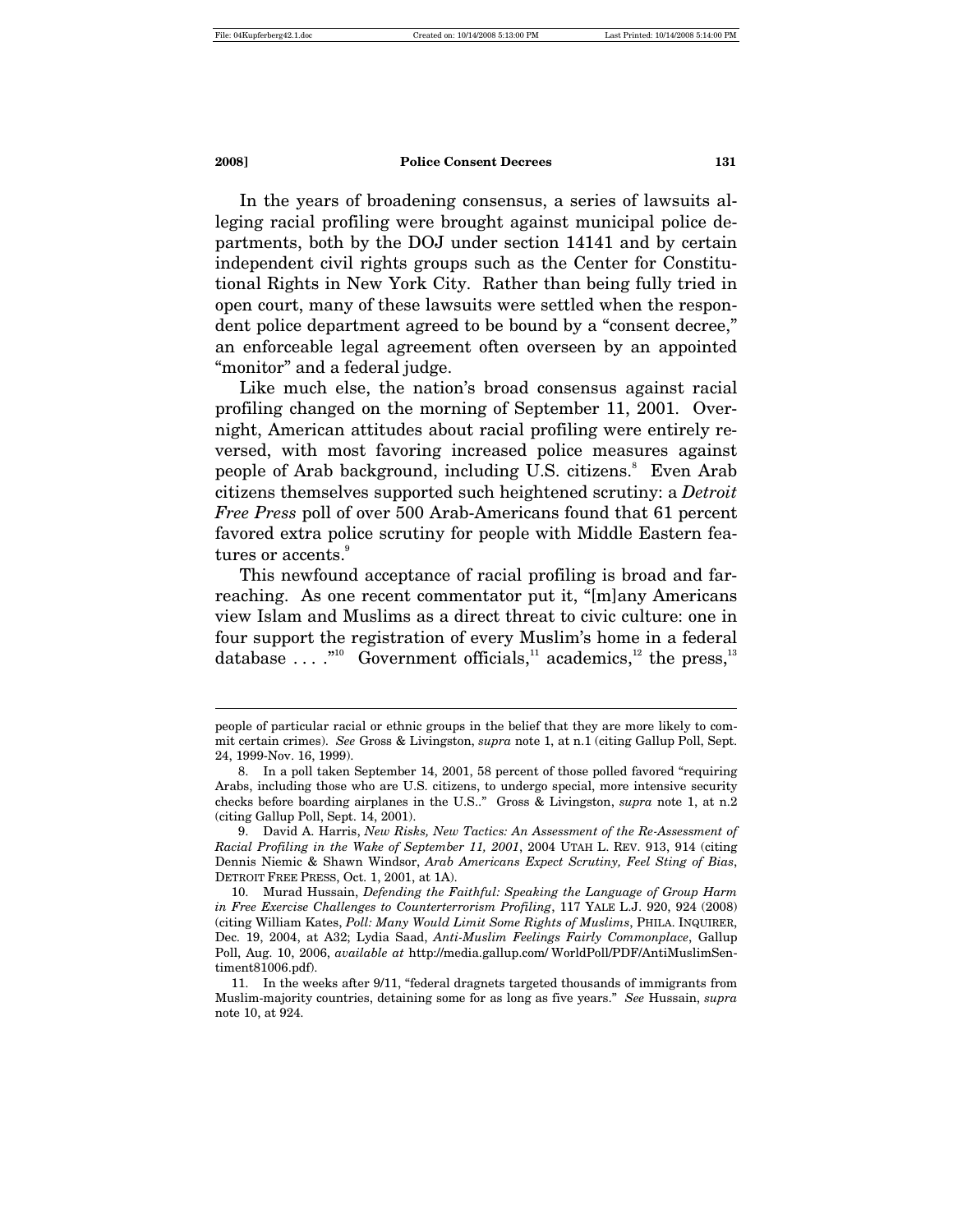$\overline{a}$ 

#### **132 Columbia Journal of Law and Social Problems [42:129**

and even civil libertarians<sup>14</sup> have joined the chorus. In light of such arguments from so many different sectors of society, it can no longer be said that there is an American consensus that racial profiling is inherently wrong.<sup>15</sup>

Considering this dramatic reversal in the terror context, it makes sense to ask whether this change in social sentiment tells us anything about racial profiling generally. In the policing context, the argument is ongoing between those sympathetic to the "rational police actor" model, which would permit police to consider race, and those hostile to racial profiling in any situation. The strong pre-9/11 anti-profiling movement led to numerous consent decrees designed to prevent racial profiling by police. This Note will examine three consent decrees, of varying effectiveness and provenance, governing three major metropolitan police departments over roughly the same time period. These

 <sup>12.</sup> *See, e.g.*, PHILIP B. HEYMANN & JULIETTE N. KAYYEM, PROTECTING LIBERTY IN AN AGE OF TERROR 102 (MIT Press 2005) (arguing that "[g]iven what we know about terrorist organizations, who and how they recruit and how they plan their attacks, groups of persons identifiable by some unchosen characteristic may reduce the pool of people on which law enforcement must concentrate"); Gross & Livingston, *supra* note 1, at 1437 ("The September 11 attacks and the threat of future terrorism clearly require an intensive investigation. Given the extremity of the threat and identity of the known terrorists, the government is justified in focusing that investigation on Middle Eastern men despite the fact that the public decision to do so has caused understandable pain and anxiety for many Arab Americans.").

 <sup>13.</sup> *See* Timothy M. Ravich, *Is Airline Passenger Profiling Necessary?*, 62 U. MIAMI L. REV. 1, 40–41 (2007) (citing Editorial, *The 'Profiling' Debate*, WALL ST. J., Aug. 19, 2006, at A10) (arguing that avoiding racial profiling in airport screening has led to "a policy of random searches that focuses scarce resources as much on eight-year-old girls as on 22 year-old men with Pakistani passports"); Stuart Taylor Jr., *The Case for Using Racial Profiling at Airports*, NAT'L J., Sept. 22, 2001, at 2877 (arguing that "the mathematical probability that a randomly chosen Arab passenger might attempt a mass-murder-suicide hijacking — while tiny — is considerably higher than the probability that a randomly chosen white, black, Hispanic, or Asian passenger might do the same").

 <sup>14.</sup> Floyd Abrams, the celebrated First Amendment lawyer, said that in the wake of the bombings, "it seems entirely appropriate to look harder at such people. Remember, Justice [Robert] Jackson said 'the Constitution is not a suicide pact.'" Gross & Livingston, *supra* note 1, at 1414 (citing Henry Weinstein et al., *Racial Profiling Gains Support as Search Tactic*, L.A. TIMES, Sept. 24, 2001, at A1).

 <sup>15.</sup> This is not to say, of course, that arguments against profiling have disappeared in the wake of 9/11. In fact, the voices in opposition have made themselves plainly heard in the ongoing debate. *See*, *e.g.*, David Rudovsky & R. Richard Banks, *Racial Profiling and the War on Terror*, 155 U. PA. L. REV. 173, 177 (2007) (arguing that "[t]he most notorious and ineffective government national security programs have been built on racial stereotypes," and citing the Palmer raids and the Japanese internment as examples); Ravich, *supra* note 13, at 7–9 (summarizing the main concerns still voiced by profiling critics after 9/11).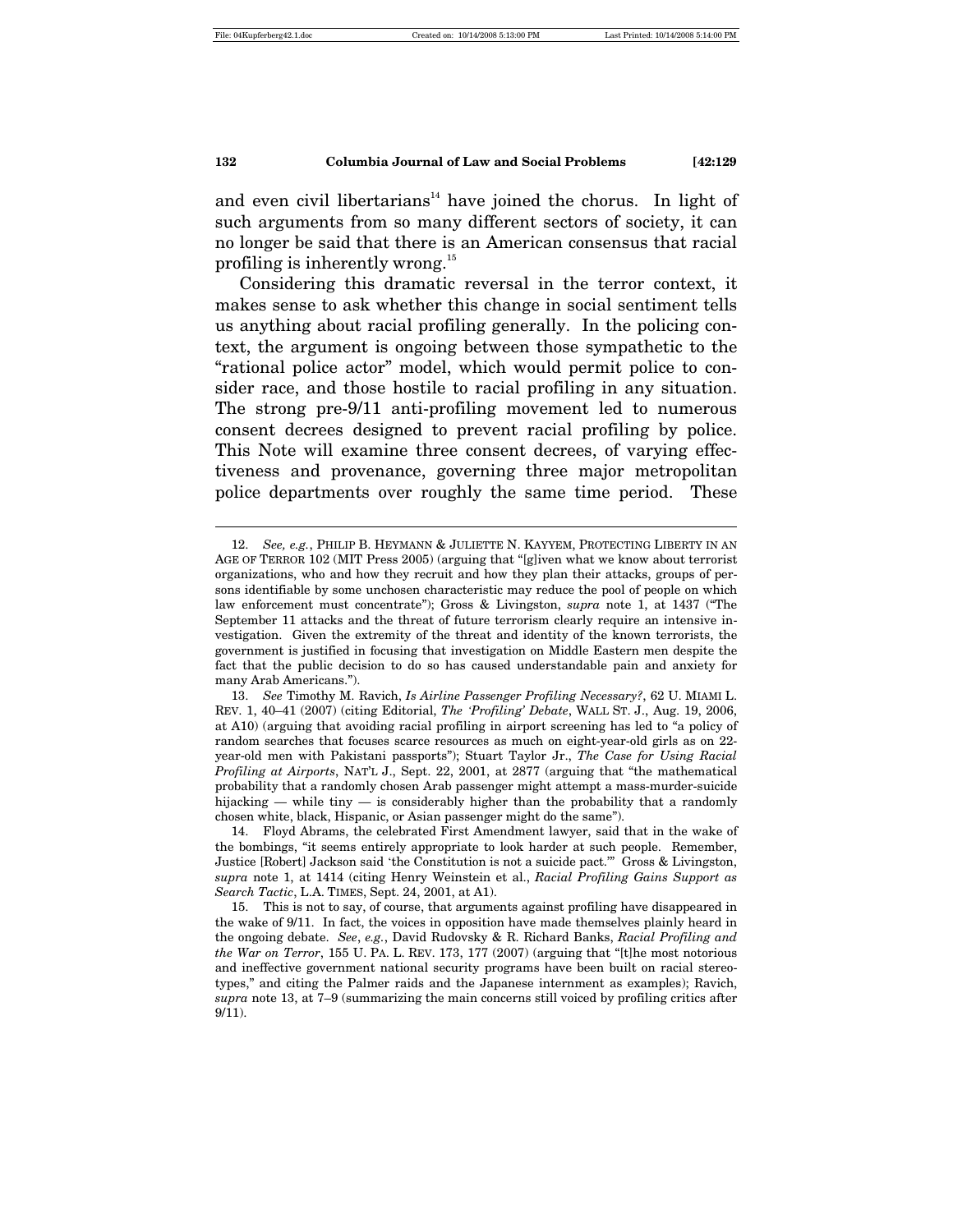three consent decrees, covering the Los Angeles Police Department ("LAPD"), the New Jersey State Troopers, and the New York Police Department ("NYPD") have recently, or will soon, reach the end of their terms. In light of longstanding resistance on the part of local government and the police departments themselves, the question of whether or not they should be renewed is a timely one.

In considering whether to renew any program, the first question must be whether such a program is having the intended effect. Curiously, despite the inflamed rhetoric on both sides, the efficacy of such police department consent decrees has never been tested. This Note examines the available data and finds that three very different consent decrees in three very different jurisdictions over a number of years have had no cognizable effect on racial disparity in policing. Therefore, even if there was consensus that racial profiling is inherently wrong in all situations, the DOJ and the public should abandon the idea that police consent decrees will alter racial disparity. This Note proposes that section 14141 be used as a means of requiring the recording and public release of data, thus forcing openness and transparency in law enforcement.

Part II of this Note surveys the background and current state of the law in New Jersey, Los Angeles, and New York, summarizing the events that led to the three consent decrees and their varying structures and requirements. Part III seeks to determine whether the consent decrees accomplish their purpose, first by evaluating law enforcement compliance and then by examining available data to measure any changes in policing. Part IV demonstrates that the consent decrees have not reduced racial disparity in policing, but argues that by mandating data collection and distribution, the consent decrees have performed a valuable transparency function and should continue to be so utilized.

# II. HISTORY AND CURRENT STATE OF THE LAW

#### A. LOS ANGELES

#### 1. *Life History of the Los Angeles Consent Decree*

In a sense, racial profiling as a national issue can be traced to the headquarters of the Los Angeles Police Department. When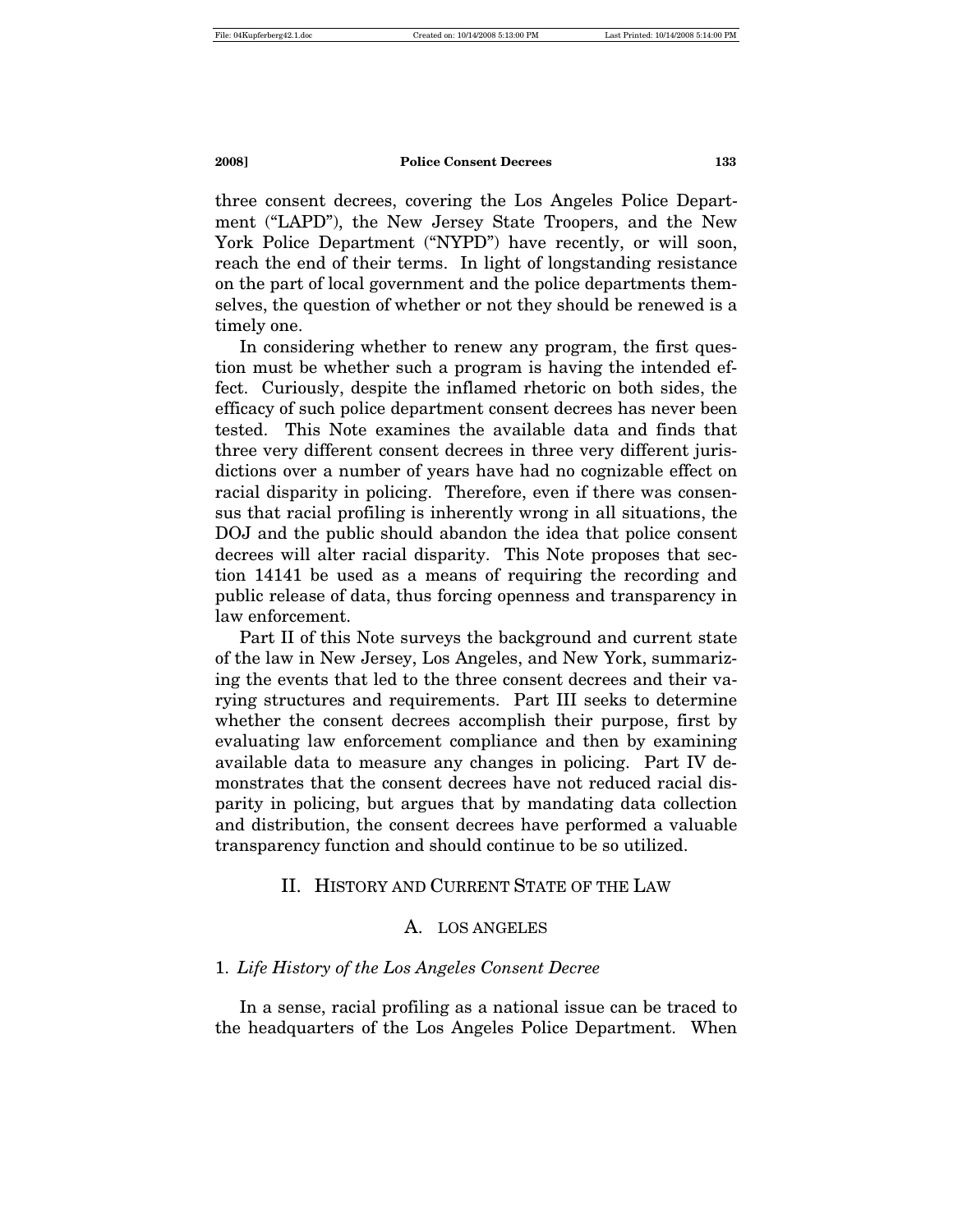the Los Angeles consent decree was renewed in 2006, the *Los Angeles Times* wrote that the judge's ruling marked the latest salvo in

a generations-long struggle to impose reforms on the oftenreluctant LAPD. After the Watts riots in 1965, the McCone Commission suggested a sweeping set of societal initiatives to combat poverty and address strained relations between the police and minority communities. Its recommendations were largely disregarded. Then, in 1991, after the King beating, the Christopher Commission proposed another set of recommendations, intended to reinforce civilian control over the LAPD and to respond to the department's reputation for brutality and racism. Some of its recommendations, such as creating a term of office for the chief, were adopted by voters in the wake of the 1992 riots. But others, including the adoption of a computerized officer tracking system, remain unfulfilled even today  $\dots$ <sup>16</sup>

The Los Angeles consent decree grew out of a wide-ranging scandal involving the Rampart Division of the LAPD. In 1998, members of the Rampart Division, and in particular the Community Resources Against Street Hoodlums ("CRASH") anti-gang unit, were accused of falsifying evidence, shooting and beating suspects, $17$  covering up unjustified shootings, framing suspects, $18$ and lying in court to secure convictions.<sup>19</sup> The scandal broke when Officer Rafael Perez, caught stealing cocaine from an LAPD evidence room,<sup>20</sup> testified about widespread gross misconduct; it ended with over 100 convicts released from prison<sup>21</sup> and \$70 million in settlements. $^{22}$ 

 <sup>16.</sup> Patrick McGreevy, *LAPD Faces 3 More Years of Scrutiny*, L.A. TIMES, May 16, 2006, at B1.

 <sup>17.</sup> Patrick McGreevy, *Case Not Closed Yet for LAPD*, L.A. TIMES, Apr. 20, 2006, at B1.

 <sup>18.</sup> Jeremiah Marquez, *\$70 Million Will Settle Rampart Scandal Costs*, CONTRA COSTA TIMES (Walnut Creek, CA), Apr. 1, 2005, at f4.

 <sup>19.</sup> Rick Orlov, *LAPD Consent Decree Wins Council OK*, L.A. DAILY NEWS, Nov. 3, 2000, at N1.

<sup>20.</sup> Beth Barrett, *Rampart Scandal Haunts LAPD*, L.A. DAILY NEWS, Oct. 2, 2004, at N10.

 <sup>21.</sup> *Id*.

 <sup>22.</sup> Marquez, *supra* note 18.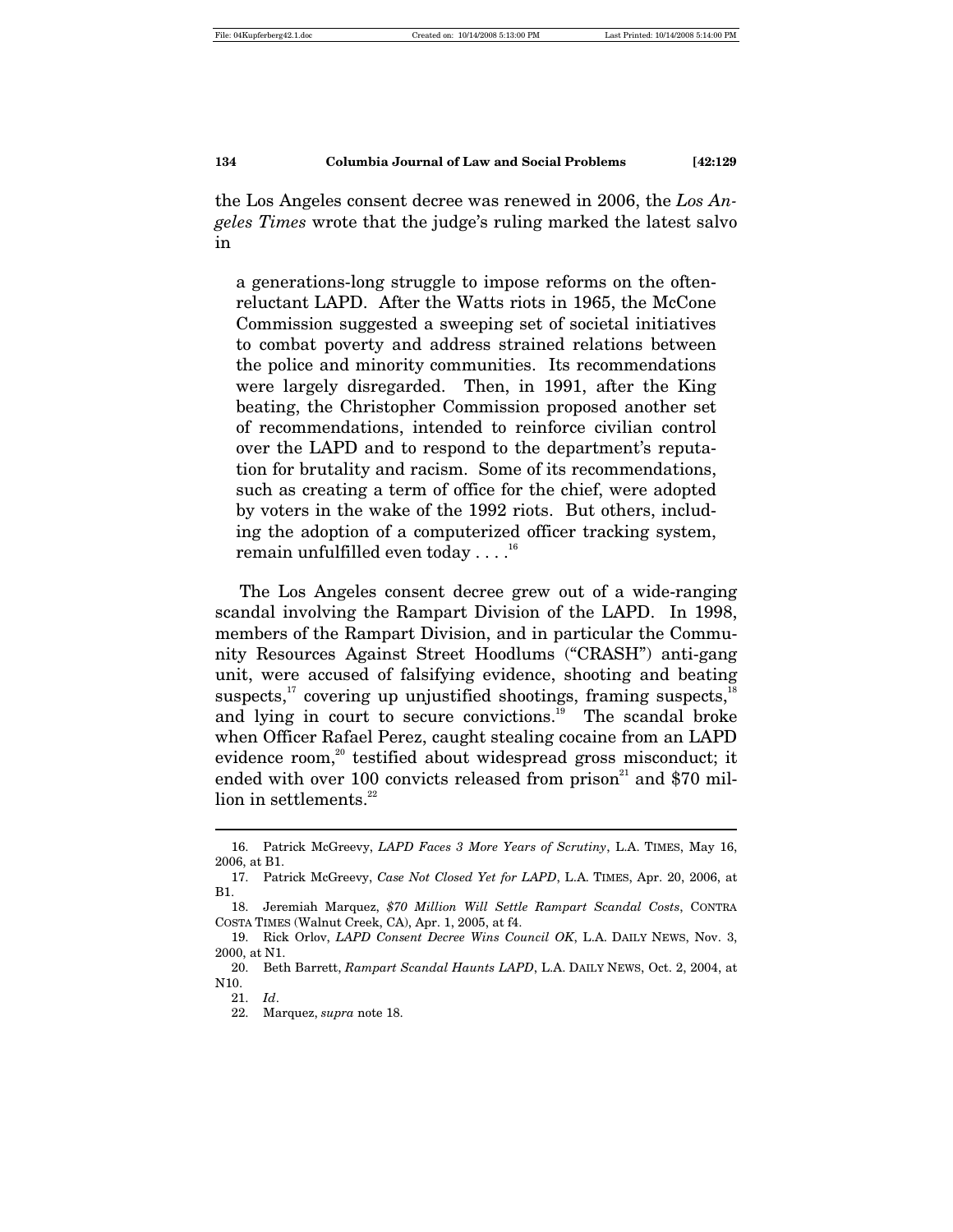In 2000, the DOJ, which had been looking into LAPD misconduct since 1996, released a scathing letter to the Los Angeles City Council ("City Council").<sup>23</sup> The letter alleged that "[s]erious deficiencies in city and LAPD policies and procedures for training, supervising and investigating and disciplining officers foster and perpetuate officer misconduct  $\ldots$  .  $\cdot$  <sup> $n^{24}$ </sup> According to the DOJ, LAPD officers were regularly making false arrests, using excessive force, conducting stops without reasonable suspicion, and engaging in improper searches and seizures.<sup>25</sup> The DOJ was continuing its investigation into whether the department "discriminate[d] on the basis of race or national origin in its law enforcement activities."<sup>26</sup>

The DOJ letter constituted an ultimatum to the City Council, "telling officials to reform the LAPD or face a [section 14141] lawsuit alleging a pattern or practice of constitutional violations by its officers."27 The City Council President designated four officials to negotiate with the DOJ and to design an agreement that would forestall a federal civil rights lawsuit.<sup>28</sup> DOJ officials insisted that any deal with the city be "in the form of a consent decree filed with a federal judge, not in a more informal memorandum of understanding, as advocated by Mayor Richard Riordan and Police Chief Bernard C. Parks."29 When it became clear that the City Council had the votes needed to approve the consent decree, the Mayor and Police Chief backed down and agreed.<sup>30</sup> On September 19, 2000, the City Council approved a legally binding agreement, to be filed in federal court and implemented under the watch of an independent monitor. Lawmakers went beyond even the Justice Department's recommendations and imple-

 <sup>23.</sup> Jim Newton, *Council Backs U.S. Demand to Reform Police*, L.A. TIMES, May 10, 2000, at A1.

 <sup>24.</sup> *Id.*

 <sup>25.</sup> *Id.* 

 <sup>26.</sup> *Id.* 

 <sup>27.</sup> Tina Daunt, *4 Named to Negotiate on Police Reform*, L.A. TIMES, May 12, 2000, at B1.

 <sup>28.</sup> *Id.*

 <sup>29.</sup> Tina Daunt, *U.S. Presents Demands to LAPD*, L.A. TIMES, June 2, 2000, at B1.

 <sup>30.</sup> Tina Daunt, *Riordan, Parks Give in on LAPD Consent Decree*, L.A. TIMES, Sept. 16, 2000, at A1.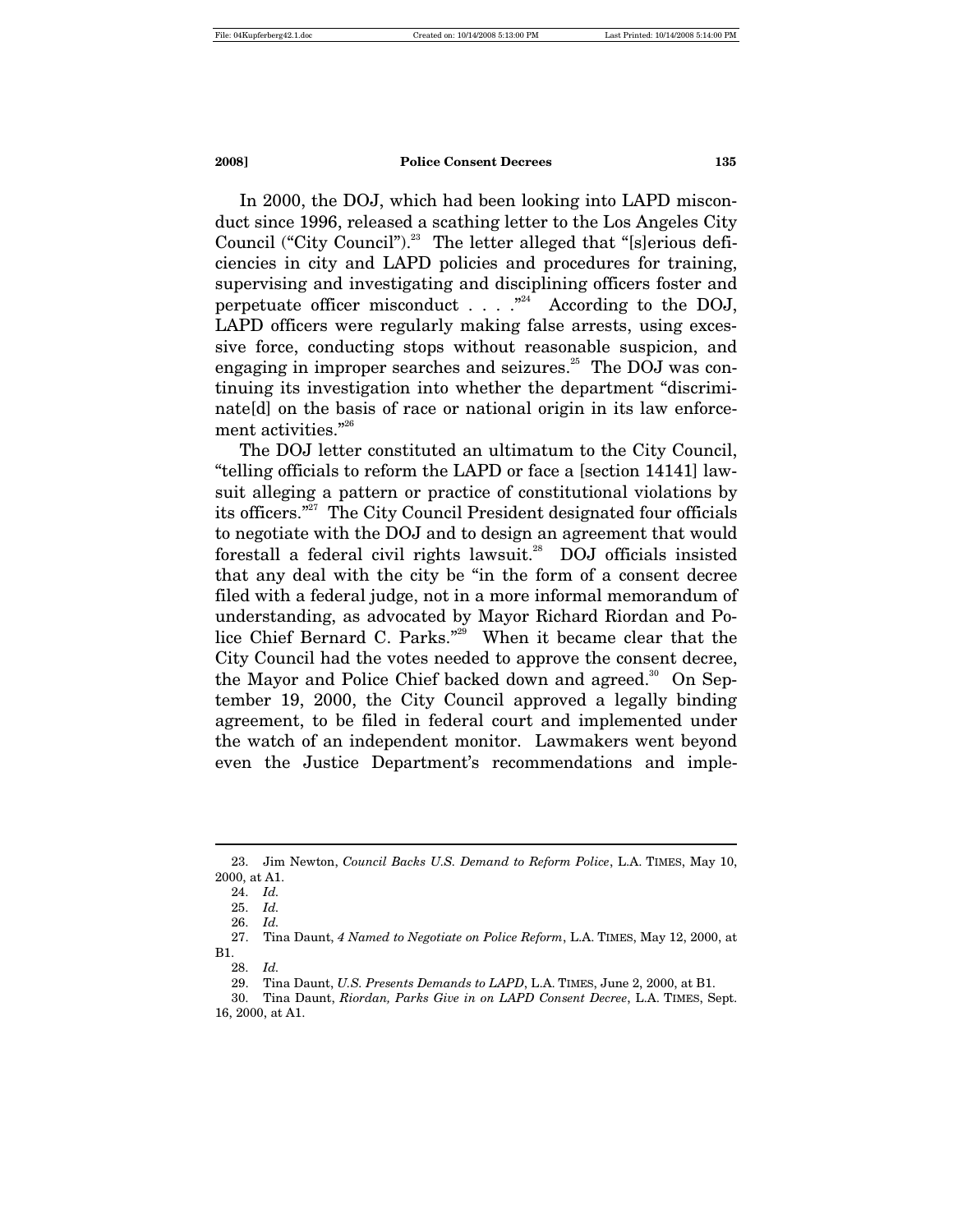mented a series of reforms aimed at preventing police corruption and ensuring citizens' civil rights.<sup>31</sup>

On November 3, 2000, Judge Gary A. Feess, Jr. was randomly selected at the Federal Courthouse in Los Angeles to oversee the implementation of the consent decree. "A former federal prosecutor and a former Superior Court judge, Feess [was] intimately familiar with the workings of the Los Angeles Police Department . . . [,] [having] served as deputy general counsel to the Christopher Commission, which investigated the department after the Rodney G. King beating"<sup>32</sup> and "overseeling] pretrial proceedings in all Rampart-related civil rights cases."<sup>33</sup> Both sides praised Judge Feess for his fairness, toughness, and experience.<sup>34</sup> Judge Feess quickly made it clear that he would not authorize any consent decree without final approval over the selection of an independent monitor.35 The City of Los Angeles ("City") and the DOJ selected Michael Cherkasky, a former New York City prosecutor working for a risk mitigation and corporate security firm, to oversee the consent decree.<sup>36</sup> A June 13, 2001 meeting between Judge Feess and Cherkasky went well, and two days later, Judge Feess signed off on the consent decree.<sup>37</sup>

#### 2. *Structure and Requirements of the Los Angeles Consent Decree*

The consent decree that emerged from the Rampart scandal<sup>38</sup> resolved all United States claims in the case and required the City and the LAPD to implement a number of remedial measures. The decree made the City responsible for providing the necessary support to enable the LAPD to fulfill its obligations under the

 <sup>31.</sup> Tina Daunt, *City Agrees to U.S. Reforms for LAPD*, L.A. TIMES, Sept. 20, 2000, at A1.

 <sup>32.</sup> Tina Daunt, *Judge Is Assigned to Enforce Police Reform*, L.A. TIMES, Nov. 4, 2000, at B1.

 <sup>33.</sup> *Id.*

 <sup>34.</sup> *Id.*

 <sup>35.</sup> David Rosenzweig, *Judge to Have Last Word on LAPD Consent Decree Monitor*, L.A. TIMES, Feb. 9, 2001, at B2.

 <sup>36.</sup> Tina Daunt, *Consent Decree Gets Federal Judge's OK*, L.A. TIMES, June 16, 2001, at C1. For an extensive profile of Cherkasky, see Tina Daunt, *N.Y. Mob Prosecutor to Take on the LAPD*, L.A. TIMES, July 24, 2001, at C1.

 <sup>37.</sup> *See* Daunt, *supra* note 36.

 <sup>38.</sup> Consent Decree, United States v. Los Angeles, No. 00-11769 GAF (C.D. Cal. June 15, 2001), *available at* http://www.lapdonline.org/assets/pdf/final\_consent\_decree.pdf [hereinafter Los Angeles Consent Decree].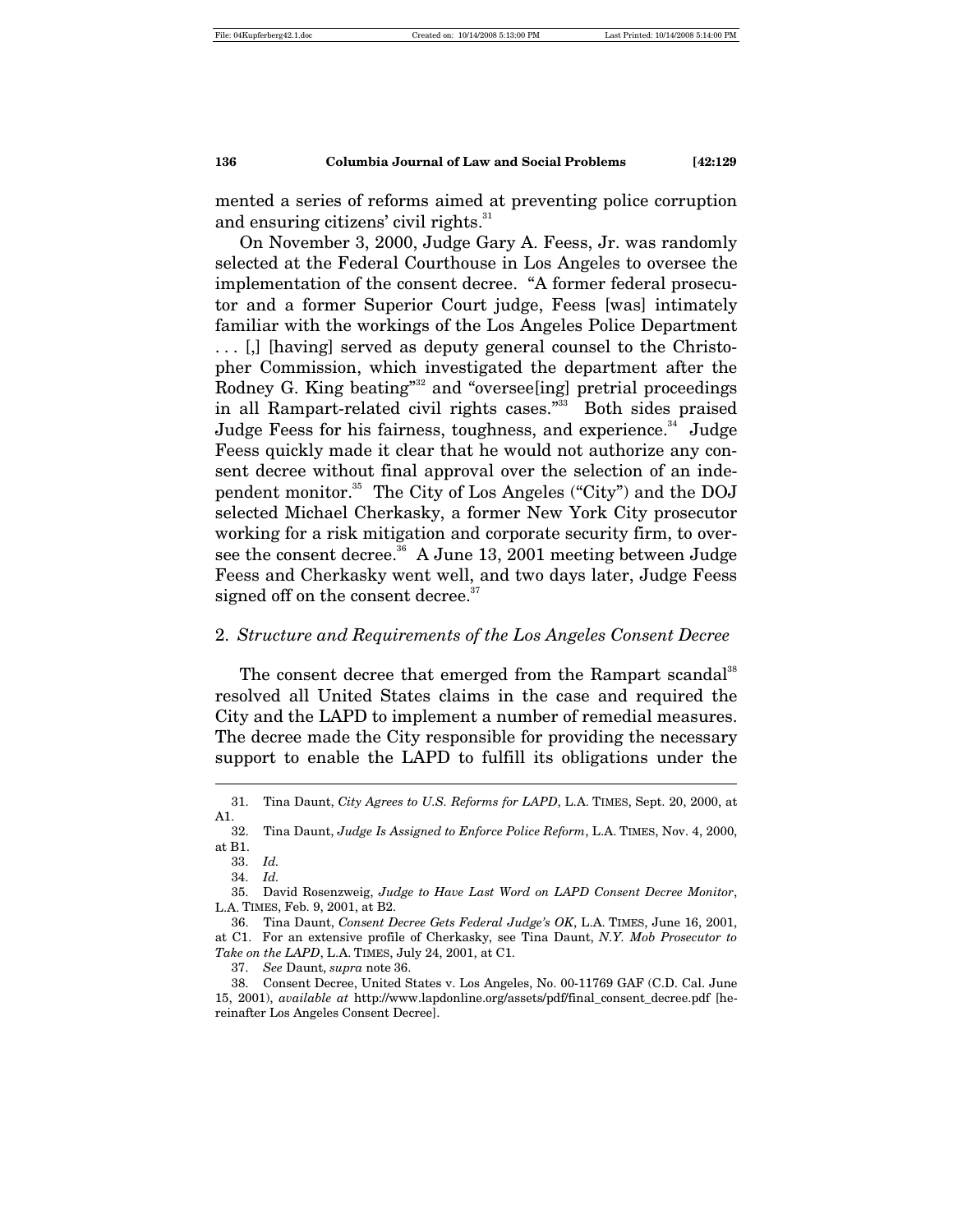agreement.<sup>39</sup> The City would establish a database (known as "TEAMS II") of LAPD officers, supervisors, and managers to help identify and modify at-risk behavior.<sup>40</sup> The City was to follow a detailed timeline for the implementation of the TEAMS II database.<sup>41</sup> In addition, the LAPD was to issue annual performance evaluations for all sworn employees.<sup>42</sup> LAPD supervisors would oversee all booking, search, and arrest procedures.<sup>43</sup> The LAPD would prohibit the use of race, color, ethnicity, or national origin as a factor in conducting stops or detentions,<sup>44</sup> and as a means to this end, LAPD officers were to complete a detailed report for each motor vehicle or pedestrian stop, collecting data on, among other things, the race of the person stopped.<sup>45</sup>

As for compliance, the City was to file with the Court a status report every six months, delineating steps taken to comply with the agreement, $46$  and the DOJ would have access to all City staff, facilities, and documents necessary to evaluate the compliance of the City and the LAPD.<sup>47</sup> The agreement was to terminate five years from the effective date unless the DOJ made a motion to extend the term. If the City contested to such a motion, the Court was to hold a hearing, at which the burden would be on the City "to demonstrate that it has substantially complied with each of the provisions of the agreement and maintained substantial compliance for at least two years."48

39. *Id*. ¶ I(A)(11).

- 40. *Id.* ¶ II(A)(39).
- 41. *Id.* ¶ II(A)(50).
- 42. *Id.* ¶ II(B)(54).
- 43. *Id.* ¶ III(B)(70–3).
- 44. *Id.* ¶ III(H)(103).
- 45. *Id.* ¶ III(H)(104–5).
- 46. *Id.* ¶ XII(A)(176).
- 47. *Id.* ¶ XII(A)(177).
- 48. *Id.* ¶ XII(B)(179).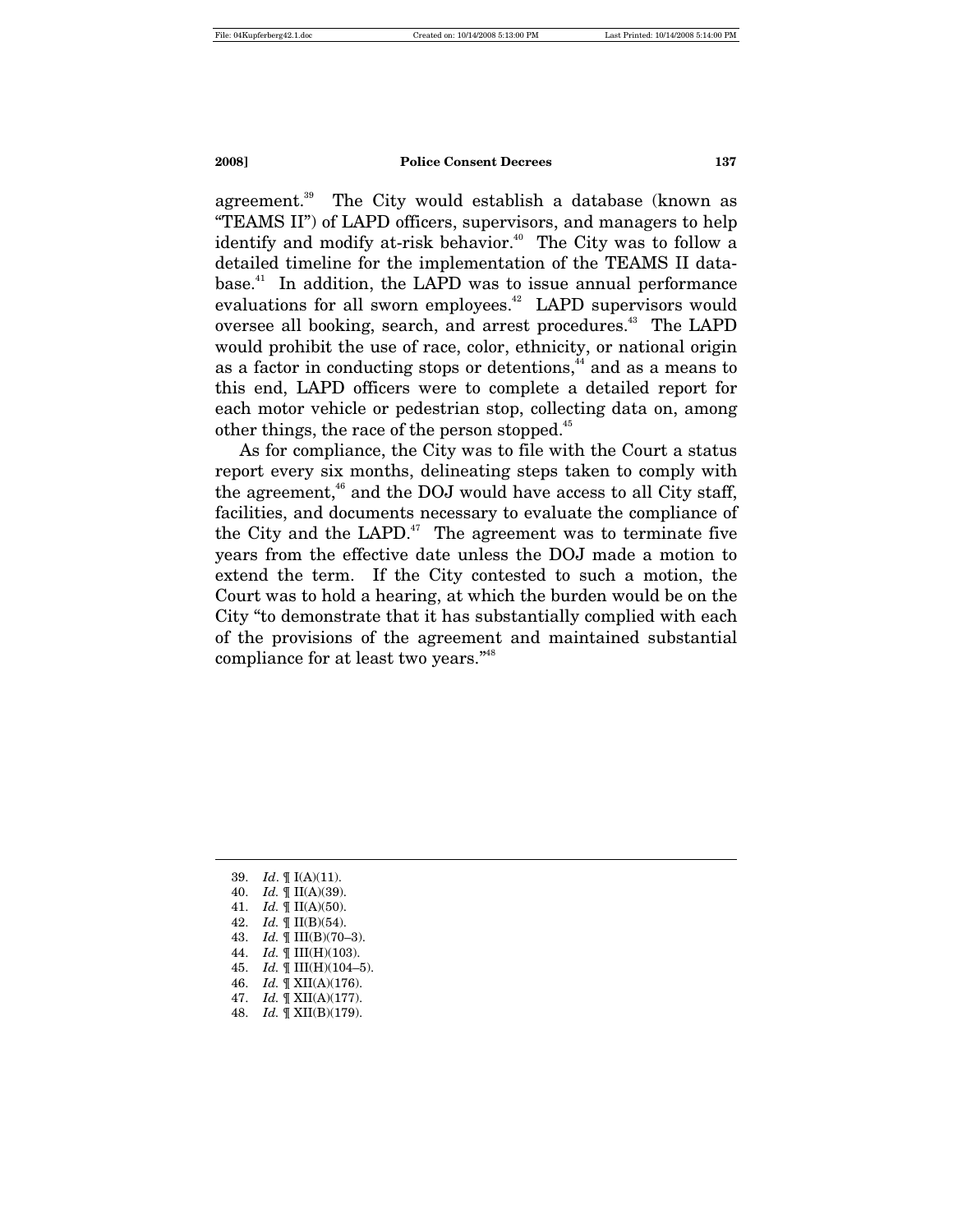#### B. NEW JERSEY

#### 1. *Life History of the New Jersey Consent Decree*

The history of the New Jersey consent decree goes back nearly two decades.<sup>49</sup> In 1990, "seventeen minority defendants filed a consolidated motion to suppress evidence [against them], claiming that they were victims of selective enforcement of traffic laws because of their race."<sup>50</sup> The judge in this case, *State v. Soto*,<sup>51</sup> took seriously "expert evidence that indicated that it was highly unlikely that the wide disparity between the rates at which white and African-American drivers were being stopped on the Turnpike could have occurred randomly."52 After six years of lengthy hearings and voluminous testimony, the judge found that the defendants had "established a prima facie case of selective enforcement which the State has failed to rebut requiring suppression of all contraband and evidence seized."53 The defendants' arguments in *Soto* were based largely on statistics. This case, more than perhaps any other, placed statistics in the center of the racial profiling debate.<sup>54</sup>

In the wake of *Soto* and under the authority of section 14141, the Civil Rights Division of the DOJ began an investigation into the patterns and practices of the New Jersey State Police ("the State Police") to determine whether they "use[d] race-based profiles to stop black and Hispanic motorists."<sup>55</sup> In the midst of this investigation, on April 23, 1998, two white State Troopers fired eleven shots into a van they had pulled over on the New Jersey turnpike, missing the driver but seriously injuring three minority

 <sup>49.</sup> For an extensive examination of the history of racial profiling by the New Jersey State Police, see David Kocieniewski & Robery Hanley, *An Inside Story of Racial Bias and Denial; New Jersey Files Reveal Drama Behind Profiling*, N.Y. TIMES, Dec. 3, 2000, at 153.

 <sup>50.</sup> New Jersey Advisory Committee on Police Standards, *Report and Recommendation to Governor Jon S. Corzine Pursuant to Executive Order No. 29,* Dec. 7, 2007, at 17, *available at* http://www.state.nj.us/acps/njacps\_final\_report.pdf.

 <sup>51. 324</sup> N.J. Super. 66 (Law Div. 1996).

 <sup>52.</sup> New Jersey Advisory Committee, *supra* note 50, at 17.

 <sup>53.</sup> *Soto*, 324 N.J. Super. at 69.

 <sup>54.</sup> For more on *Soto*, see William H. Buckman, *Racial Profiling: Truth and Consequences*, 233 N.J. LAW. 16, 17–18 (2005); Abraham Abramovsky & Jonathan I. Edelstein, *Pretext Stops and Racial Profiling After Whren v. United States: The New York and New Jersey Responses Compared*, 63 ALB. L. REV. 725, 743–44 (2000).

 <sup>55.</sup> David Voreacos, *Peek at N.J. Troopers' Future? Federal Cuffs Chafe Pittsburgh Police*, N.J. REC., Mar. 8, 1999, at a01.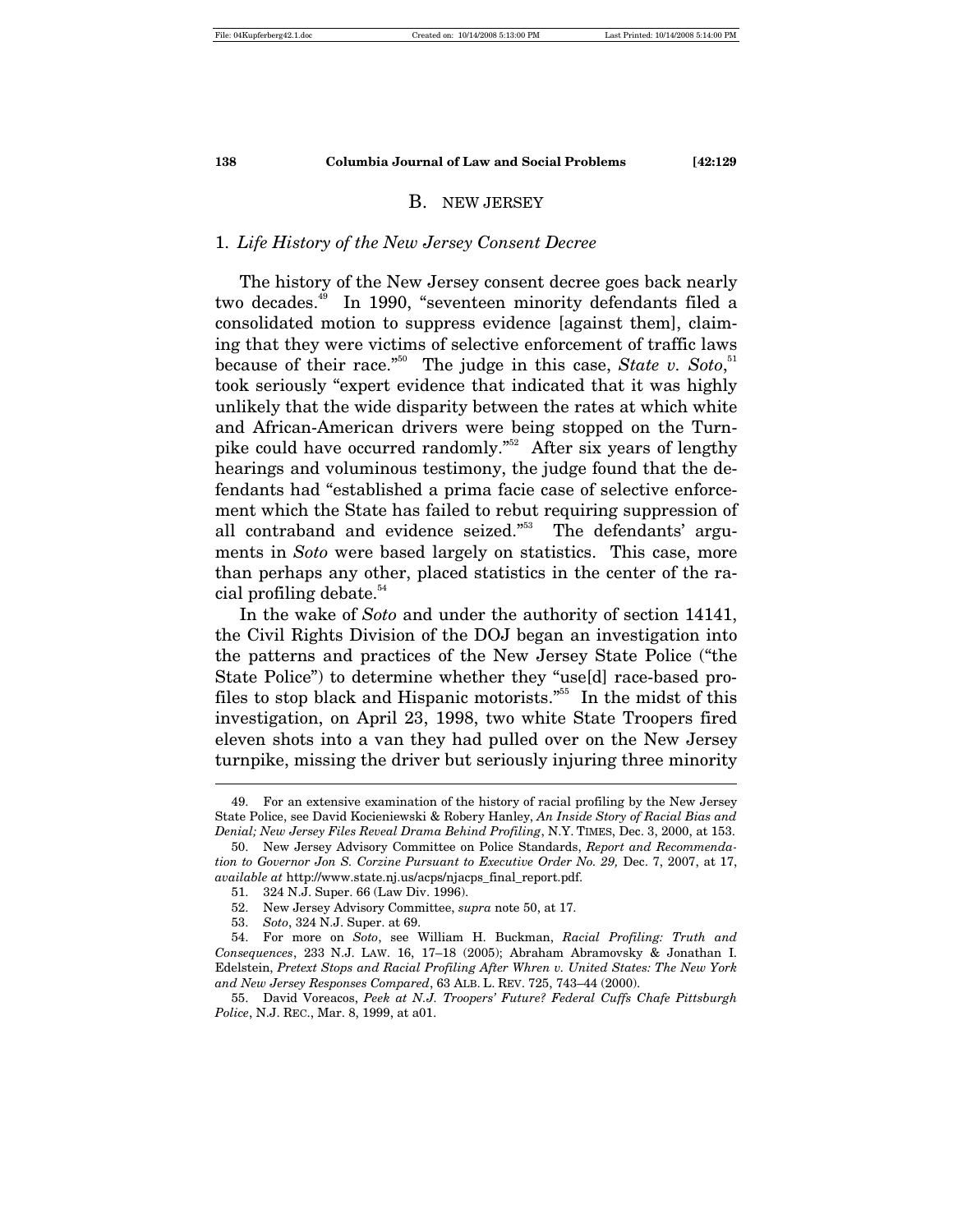passengers.56 The shooting brought racial disparity in policing to the forefront.

On April 20, 1999, the New Jersey Attorney General's office issued a report admitting that racial profiling among state troopers "is real — not imagined."<sup>57</sup> The report "mark[ed] the state's first official admission that its troopers sometimes stop minority motorists based on nothing more than the color of their skin,"<sup>58</sup> while being careful to say that the worst sort of profiling was limited to a small number of troopers.<sup>59</sup> Two days later, the four subjects of the shooting on the Turnpike brought suit against the State Police, alleging, among other things, that "the officers forced them to lie naked and bloody in a ditch despite their pleas for medical care."60 Four days later, "lawyers at the U.S. Justice Department conclude[d] they ha[d] sufficient evidence for a civil rights lawsuit against the New Jersey State Police," and negotiations began at once on the structure of the proposed consent de $cree.<sup>61</sup>$ 

In late December 1999, under mounting pressure and faced with the threat of a DOJ lawsuit, New Jersey agreed to a consent decree mandating a series of reforms designed to eradicate racial profiling.<sup>62</sup> The consent decree was filed in the U.S. District

 <sup>56.</sup> Christopher Mumma & Ovetta Wiggins, *Two Troopers Indicted in '98 Shootings*, N.J. REC., Sep. 8, 1999, at a01. For a detailed description of the incident, *see* Jim Dwyer, *Cops Ignored Pleas–Passenger*, N.Y. DAILY NEWS, Apr. 30, 1998, at 8.

 <sup>57.</sup> New Jersey Office of the Attorney General, *Interim Report of the State Police Review Team Regarding Allegations of Racial Profiling*, Apr. 20, 1999, at 4, *available at* http://www.state.nj.us/lps/intm\_419.pdf.

 <sup>58.</sup> Kathy Barrett Carter, *N.J. Troopers Show Bias in Stops, State Concedes*, NEWARK STAR-LEDGER, Apr. 21, 1999, at 1.

 <sup>59.</sup> Mumma & Wiggins, *supra* note 56. *See also*, Carter, *supra* note 58, at 1.

The product of two months of work by more than 70 investigators from the State Police and the Division of Criminal Justice in the Attorney General's Office, the report concludes that those engaging in racial profiling are divided into two categories. There is a small group of hard-core profilers engaged in "willful misconduct." There is also a larger group that, consciously or unconsciously, targets minority motorists because of lack of supervision, pressure to make arrests, a desire to advance personally and simple reliance on racist stereotypes rather than sound policing techniques.

*Id.* 

 <sup>60.</sup> Debra Lynn Vial, *4 Subjects of Turnpike Shooting File Lawsuit*, N.J. REC., Apr. 23, 1999, at a01.

 <sup>61.</sup> Mumma & Wiggins, *supra* note 56, at a01.

 <sup>62.</sup> Tom Avril, *N.J., U.S. Agree on Steps to Prevent Profiling*, PHILA. INQUIRER, Dec. 23, 1999, at A01.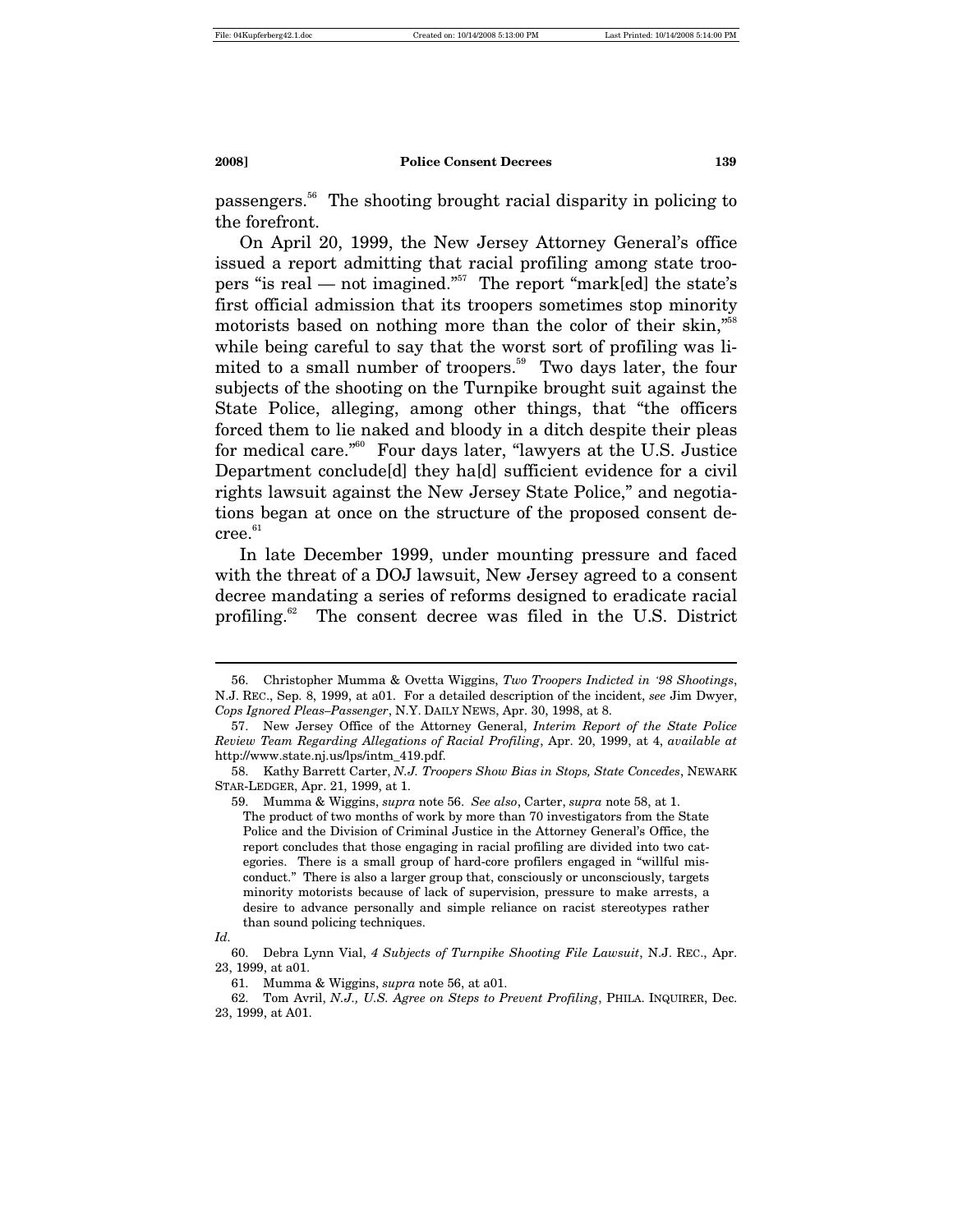Court in Trenton, $63$  and was to be overseen by Judge Mary L. Cooper and an independent monitor, who would be chosen by the parties.<sup>64</sup> The parties eventually agreed to an independent monitor team of James D. Ginger, a Texas criminal justice professor and former police officer who was currently monitoring the Pittsburgh consent degree, and Alberto Rivas, a Newark lawyer and former Assistant United States Attorney for the District of New Jersey.<sup>65</sup> The parties allowed the two, who had not met prior to their appointment, to independently determine how they would carry out their duties.<sup>66</sup>

### 2. *Structure and Requirements of the New Jersey Consent Decree*

The consent decree resolved all United States claims against the State of New Jersey by altering "certain policies, practices, and procedures relating to the manner in which . . . New Jersey manages and operates the ... State Police."<sup>67</sup> New Jersey State Troopers were not to rely on the race or national or ethnic origin of a motorist in deciding whether to stop a vehicle, except when looking out for a specific suspect identified by race or origin. Reasonable suspicion was required for troopers to request a search.<sup>68</sup> Every time a stop was made, troopers were to document the race or national or ethnic origin of the motorist, the reason for the stop, and all post-stop action taken.<sup>69</sup> Further, the State was to develop a computerized program tracking stops, misconduct investigations, and all other relevant material relating to each individual trooper, allowing supervisors to identify officers whose behavior was problematic.<sup>70</sup> The State Police were to develop and  $\overline{a}$ 

 <sup>63.</sup> *Id.*

 <sup>64.</sup> *Judge Picked to Rule on Trooper Reforms*, NEWARK STAR-LEDGER, Dec. 30, 1999, at 42.

 <sup>65.</sup> News Release, United States Department of Justice, *Independent Monitor Team Chosen to Monitor New Jersey's Efforts to Implement Terms of Consent Decree Entered Into With the Justice Department*, Mar. 29, 2000, *available at* http://www.usdoj.gov/opa/pr/ 2000/March/150cr.htm.

 <sup>66.</sup> Charles Toutant, *Texan and Newark Lawyer Gear Up for Joint Monitoring of State Police*, 160 N.J. L.J. 193 (2000).

 <sup>67.</sup> Stipulation of Settlement, *United States v. State of New Jersey*, Civil No. 99-5970 (D.N.J. Dec. 30, 1999), *available at* http://www.nj.gov/oag/jointapp.htm.

 <sup>68.</sup> *Id.* ¶¶ 26–28. This provision tracks the language of *Terry v. Ohio*, 392 U.S. 1, 30 (1986).

 <sup>69.</sup> *Id.* ¶¶ 29.

 <sup>70.</sup> *Id.* ¶¶ 40–46.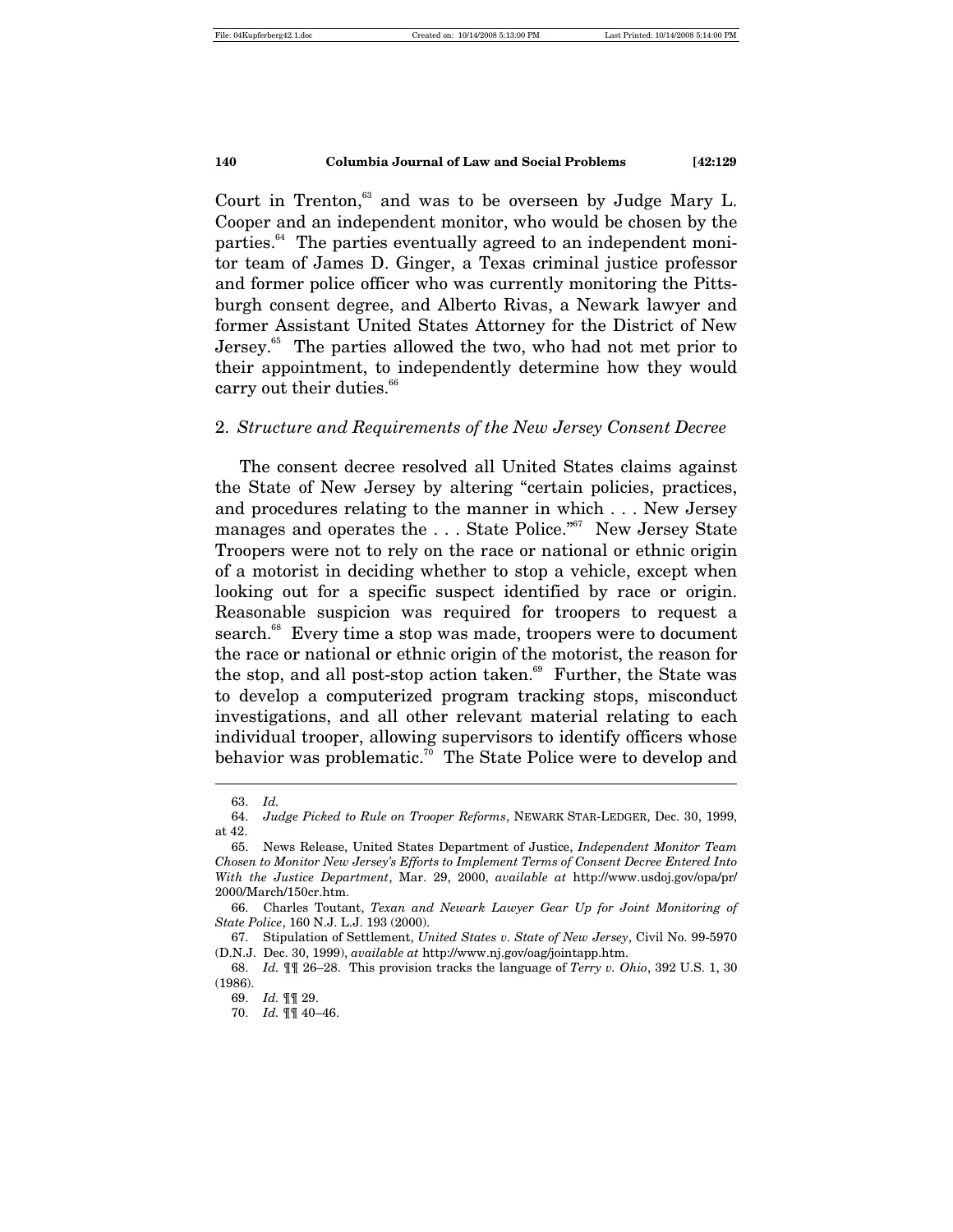make available complaint forms regarding trooper misconduct, and establish and operate a 24-hour toll-free hotline for reporting the same.<sup>71</sup> The State Police were also to improve the training of recruits and incumbent troopers in such matters as cultural diversity, communication, and nondiscrimination.<sup>72</sup>

By way of compliance, the State Police were to issue reports to the public on a semiannual basis, containing statistics on motorist stops and outcomes, by race.<sup>73</sup> Further, an Independent Monitor — to be selected by the parties and approved by the Court was to monitor and report on the State's implementation of this Decree.<sup>74</sup> The consent decree was to continue for a term of five years. However, if the State remained in substantial compliance for at least two years, it could request and the Court could approve a shortening of the term.<sup>75</sup>

#### C. NEW YORK CITY

#### 1. *Life History of the New York Consent Decree*

Unlike Los Angeles or New Jersey, the New York consent decree stemmed from a class action lawsuit: *Daniels v. City of New*  York.<sup>76</sup> In 1999, the Center for Constitutional Rights ("CCR") filed suit against the New York City Police Department ("NYPD"), charging the department with illegal racial profiling.<sup>77</sup> CCR further challenged the NYPD policy of "conducting stop-andfrisks without reasonable suspicion of criminal activity as required by the Fourth Amendment."78 CCR asked the U.S. District Court for the Southern District of New York to disband the

 <sup>71.</sup> *Id.* ¶¶ 58–59, 62.

 <sup>72.</sup> *Id.* ¶¶ 93–101.

 <sup>73.</sup> *Id.* ¶ 114.

 <sup>74.</sup> *Id.* ¶¶ 115–21.

 <sup>75.</sup> *Id.* ¶ 131.

 <sup>76. 198</sup> F.R.D. 409 (S.D.N.Y. 2001).

 <sup>77.</sup> Press Release, Center for Constitutional Rights, *CCR Achieves Historic Settlement In Street Crimes Unit Class Action* (Sept. 18, 2003), http://ccrjustice.org/newsroom/pressreleases/ccr-achieves-historic-settlement-street-crimes-unit-class-action [hereinafter CCR Press Release].

 <sup>78.</sup> Center for Constitutional Rights, Daniels v. the City of New York (last visited Aug. 25, 2008) *available at* http://ccrjustice.org/ourcases/past-cases/daniels%2C-et-al.-v. city-new-york [hereinafter CCR Daniels Page].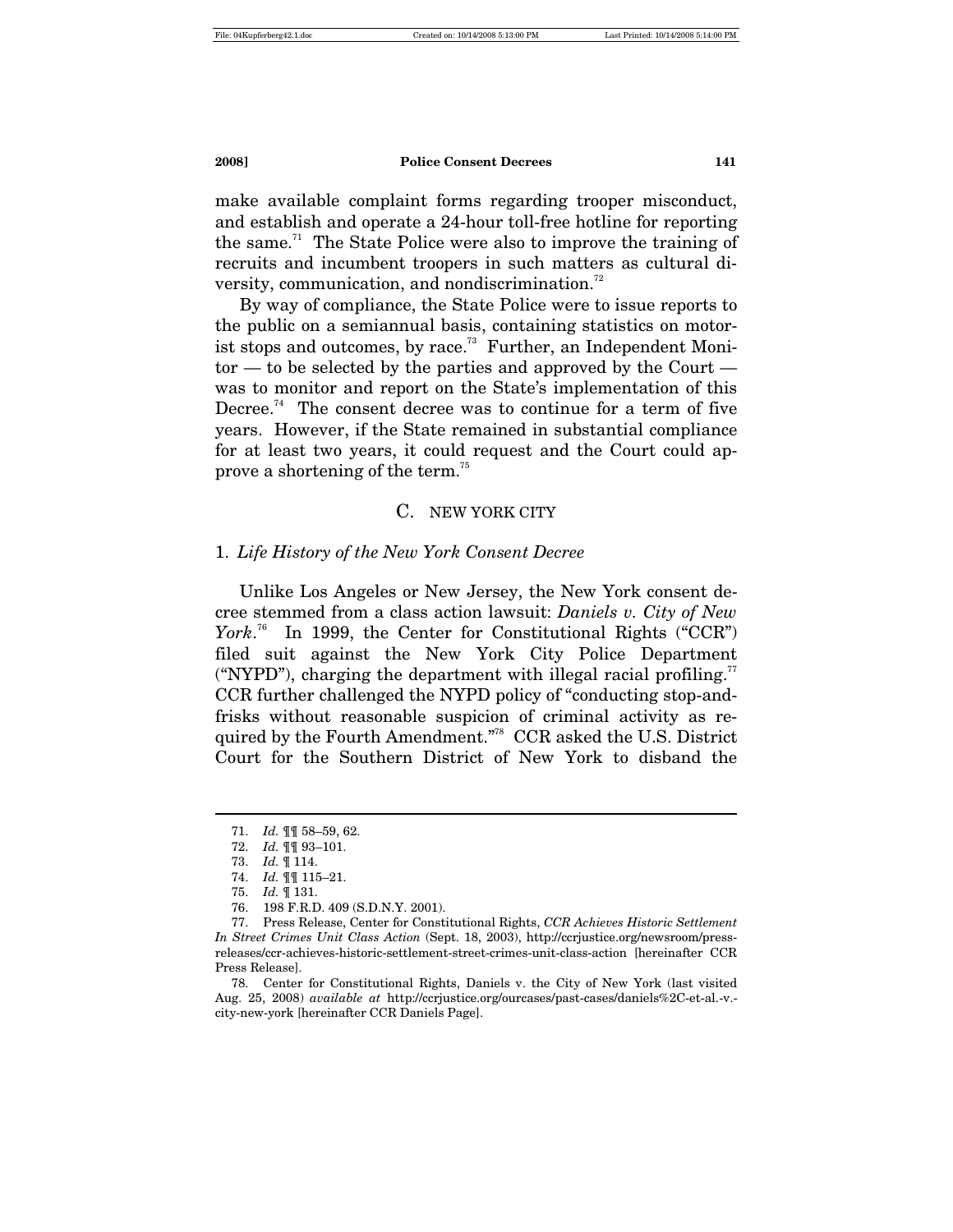NYPD's specialized Street Crimes Unit ("SCU")<sup>79</sup> and bar the NYPD from stopping and searching persons based on race or nationality "without the reasonable articulable suspicion required by the Fourth Amendment."<sup>80</sup>

The *Daniels* case and the subsequent widespread determination to reform the NYPD were spurred on by a number of notorious incidents, including the February 1999 shooting death of an unarmed African immigrant named Amadou Diallo in the vestibule of his Bronx apartment building.<sup>81</sup> The killing, by four plainclothes SCU officers, sparked outrage across New York City and the nation, $82$  and brought the discussion of racial profiling to the fore.<sup>83</sup> Shortly after the shooting, the NYPD released statistics revealing an enormous number of stops and searches, mostly of black and Latino men, very few of which resulted in arrest.<sup>84</sup> In April 2002, while the *Daniels* case was still in progress, the NYPD disbanded the SCU.<sup>85</sup> And on September 18, 2003,<sup>86</sup> "after . . . the depositions of top NYPD officials and . . . tens of thousands of pages of discovery, the City agreed to settle the case."<sup>87</sup> The out-of-court consent decree was approved on December 12, 2003, by Judge Shira Scheindlin of the Southern District of New

 <sup>79.</sup> The SCU was "an elite commando unit of more than 300 police officers that patrolled the streets at night in unmarked cars and in plain clothes." *Id.* For an in-depth portrait of the SCU at the time of the shooting, see David Kocieniewski, *Success of Elite Police Unit Exacts a Toll on the Streets*, N.Y. TIMES, Feb. 15, 1999, at A1.

 <sup>80.</sup> *Daniels*, 198 F.R.D. at 411.

 <sup>81.</sup> Michael Cooper, *Officers in Bronx Fire 41 Shots, and an Unarmed Man Is Killed*, N.Y. TIMES, Feb. 5, 1999, at A1.

 <sup>82.</sup> *See* Ginger Thompson, *1,000 Rally to Condemn Shooting of Unarmed Man by Police*, N.Y. TIMES, Feb. 8, 1999, at B1; Kevin Flynn, *Police Killing Draws National Notice*, N.Y. TIMES, Feb. 8, 1999, at B5; Andy Newman, *Prayer in New York, Protest in Washington*, N.Y. TIMES, Feb. 16, 1999, at B5.

 <sup>83.</sup> For a consideration of the many strong reactions, see Joel Dreyfuss, *Wake-up Call*, SALON.COM, Feb. 12, 1999, http://www.salon.com/news/1999/02/12newsc.html.

 <sup>84. &</sup>quot;In 1997 and 1998, 35,000 of the 45,000 stop-and-frisks reported by the SCU did not result in an arrest. A statistical analysis of reported stop-and-frisks released by the New York State Attorney General in December 1999 revealed that the SCU stopped 16 African-Americans for every arrest made." CCR Daniels Page, *supra* note 78.

 <sup>85.</sup> *Id. See also* David Hinckley, *Cautionary Tale: Springsteen and Diallo*, N.Y. DAILY NEWS, Sept. 24, 2004, at 41.

 <sup>86.</sup> CCR press release, *supra* note 77.

 <sup>87.</sup> CCR *Daniels* page, *supra* note 78.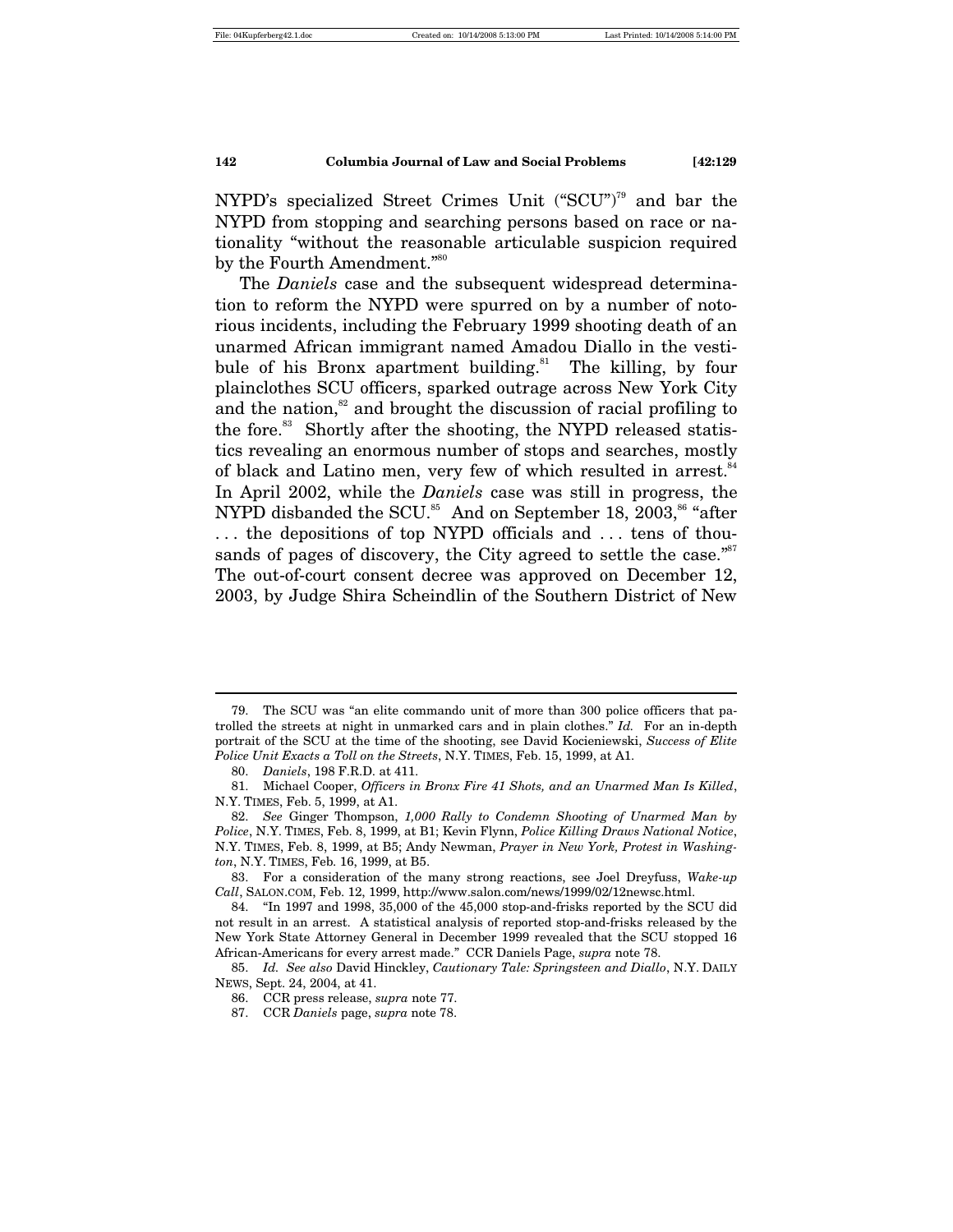York.<sup>88</sup> Judge Scheindlin oversaw the settlement through its expiration on December 31, 2007.<sup>89</sup>

#### 2. *Structure and Requirements of the New York Consent Decree*

The stipulation of settlement that ended the *Daniels* case,<sup>90</sup> in addition to providing the plaintiffs with damages $91$  and attorneys' fees,<sup>92</sup> required a number of concessions from the NYPD. The NYPD was to have a written policy prohibiting the use of profiling, complying with the New York State and United States Constitutions.<sup>93</sup> The Commissioner of the NYPD was to issue a message concerning this new policy to be distributed to all NYPD officers and read aloud at roll call in all commands.<sup>94</sup> The NYPD was to train officers and recruits regarding the following: the legal bases for stop, question, and frisk ("SQF") activity, the law of search and seizure, cultural diversity, integrity, and ethics.<sup>95</sup>

NYPD officers would record each incident of SQF activity on a UF-250, an NYPD form that required the officer to note the race of the subject.<sup>96</sup> The NYPD would compile and maintain a UF-250 database, which would be provided to Class Counsel on a quarterly basis.<sup>97</sup> The NYPD Quality Assurance Division ("QAD") was to conduct internal audits to determine whether UF-250s have been properly completed and whether SQFs were based upon reasonable suspicion.<sup>98</sup> The result of these audits would be

 <sup>88.</sup> *Id.*

 <sup>89.</sup> Daniels v. City of New York, No. 99 Civ. 1695, 2007 WL 2077150 (S.D.N.Y. July 16, 2007).

 <sup>90.</sup> Stipulation of Settlement, Daniels v. New York, No. 99 Civ.1695 (S.D.N.Y. Sept. 24, 2003), *available at* http://ccrjustice.org/files/Daniels\_StipulationOfSettlement\_ 12\_03\_0.pdf [hereinafter *Daniels* Stipulation of Settlement].

 <sup>91.</sup> The ten named plaintiffs in the case received a total of \$167,500 from the NYPD. CCR Press Release, *supra* note 77.

 <sup>92.</sup> *Daniels* Stipulation of Settlement, *supra* note 90, ¶ P.

 <sup>93.</sup> *Id.* ¶ C(1).

 <sup>94.</sup> *Id.* ¶ C(4).

 <sup>95.</sup> *Id.* ¶ E(3–5).

 <sup>96.</sup> *Id.* ¶ F(1). This was a particular concern, and a fundamental one. Investigators for the Civilian Complaint Review Board had determined by April of 2000 that in nearly half of the SQF cases they investigated, no UF-250 report was ever filed. William K. Rashbaum, *Review Board Staff Faults Police on Stop-and-Frisk Reports*, N.Y. TIMES, Apr. 28, 2000, at B1.

 <sup>97.</sup> *Daniels* Stipulation of Settlement, *supra* note 90, ¶ F(5).

 <sup>98.</sup> *Id.* ¶ D(1).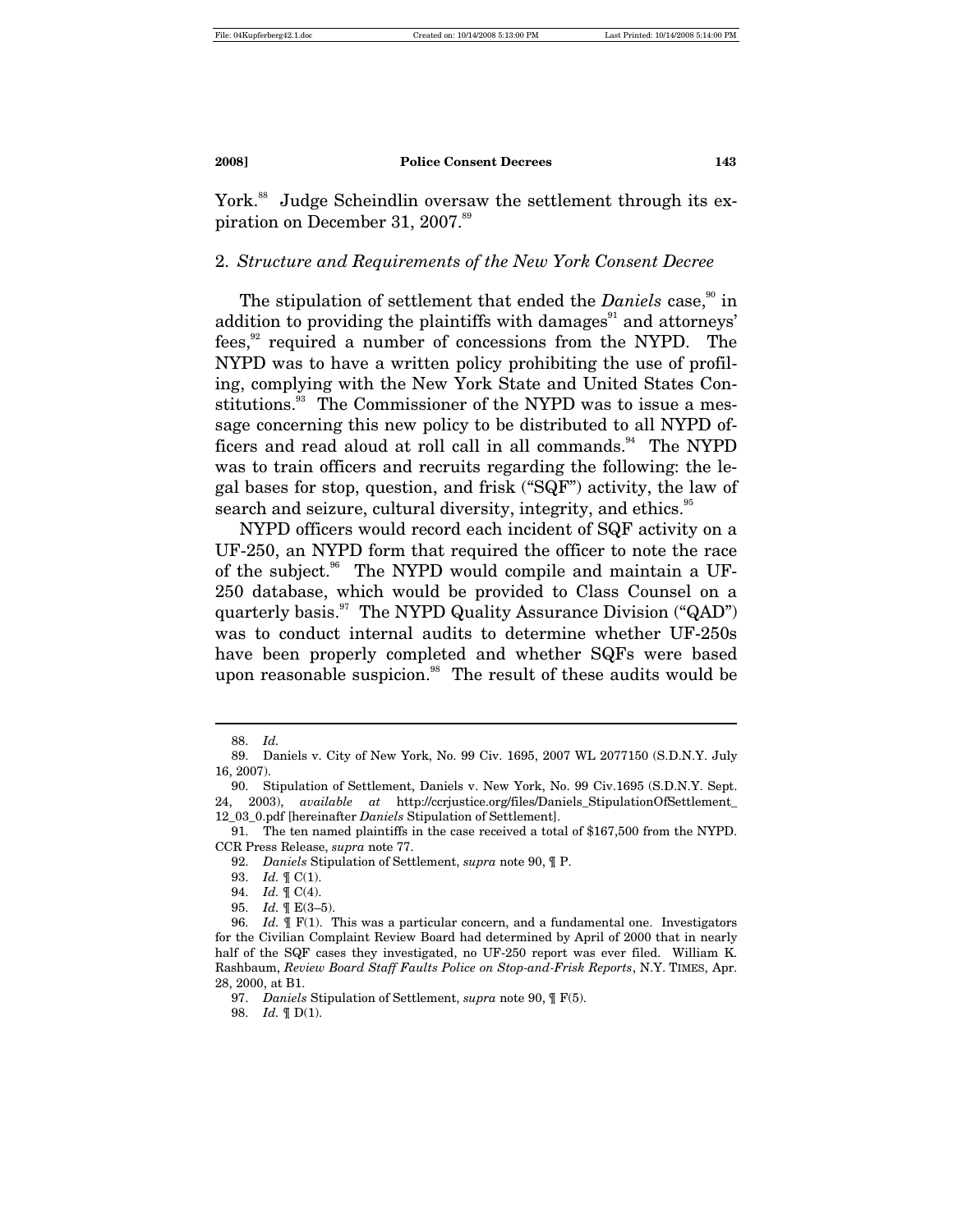provided to class counsel.<sup>99</sup> In addition, the NYPD would maintain misconduct investigation and disciplinary files regarding SQF activity for all NYPD officers and supervisors.<sup>100</sup> Finally, the NYPD was to engage in public education efforts, including participation with plaintiffs in joint public meetings, providing SQF workshops in high schools, and developing pamphlets regarding SQF encounters between police and citizens.<sup>101</sup> Disputes were to be resolved by the Court, which was empowered to order specific performance.<sup>102</sup> The stipulation was to terminate on December  $31, 2007$ ,<sup>103</sup> and no provision was made for any extension of its terms.

#### D. SUMMARY — COMPARISON AND CONTRAST

The Los Angeles and New Jersey consent decrees are very similar in design and objective, which is no surprise considering that both grew out of lawsuits brought by the DOJ and settled at close to the same time, December 1999 in the case of New Jersey<sup>104</sup> and June 2001 in the case of Los Angeles.<sup>105</sup> The differences in the operation of these consent decrees are a result of the actions of the two judges and three monitors who oversaw their  ${\rm terms.}^{106}$ 

The New York consent decree, on the other hand, was its own creature. The product of a civil suit, with no monitor and no system of enforcement, the prosecution of this decree would rest almost entirely in the hands of the judge. Even the judge would be limited by the terms of the exceedingly weak agreement, which contained no "remedies or obligations regarding any trends or patterns reflected" in the database, "[did] not require any specific

 <sup>99.</sup> *Id.* ¶ D(4).

 <sup>100.</sup> *Id.* ¶ I(2).

 <sup>101.</sup> *Id.* ¶ G(2–4).

 <sup>102.</sup> *Id.* ¶ L(2)(b).

 <sup>103.</sup> *Id.* ¶ O(2).

 <sup>104.</sup> *See supra* Part II.B.1.

 <sup>105.</sup> *See supra* Part II.A.1.

 <sup>106.</sup> Also significant would be the monitors' budgets, which were quite divergent. Los Angeles paid \$11 million for 5 years of monitoring, while New Jersey paid only \$1.8 million over the same period. *See infra* note 167. New York, without a monitor, paid nothing and, it might be argued, received nothing in return. *See infra* Part II.D.2.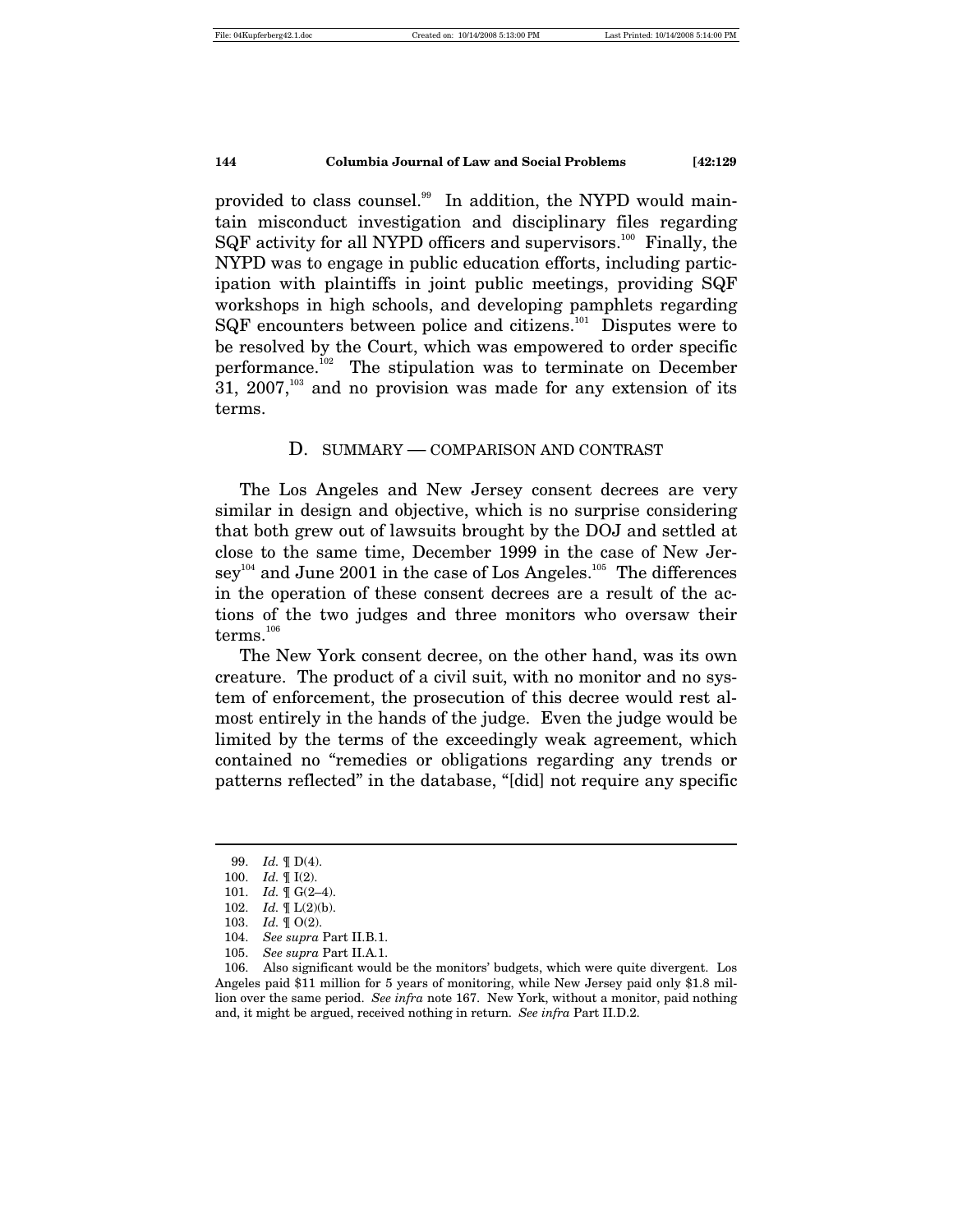$\overline{a}$ 

outcomes[,] and [made] no specific assurances with respect to the supervision, monitoring and training of NYPD officers . . . . "<sup>107</sup>

# III. THE IMPACT OF CONSENT DECREES ON RACIAL DISTRIBUTION OF POLICE ACTION

This part examines state compliance with the consent decree in the three jurisdictions, with an eye on the power of the decrees to compel action. This part also considers the data produced under the terms of the three decrees and argues that these data reflect no cognizable change in the racial distribution of police action in any of the three jurisdictions after five years.

This part will compare data from two different points in the history of each consent decree — an early point, either 2002 or 2003, and a later point, either 2006 or 2007. This bitemporal analysis is designed to demonstrate what changes in policing, if any, result from four years of life under a court-ordered consent decree. Section A will consider how the consent decrees approach the collection and distribution of data. Section B will analyze LAPD compliance and data collected in Los Angeles. Section C will examine New Jersey State Trooper compliance with the consent decree and the available New Jersey data. Section D will consider what may be inferred from the spotty compliance and extremely limited data provided by the NYPD.

#### A. A NOTE ON HOW THE CONSENT DECREES APPROACH DATA

The Los Angeles consent decree contains detailed requirements for tracking the behavior of individual officers and supervisors, by way of a computer information system called TEAMS II.<sup>108</sup> Further, LAPD officers are required to complete a detailed electronic or written report for every motor vehicle or pedestrian stop.<sup>109</sup> As in New Jersey, the consent decree also orders the LAPD to prepare "semiannual public reports . . . includ[ing] ag-

 <sup>107.</sup> Daniels v. City of New York, No. 99 Civ. 1695, 2007 WL 2077150, at \*1 (S.D.N.Y. July 16, 2007).

 <sup>108.</sup> *See* Los Angeles Consent Decree, *supra* note 38, ¶¶ 39–54. LAPD failure to implement many of the TEAMS II components is one of the main reasons the consent decree was extended in 2006. *See supra* Part II.B.1.

 <sup>109.</sup> Los Angeles Consent Decree, *supra* note 38, ¶¶ 104–05.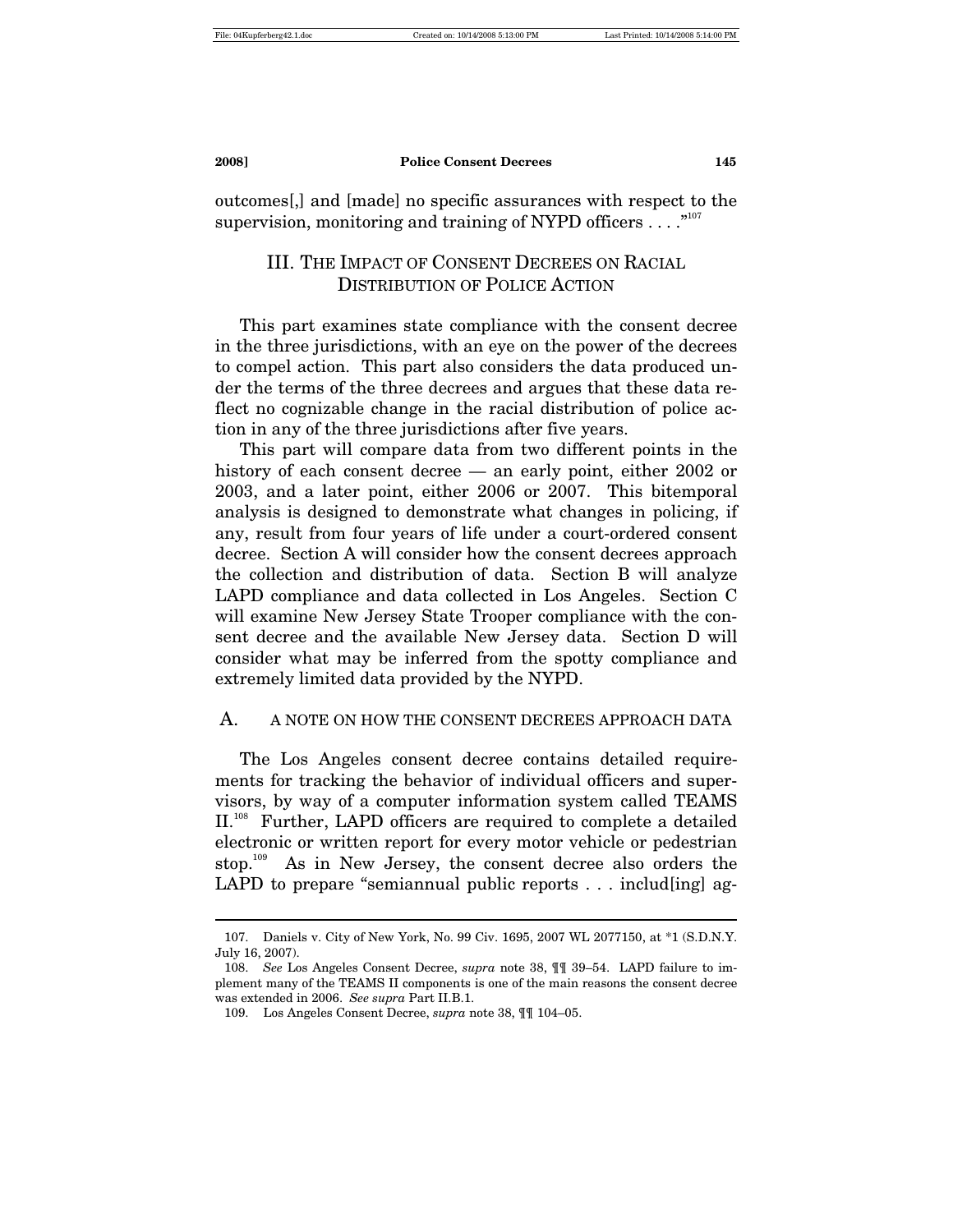gregate statistics . . . broken down by the race/ethnicity/national origin of the citizens involved, for arrests  $\dots$  and uses of force.<sup>"110</sup>

The New Jersey consent decree very generally requires state troopers to "document the race, ethnic origin, and gender of all motor vehicle drivers who are the subject of a traffic stop," as well as "the reason for each stop and any post-stop action that is taken."111 The State is required to "develop and implement an early warning system, called the 'Management Awareness Program,' that uses computerized information on traffic stops, misconduct investigations, and other matters" to identify problem officers.<sup>112</sup> Finally, the State Police are to issue "semiannual public reports containing aggregate statistics on certain law enforcement activities, including traffic stop statistics."<sup>113</sup>

The New York consent decree provides only that "the NYPD shall continue to compile a database consisting of all of the UF-250 reports . . . [and a] CD ROM of the UF-250 Database shall be provided to Class Counsel on a quarterly basis . . . within six months of the end of the quarter to which the reports correspond."114 There is no requirement to make any information available to the public.

In the actual event, the data released in all three jurisdictions is extremely raw and difficult to work with. To begin with, data is released only in PDF form, making it very time-intensive to transfer into any sortable format. In addition, the data released to the public tends to be quite shallow, with some figures bordering on misleading.<sup>115</sup> In this sense, the monitors — as data custodians — act as buffers between the public and the information. Further, because the bulk of the raw data is never released, it

 <sup>110.</sup> *Id.* ¶ 156.

 <sup>111.</sup> Stipulation of Settlement, *supra* note 67.

 <sup>112.</sup> *Id.*

 <sup>113.</sup> *Id.*

 <sup>114.</sup> *Daniels* Stipulation of Settlement, *supra* note 90, ¶ F(5).

 <sup>115.</sup> *See, e.g.*, New Jersey's *Dispositions* section breaks out *Summons Moving*; *Summons Nonmoving*; *Warnings Moving*; *Warnings Nonmoving*; *Summons Moving & Warnings Moving*; *Summons Nonmoving & Warnings Nonmoving*; and *Summons &/or Warnings/Moving &/or Nonmoving*; each of these is then broken down by racial group and racial group as percentage of that particular disposition. What would be much more significant statistically, it seems, would be the percentage of each disposition received by each racial group, *i.e.*, "row percentages" as opposed to "column percentages." *See* Aggregate Data Reports *available at* http://www.nj.gov/lps/aggregate-reports.htm.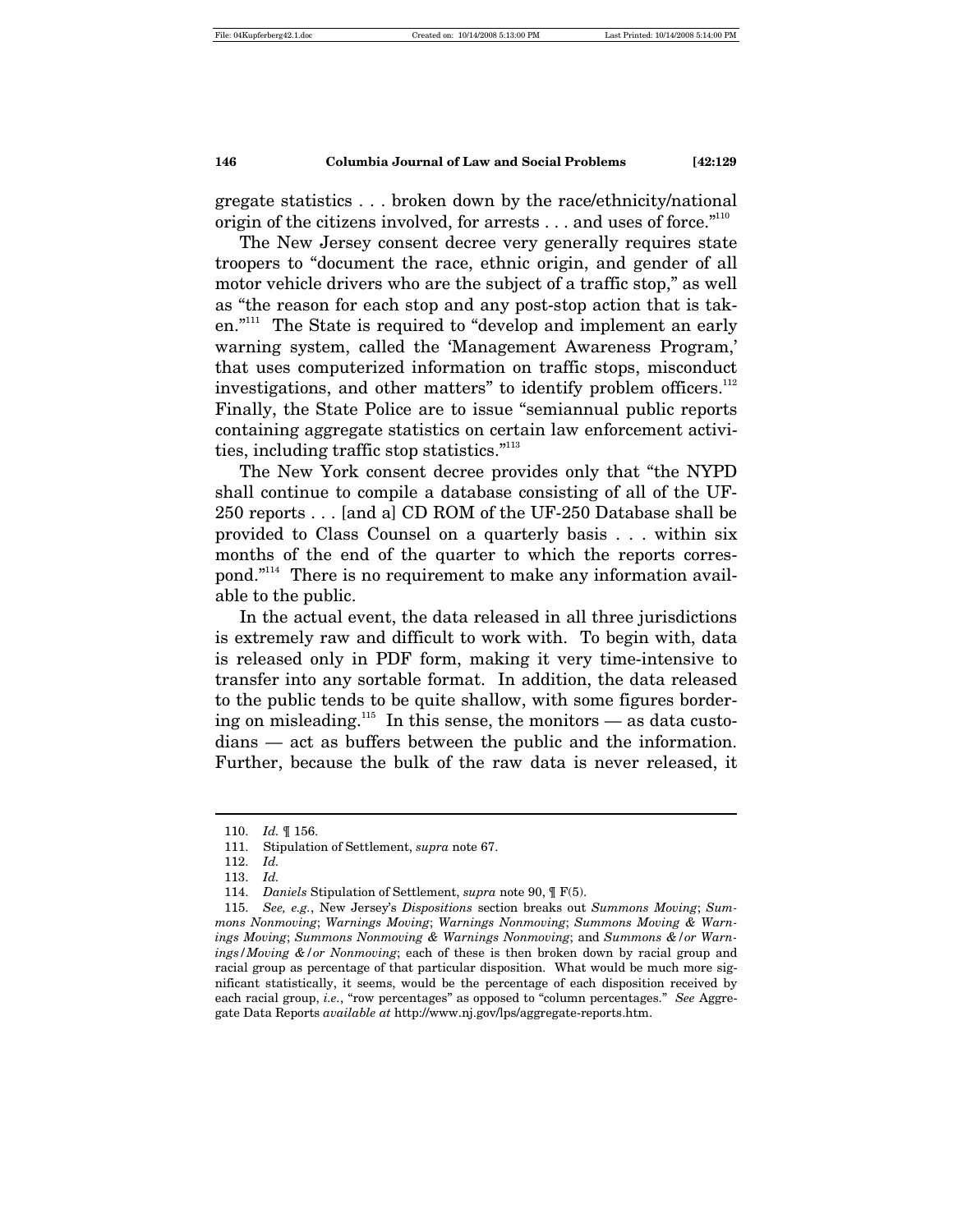often takes a study of the study<sup>116</sup> to bring important information to light, and then only in mediated form. $117$  These caveats aside, we turn to the available data and examine its contents.

#### B. LOS ANGELES

#### 1. *Compliance with the Los Angeles Consent Decree*

Judge Feess was given responsibility for overseeing the Los Angeles consent decree, and was assisted in this task by an independent monitor who was to "report to Feess quarterly on the LAPD's compliance."<sup>118</sup> The independent monitor, Michael Cherkasky, had to "develop a set of criteria to measure the Police Department's compliance with the outlined reforms . . . [,] warn city and police officials if there [were] violations of the consent decree, and report disputes over compliance [issues]" to Judge Feess. $119$ Cherkasky's office has submitted reports on LAPD compliance, at first semiannually, then quarterly, since January 1, 2001.<sup>120</sup>

The first report was primarily an audit of the system as it existed when the monitor began his work. $121$  The second report found that the LAPD had "enacted many reforms ordered by [the] federal decree but [was] still backlogged when it [came] to investigating misconduct."<sup>122</sup> The report found the department had

 <sup>116.</sup> *See, e.g.*, Analysis Group, Inc., *Pedestrian and Motor Vehicle Post-Stop Data Analysis Report* (July 2006), *available at* http://www.analysisgroup.com/AnalysisGroup/ uploadedFiles/Publishing/Articles/LAPD\_Data\_Analysis\_Report\_07-5-06.pdf; Greg Ridgeway, *Analysis of Racial Disparities in the New York Police Department's Stop, Question, and Frisk Practices* (2007), *available at* http://www.rand.org/pubs/technical\_reports/TR534/.

 <sup>117.</sup> *See* Sean Gardiner, *Frisk Management: How the NYPD's Blackly Grim Stop-and-Frisk Numbers Got Whitewashed*, VILLAGE VOICE, Dec. 12–18, 2007, at 1 (criticizing the Ridgeway study).

 <sup>118.</sup> David Rosenzweig, *ACLU Seeks Role in Enforcing Police Reform Pact*, L.A. TIMES, Dec. 19, 2000, at B3.

 <sup>119.</sup> Daunt, *supra* note 36.

 <sup>120. &</sup>quot;The LAPD shall prepare and publish on its website semiannual public reports." Los Angeles consent decree, *supra* note 38, ¶ 156.

 <sup>121.</sup> Office of the Independent Monitor of the Los Angeles Police Department, *1st Quarterly Report*, *available at* http://www.lapdonline.org/search\_results/content \_basic\_view/9010.

 <sup>122.</sup> *LAPD Progress Mixed; Report: Strides Made in Some Mandated Reforms, but Backlog Remains*, LONG BEACH PRESS-TELEGRAM (CA), Feb. 16, 2002, at A2.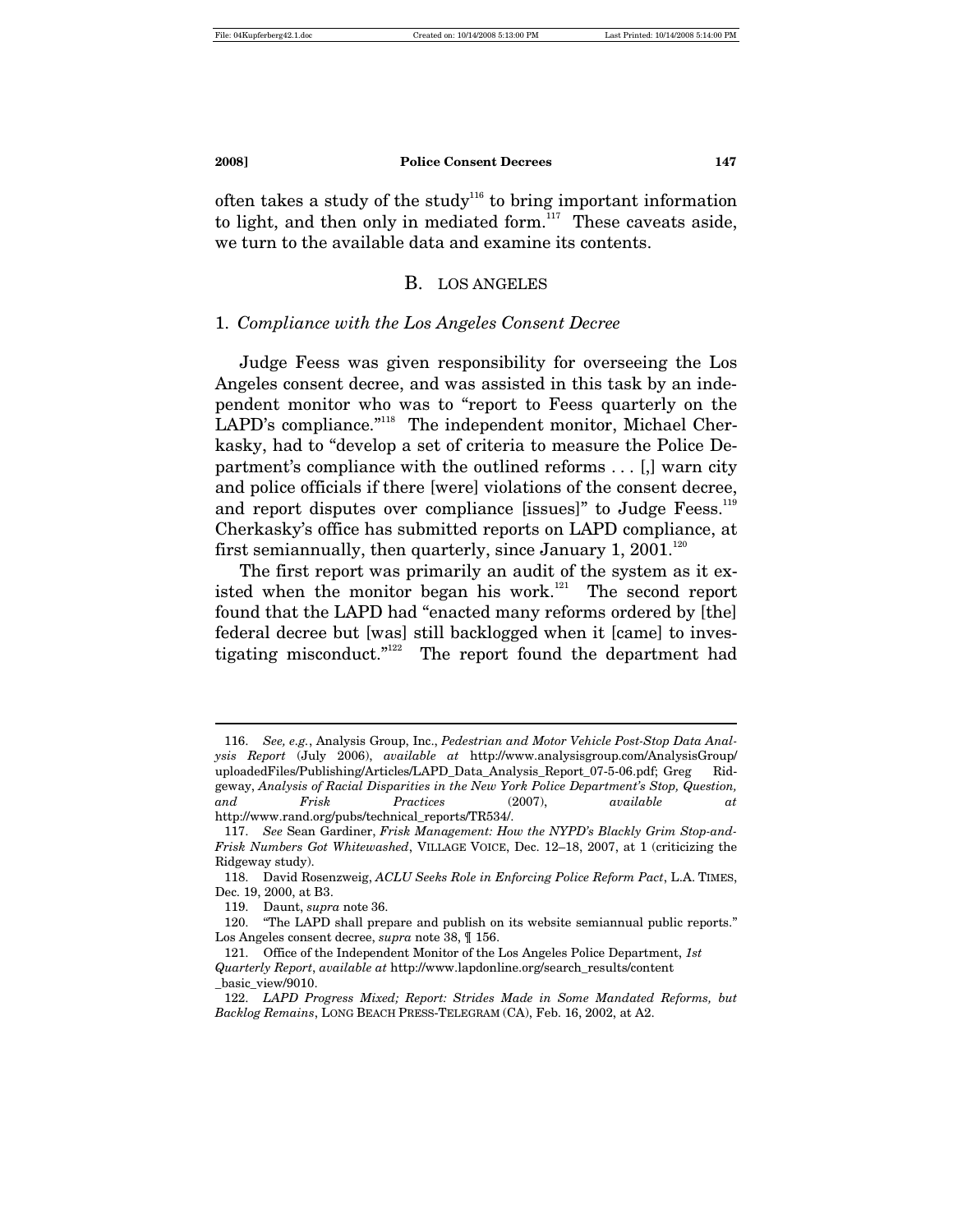$\overline{a}$ 

#### **148 Columbia Journal of Law and Social Problems [42:129**

"continued to make significant progress on reform and . . . instituted aggressive changes."<sup>123</sup>

The monitor's third report, however, evinced a growing frustration, concluding, "[t]he LAPD is non-compliant with a number of provisions of the consent decree. Of equal or greater seriousness is the presence of a vocal minority inside the LAPD that continue to fight to preserve the insular culture that led to the adoption of the Decree."124 The report "slammed the department for being behind in . . . data collection . . . [noting that] [o]nly onethird of more than 330,000 scan forms, which officers filled out during stops," had been processed. $125$ 

Beginning with the fourth report, for the quarter ending June 30, 2002, the monitor has provided a quarterly "report card" grading LAPD compliance with each of the terms of the agreement. The report card results are summarized below in Table 1.

|           | Report #       | Date               | Posi-<br>tive | Nega-<br>tive | Total<br>terms<br><b>Evaluated</b> | Percent<br><b>Positive</b> |
|-----------|----------------|--------------------|---------------|---------------|------------------------------------|----------------------------|
| Period I  | $\overline{4}$ | $4/1/02 - 6/30/02$ | 46            | 43            | 89                                 | 51.7%                      |
|           | 5              | $7/1/02 - 9/30/02$ | 67            | 64            | 131                                | 51.1%                      |
| Period II | 6              | 10/1/02-12/31/02   | 74            | 68            | 142                                | 52.1%                      |
|           | 7              | $1/1/03 - 3/31/03$ | 74            | 75            | 150                                | 49.7%                      |
|           | 8              | $4/1/03 - 6/30/03$ | 71            | 72            | 143                                | 49.7%                      |
|           | 9              | $7/1/03 - 9/30/03$ | 68            | 66            | 134                                | 50.7%                      |
|           | 10             | 10/1/03-12/31/03   | 80            | 69            | 149                                | 53.7%                      |

Table 1: LAPD Compliance with the Terms of the Consent Decre $e^{126}$ 

 123. Office of the Independent Monitor of the Los Angeles Police Department, *2nd Quarterly Report* at 1, *available at* http://www.lapdonline.org/search\_results/content \_basic\_view/9010.

 124. Office of the Independent Monitor of the Los Angeles Police Department, *3rd Quarterly Report* at 29, *available at* http://www.lapdonline.org/search\_results/ content\_basic\_view/9010.

 126. This data is collected from the appendices of the Independent Monitor's quarterly reports, *available at* http://www.lapdonline.org/search\_results/content\_basic\_view/9010.

 <sup>125.</sup> Mariel Garza, *LAPD Reform Attitude Blasted*, L.A. DAILY NEWS, May 16, 2002, at N8.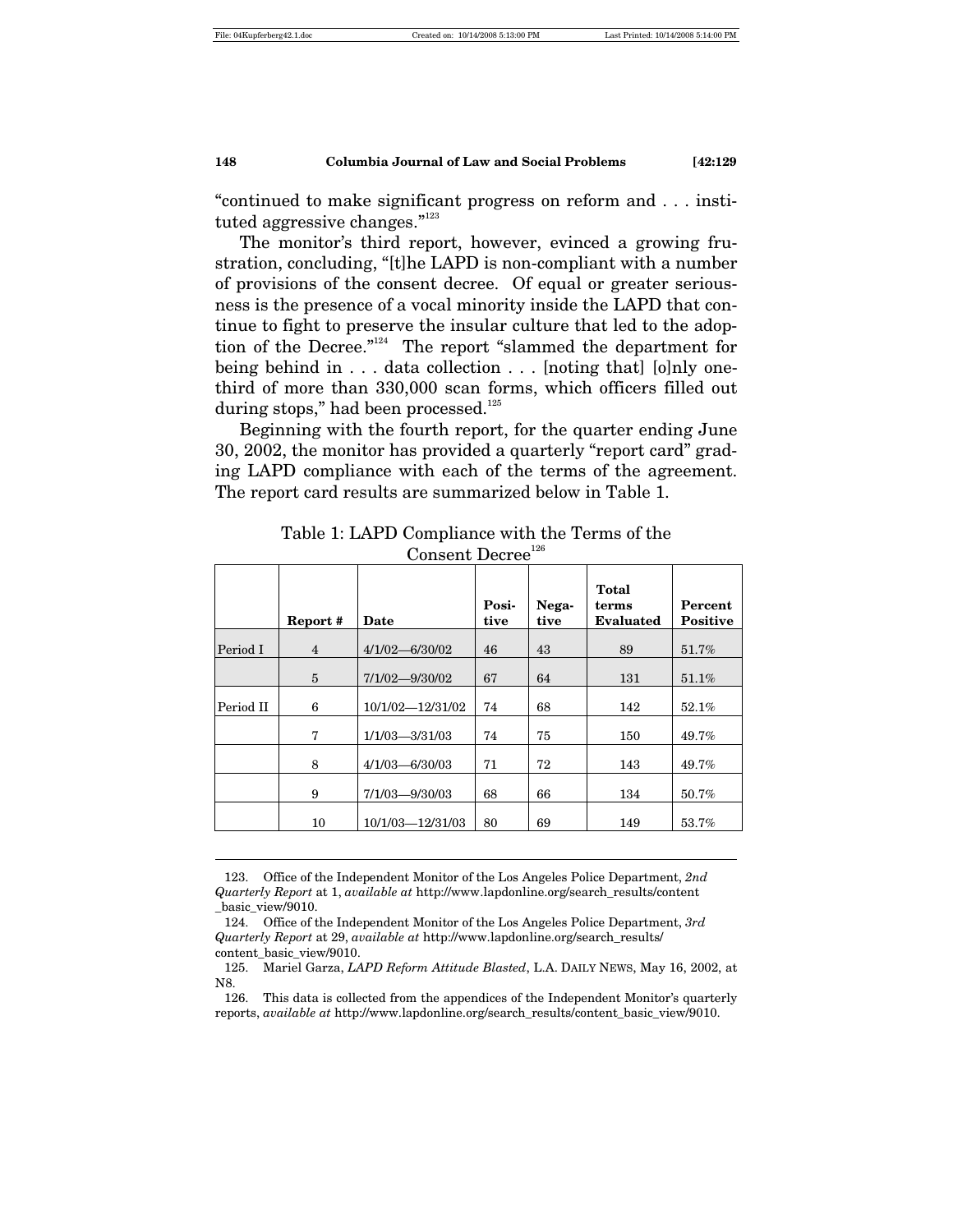|               | 11 | $1/1/04 - 3/31/04$   | 85  | 61 | 146 | 55.5%    |
|---------------|----|----------------------|-----|----|-----|----------|
|               | 12 | [MISSING]            |     |    |     |          |
| Period<br>III | 13 | 7/1/04-9/30/04       | 99  | 49 | 148 | 66.9%    |
|               | 14 | 10/1/04-12/31/04     | 113 | 47 | 160 | 70.1%    |
|               | 15 | $1/1/05 - 3/31/05$   | 114 | 49 | 163 | 70.0%    |
|               | 16 | $4/1/05 - 6/30/05$   | 101 | 55 | 156 | 64.7%    |
|               | 17 | $7/1/05 - 9/30/05$   | 111 | 45 | 156 | 71.2%    |
|               | 18 | $10/1/05 - 12/31/05$ | 117 | 43 | 160 | $73.1\%$ |
|               | 19 | $1/1/06 - 3/31/06$   | 122 | 40 | 162 | 75.3%    |
|               | 20 | $4/1/06 - 6/30/06$   | 133 | 32 | 165 | 80.1%    |
| Period<br>IV  | 21 | $7/1/06 - 9/30/06$   | 53  | 24 | 77  | 68.8%    |
|               | 22 | 10/1/06-12/31/06     | 47  | 23 | 70  | 67.1%    |
|               | 23 | $1/1/07 - 3/31/07$   | 51  | 24 | 75  | 68.0%    |

From the monitor's report cards, a pattern emerges. LAPD compliance can be broken into four time periods. Period I, covering Reports 4 and 5, show a ramping up of the level of monitor analysis, from 89 to 131 terms of the consent decree examined and a consistent rate of roughly 51 percent compliance. Period II, from Report 6 to Report 11 shows a consistency of terms examined (ranging from 134 to 150) and of compliance (ranging from 49.7% to 55.5%). Period III, from Report 13 to Report 20, manifests a trending upwards of terms examined (from 148 to 165) and a steady and significant rise in compliance, from 66.9% to 80.1%). Period IV, from Report 21 to Report 23, demonstrates the halving of terms examined (from an average of 159 in Period III to an average of 74 in Period IV, presumably due to streamlining) and a leveling off of compliance (at roughly 68%).

Despite these modest improvements, the monitor, Michael Cherkasky, and Judge Garry Feess insisted that the LAPD had yet to meet the terms of the consent decree. In his 11th quarterly report of March 31, 2004, Cherkasky "faulted the department's inability to implement a computerized risk-management system .

. . [and] scolded the department's Critical Incident Investigation Division, which looks into officer-involved shootings, for contin-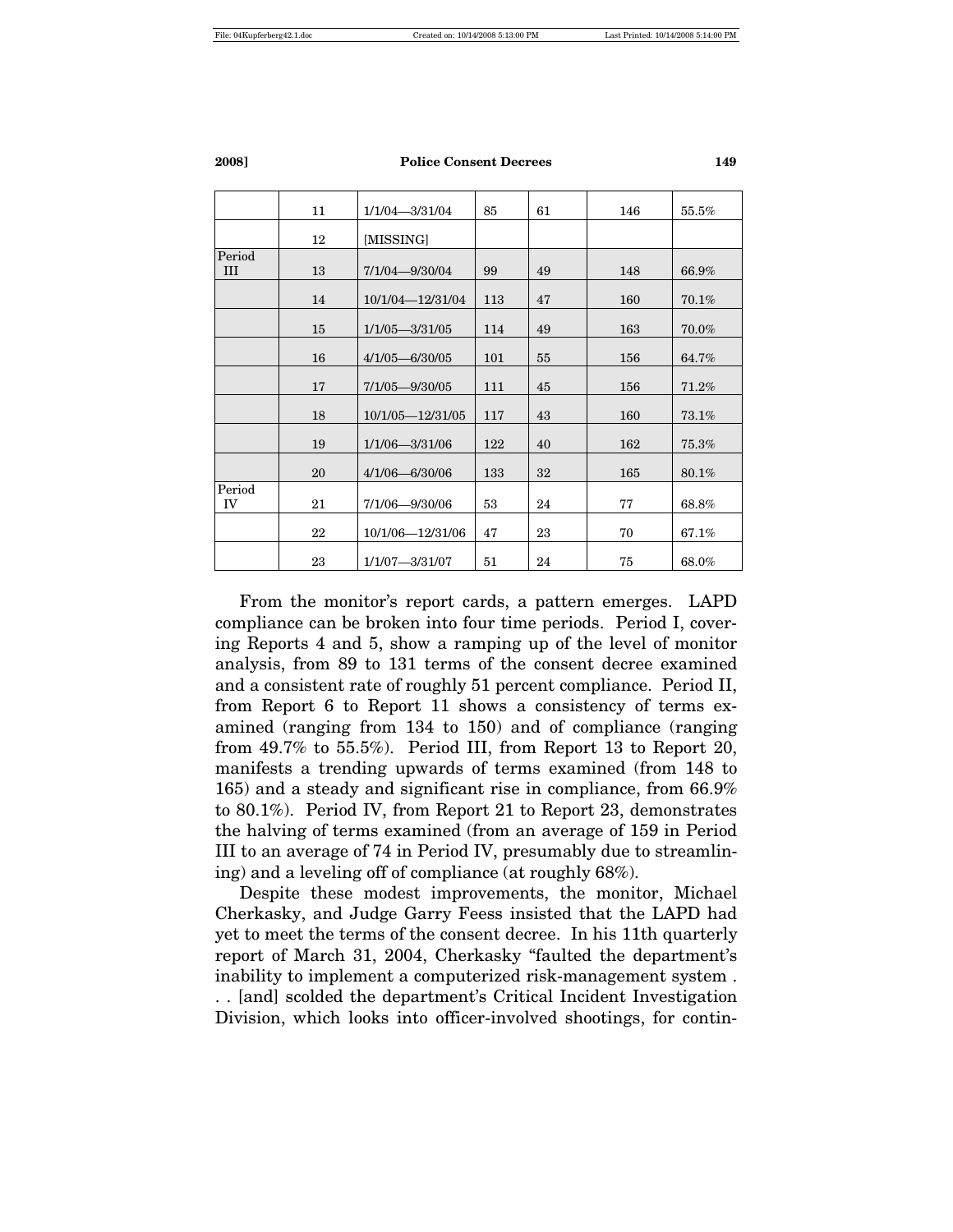ued shortcomings in the handling of major use-of-force incidents."127 Further, Cherkasky hinted that such issues might require an extension of the consent decree beyond its original time $line.$ <sup>128</sup>

In March of 2006, the City of Los Angeles, with the backing of the Justice Department, moved to loosen some of the consent decree requirements, but Judge Feess rejected the motion, telling city officials,

[t]here has been 40-plus years of debate in this community about how it is policed . . . And time after time after time, those reports were nodded to and nothing was ever done. This consent decree is going to effect real reform and it's not going to be extinguished until that happens.<sup>129</sup>

Judge Feess then gave the LAPD two months to show why the consent decree should not be extended by two years due to noncompliance, as permitted under its terms.<sup>130</sup> "It appears to the court," he wrote in his order, "that major tasks established by the consent decree remain uncompleted, most notably the implementation of the TEAMS II system."<sup>131</sup> In May 2006, after hearing from the City and the DOJ, Judge Feess extended the consent decree for three years, rebuking LAPD efforts to trim the decree requirements and openly questioning the Justice Department's commitment to its own case. $132$ 

#### 2. *Los Angeles Data*

The Los Angeles consent decree has provided the public with a true abundance of data. This section will compare data collected in the last six months of 2002 with data from the first six months of 2007 in order to demonstrate how the detail provided in both l

 <sup>127.</sup> Andrew Blankstein, *Key Period Begins in Reform of LAPD*, L.A. TIMES, June 14, 2004, at 1.

 <sup>128.</sup> *Id.*

 <sup>129.</sup> Patrick McGreevy, *Plan to Change LAPD Consent Decree Rejected*, L.A. TIMES, Mar. 22, 2006, at B-6.

 <sup>130.</sup> Patrick McGreevy, *U.S. Oversight of LAPD May Be Extended*, L.A. TIMES, Mar. 28, 2006, at B-1.

 <sup>131.</sup> *Id.* Teams II is the computer system designed to track the actions of individual officers and act thereby as an early-warning system for problem officers.

 <sup>132.</sup> McGreevy, *supra* note 16.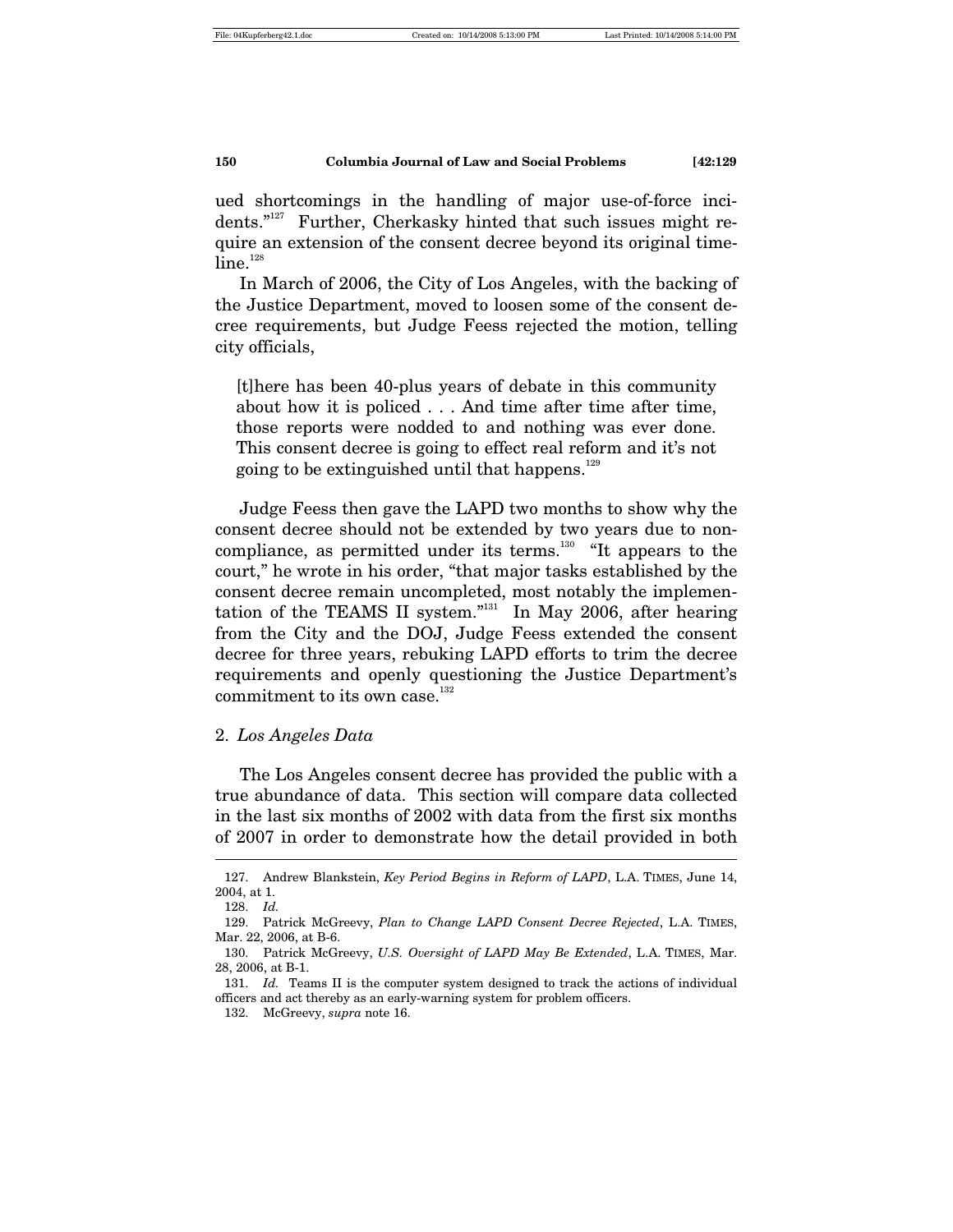driver and pedestrian stops answers certain questions while generating many others. Why, for instance, have the figures in the "Initial Reason for Stop" category changed so dramatically over the course of four years?<sup>133</sup> In the "If Search Was Conducted, What Was Discovered" category, why was the subcategory "Nothing" from the 2002 report dropped in 2007, replaced by the nonsensical "Vehicle" category (if one is searching a car, that is presumably a common finding)?<sup>134</sup> If it is no longer acceptable to find "Nothing," the moral hazard is not difficult to discover. Also significant, while overall driver stops rose by 15.7%, arrests rose by 92.3% over the same time period, from 8,239 in 2002 to 15,842 in  $2007.<sup>135</sup>$ 

As opposed to driver stops, which rose by a modest 15.7%, pedestrian stops rose by 77.5% from 2002 to 2007, from 76,215 to  $135,263$ <sup>136</sup> As in the driver data set, changes in the "Initial Reason for Stop" category were quite dramatic. $137$  Pedestrian frisks rose by 135%, from 32,903 in 2002 to 77,252 in 2007, and police requests for a consensual search also more than doubled, from 15,616 in 2002 to 39,188 in 2007.<sup>138</sup> As in the driver data set, the subcategory "Nothing" was dropped from the "What Was Discovered?" category, replaced again by "Vehicle," which if anything makes less sense if the search is of a pedestrian.<sup>139</sup>

As in New Jersey, a change in racial disparity in policing is not to be found in the LAPD data sets. The percentage of drivers stopped who were Hispanic decreased slightly, from 38.3% in

 <sup>133.</sup> Appendix A, *LAPD Driver Stop Data 2002, 2007*. As the Initial Reason for Stop, "Municipal Code Violations" rose from 2,417 in 2002 to 14,545 in 2007, while "Suspect Flight" dropped off the table, from 2,006 in 2002 to 123 in 2007, despite an overall increase in stops. Whatever the reason, these differences are vast enough to call into question the veracity of the entire data set. *See* Arrest, Discipline, Use of Force, Field Data Capture, and Audit Statistics Reports, *available at* http://www.lapdonline.org/ search\_results/content\_basic\_view/9016.

 <sup>134.</sup> *Id.*

 <sup>135.</sup> *Id.*

 <sup>136.</sup> Appendix B, *LAPD Pedestrian Stop Date 2002, 2007*. *See* Arrest, Discipline, Use of Force, Field Data Capture, and Audit Statistics Reports, *available at* http://www.lapdonline.org/search\_results/content\_basic\_view/9016.

 <sup>137.</sup> *Id.* For example, "*Call for Service"* was recorded as the initial reason for the stop 2,240 times in 2002 and 15,784 times in 2007, a rise of 605%.

 <sup>138.</sup> *Id.*

 <sup>139.</sup> *Id.* Nonetheless, the LAPD managed to discover 135 vehicles in their 2007 pedestrian searches. "*Nothing"* was never found.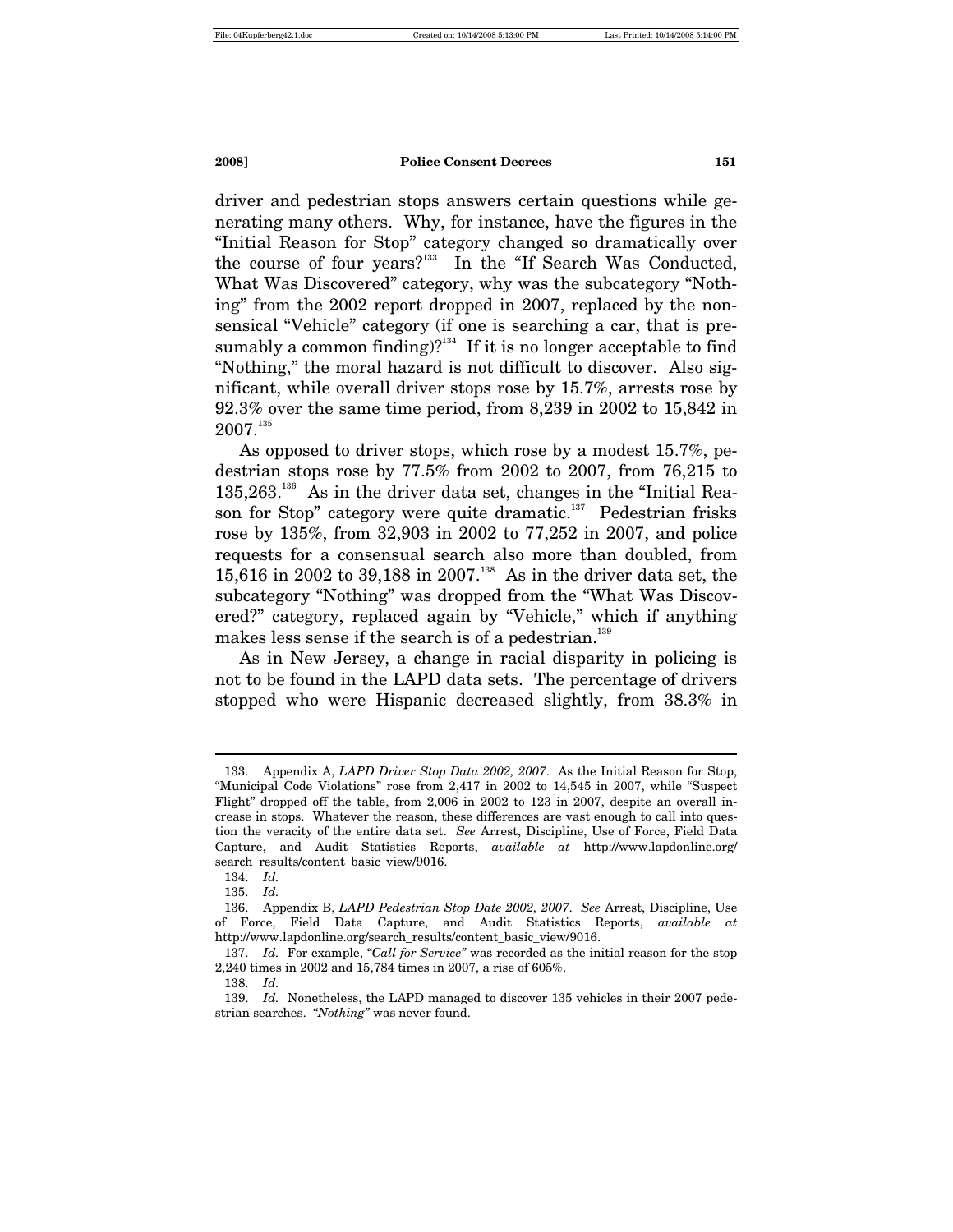2002 to 37.4% in 2007.<sup>140</sup> The black percentage rose slightly, from 18.3% to 18.7%, as did the white percentage, from 32.6% to  $34.4\%$ <sup>141</sup> For pedestrian stops, these very modest changes were reversed. The percentage of pedestrians stopped who were Hispanic rose from 42.6% in 2002 to 45.3% in 2007, while the black percentage dropped from 36.3% to 35.7%, and the white percentage dropped from 17.6% to 16.3%.<sup>142</sup> It is impossible to argue from this data that the Los Angeles consent decree had any effect one way or the other on racial disparity in policing.

#### C. NEW JERSEY

#### 1. *Compliance with the New Jersey Consent Decree*

The New Jersey consent decree is characterized by a friendly and mutually complimentary relationship between the State Police and the independent monitor. From the first Monitor's Report, Mr. Ginger commended the police force for steps taken towards ending racial profiling. "Members of the monitoring team were unanimously impressed with the commitment, focus, energy and professionalism with which members of the New Jersey State Police and the Office of State Police Affairs applied themselves and their organizations to implementation of the changes . . . . Their commitment to 'doing the job right' is exceptional."<sup>143</sup> Still, this first report admitted that the department had been somewhat less successful in implementation than in commitment.<sup>144</sup> The second Monitor's Report contained more good news, highlighting new training programs and declaring that the State Police had complied with 88 percent of the first-phase reform tasks and about 50 percent of the second-phase tasks.<sup>145</sup> Over the

 <sup>140.</sup> Appendix A, *LAPD Driver Stop Data 2002, 2007*.

 <sup>141.</sup> *Id.*

 <sup>142.</sup> Appendix B, *LAPD Pedestrian Stop Data 2002, 2007.*

 <sup>143.</sup> Public Management Resources & Lite, Greenberg, DePalma, & Rivas, *Monitors First Report, Long-term Compliance Audit, Civil Number 99-5970(MLC)*, v-vi (2000), *available at* http://www.nj.gov/oag/monitors\_report\_1.pdf.

 <sup>144.</sup> Robert Hanley, *Monitors Commend Police on Effort to End Profiling*, N.Y. TIMES, Oct. 7, 2000, at B5.

 <sup>145.</sup> Associated Press, *Minority Stops Climb on Turnpike*, THE PRESS OF ATLANTIC CITY, Jan. 11, 2001, at A1.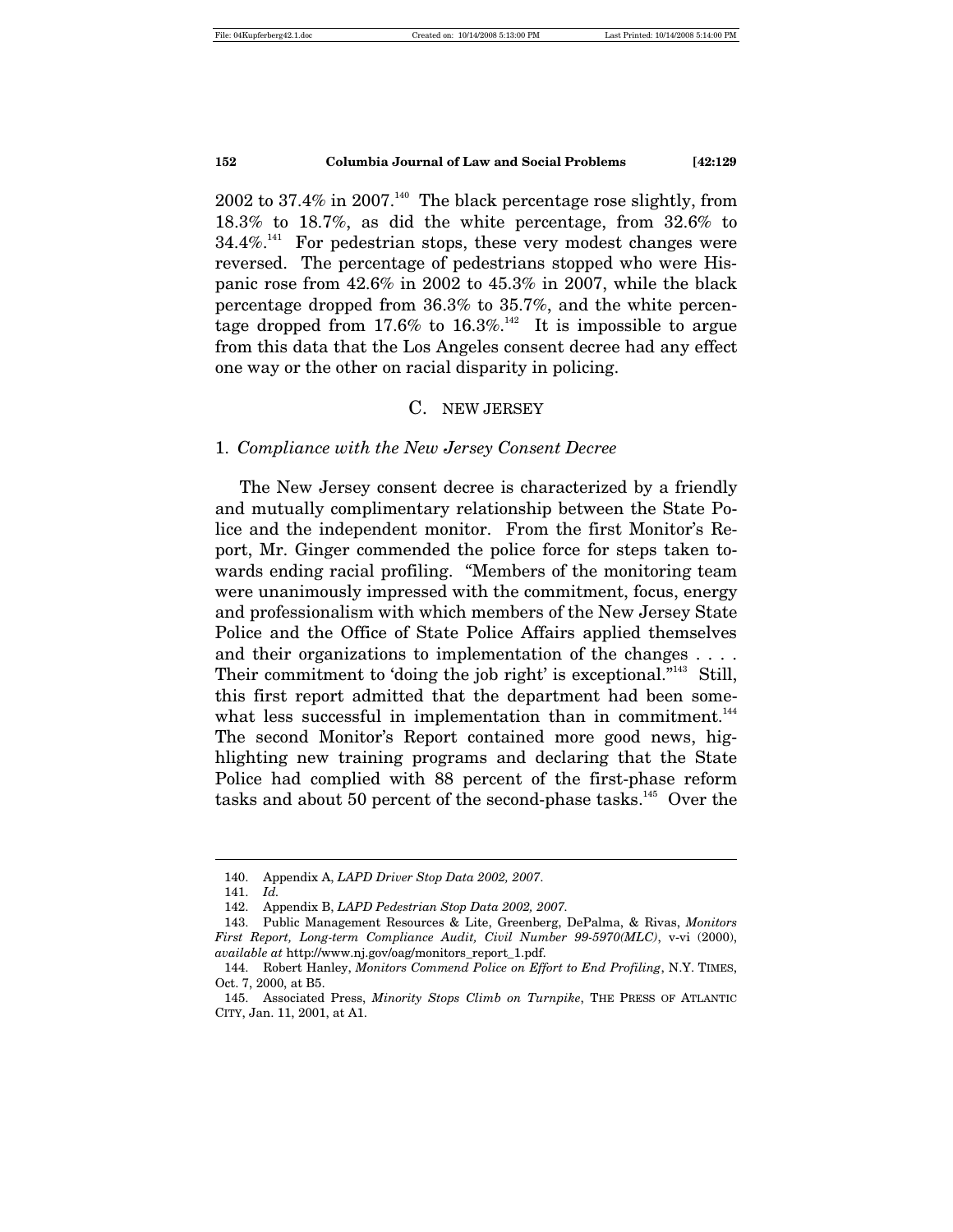same time period, however, the percentage of those stopped who were minorities actually rose, from 38 to 40 percent.<sup>146</sup>

By 2004, the New Jersey Attorney General's Office and the U.S. Department of Justice moved jointly to end court oversight of the internal affairs unit of the State Police, claiming that the unit at least had made enough progress to no longer require federal oversight.<sup>147</sup> The monitors agreed, calling the unit "a 'shining" star' of reform."148 On April 8, 2004, U.S. District Judge Mary L. Cooper ruled that the internal affairs unit, "once denounced by investigators as slow and ineffective, had met its obligations under the decree and no longer required court monitoring."<sup>149</sup> Governor Jim McGreevy announced his pleasure with the State Police, but "minority leaders and civil rights groups complained that they'd never been given a chance to respond in court," and, in fact, had never been notified of the motion.<sup>150</sup>

The following Monitor's Report continued and even elevated its praise of the State Police, concluding that they had made "dramatic and remarkable improvement" and had made "remarkable progress" towards eradicating racial profiling.<sup>151</sup> Again, not everyone was convinced. Keith Jones, president of the New Jersey NAACP, and former deputy chief of the state Parole Board's juvenile division, said

I would hope that what the report suggests is true, but I worked 25 years in criminal justice and I don't buy it . . . . It took them a long time over many years to get to be the troubled agency it became and I don't believe that it's turned around overnight. You don't turn around a culture in four years.<sup>152</sup>

 <sup>146.</sup> *Id.*

 <sup>147.</sup> Jonathan Schuppe, *Unit of State Police Asks End of Oversight; Monitors Cite Internal Affairs Improvements*, NEWARK STAR-LEDGER, Apr. 6, 2004, at 20.

 <sup>148.</sup> Jonathan Schuppe, *Trooper Reforms Working, Feds Say; Major Progress Praised but Some Profess Doubt*, NEWARK STAR-LEDGER, July 20, 2004, at 1.

 <sup>149.</sup> Jonathan Schuppe, *Judge Eases Monitoring of State Police by Court; Minority Leaders Will Fight Ruling on Consent Order*, NEWARK STAR-LEDGER, Apr. 9, 2004, at 1.

 <sup>150.</sup> *Id.*

 <sup>151.</sup> Public Management Resources & Lite, Greenberg, DePalma & Rivas, *Monitors' Tenth Report, Long-term Compliance Audit Civil Number 99-5970(MLC)*, v (2004), *available at* http://www.nj.gov/oag/monitors\_report\_10.pdf.

 <sup>152.</sup> Schuppe, *supra* note 148.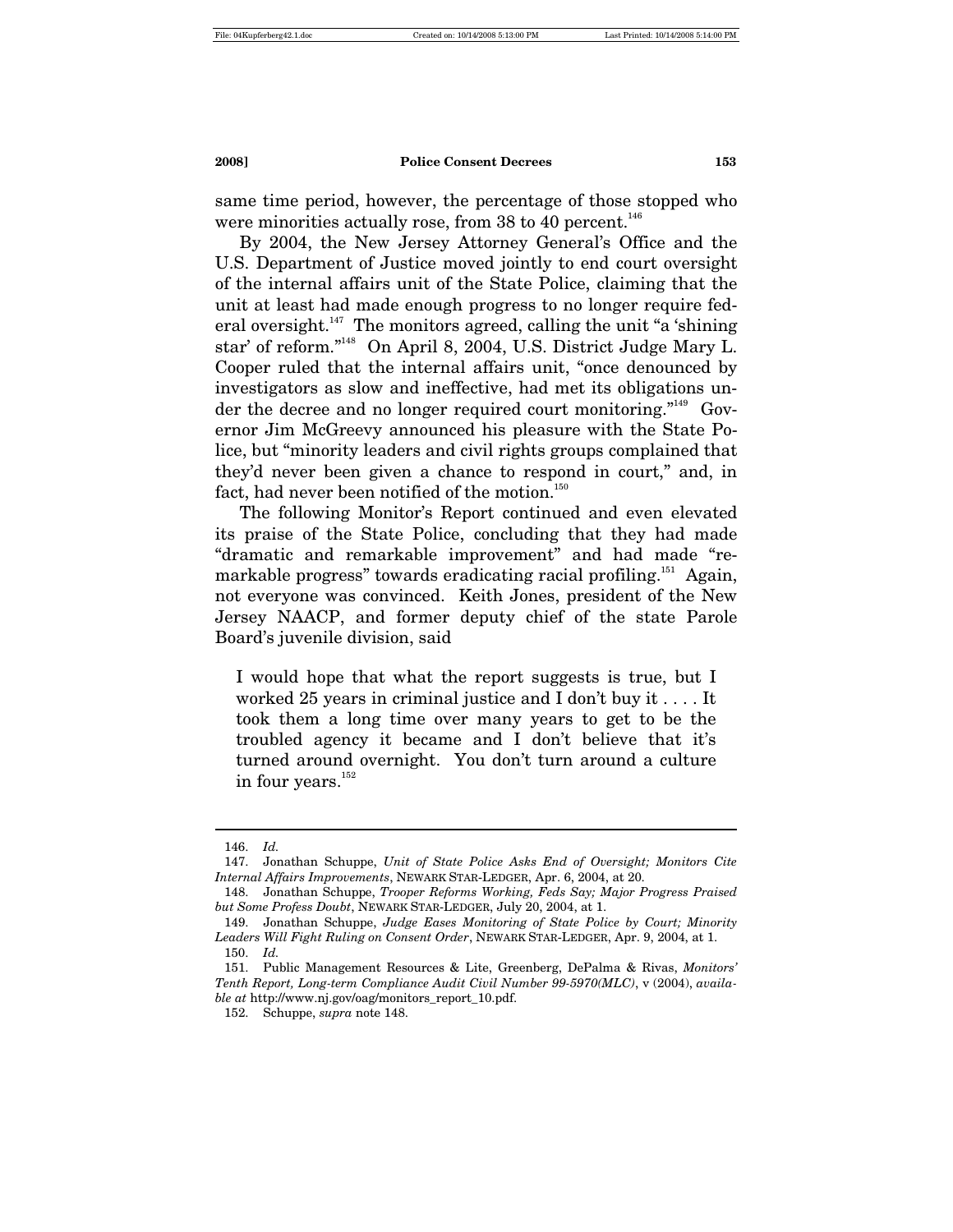In July of 2005, the monitors in their 12th Report announced "remarkable effects observed this reporting period: *100 percent compliance* with *all requirements* of the decree."<sup>153</sup> By the following year the DOJ, eager to end supervision of the State Police, asked New Jersey Attorney General Zulima Farber to petition the District Court to end all judicial oversight.<sup>154</sup> Farber was not certain, "concerned . . . that matters [might] slip back to the old ways of doing things if the changes have not filtered all down."<sup>155</sup> But in December 2007 Governor Jon Corzine, after hearing from a panel specially appointed by him to study the matter, declared that he would "ask the federal government to halt its oversight of the New Jersey State Police because of sufficient reforms."156 No further action has taken place at this time.

#### 2. *New Jersey Data*

This section compares information collected from May through October of 2003 and 2007. In examining the fairly minimal data provided by the New Jersey State Police, one is struck by how little there is of note. Categories are either so small as to be of no use statistically or too obscure to be of significance.<sup>157</sup> Some statistics, however, are noteworthy. In the four years between 2003 and 2007, motor vehicle stops overall rose by 34%, from 186,124 in two quarters of 2003 to 249,607 in the same two quarters of 2007.158 Over the same period, vehicle searches for probable cause fell from 4,068 to  $3,843$ ,<sup>159</sup> while occupant searches nearly doubled, from  $3,724$  to  $6,732^{160}$ 

 <sup>153.</sup> Public Management Resources & Lite, Greenberg, DePalma, & Rivas, *Monitors' Twelfth Report, Long-term Compliance Audit Civil Number 99-5970(MLC)*, iv (2005), *available at* http://www.nj.gov/oag/monitors-report-12.pdf (emphasis added).

 <sup>154.</sup> Rick Hepp, *AG Cautious on Call to End Monitoring of Trooper Stops*, NEWARK STAR-LEDGER, May 12, 2006, at 30.

 <sup>155.</sup> *Id.*

 <sup>156.</sup> David W. Chen, *Monitoring of Police Should End, Corzine Says*, N.Y. TIMES, Dec. 8, 2007, at B2.

 <sup>157.</sup> Such as, for example, the categories "*Summons Moving & Warnings Moving*; *Summons Non Moving & Warnings Non Moving"* and "*Summons &/or Warnings / Moving &/or Non Moving*." *See* Appendix C, *New Jersey State Police Stops 2003, 2007*.

 <sup>158.</sup> Appendix C, *New Jersey State Police Stops 2003, 2007*. *See* State Police Consent Decree Aggregate Data Reports, *available at* http://www.nj.gov/lps/8-aggregate%20-datarep.pdf *and* http://www.nj.gov/lps/16-aggregate-data-rep.pdf.

 <sup>159.</sup> *Id.*

 <sup>160.</sup> *Id.*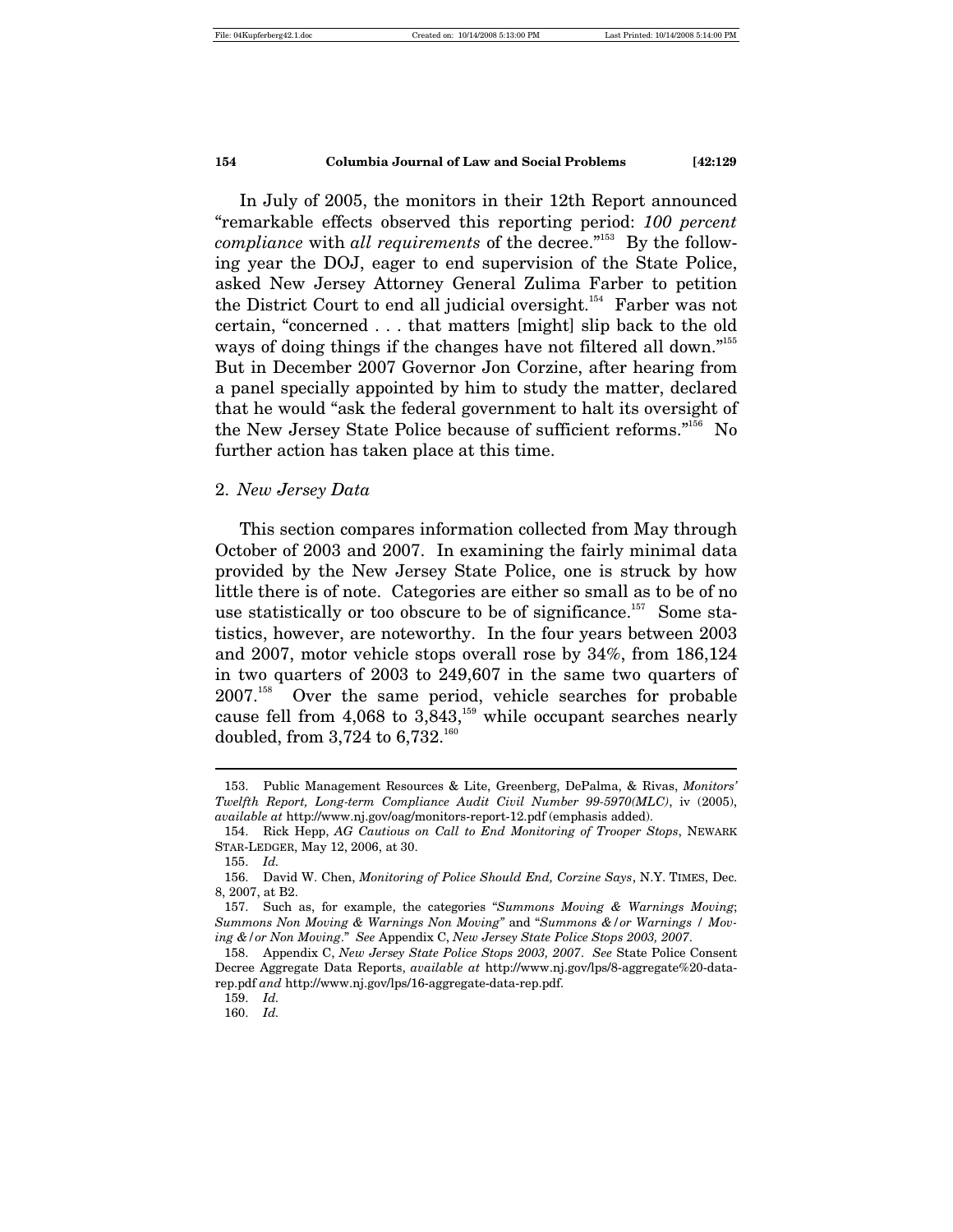Most significant is what did not change — namely racial disparity. The percentage of minorities who were stopped on New Jersey highways actually rose between 2003 and 2007. In 2003, 16.6% of drivers stopped were black and 9.5% were Hispanic. In 2007, 18.1% were black and 11.5% were Hispanic. The percentage of drivers stopped who were white fell from 68.3% in 2003 to 64.4% in 2007.<sup>161</sup> The minority percentage of occupants who were frisked also rose, the black percentage from 30.7% to 31.5%, and the Hispanic percentage from 22.6% to 24.7%, while the percentage of occupants frisked who were white fell from 45.5% to  $39.8\%$ <sup>162</sup> The percentage of occupants searched by race changed little, the white percentage of those searched falling from 48.2% to 47.0%, the black percentage also falling, from 34.4% to 33.2%, and the Hispanic percentage rising from  $15.3\%$  to  $17.1\%$ <sup>163</sup>

The numbers for arrests are even more notable. First, New Jersey State Police made 33.4% more arrests in 2007 (10,138) than during the same time period in 2003  $(7,599)$ .<sup>164</sup> Second, the minority percentages of those arrests rose significantly, the black percentage rising from 32.0% to 35.5% and the Hispanic percentage from  $13.0\%$  to  $14.1\%$ .<sup>165</sup> The white percentage of arrests in the same period fell from  $52.0\%$  to  $48.4\%$ .<sup>166</sup>

To judge by stops, searches, and arrests, then, the percentage of those subject to law enforcement procedures on New Jersey highways who were minorities actually *increased* after four years under the consent decree.

#### D. NEW YORK CITY

#### 1. *Compliance with the New York Consent Decree*

The stipulation ending the *Daniels* case handled issues of compliance with a light touch. There was no formal monitoring

 $\overline{a}$ 

166. *Id.*

 <sup>161.</sup> *Id.*

 <sup>162.</sup> *Id.*

 <sup>163.</sup> *Id.*

 <sup>164.</sup> Appendix D, *New Jersey State Police Arrests 2003, 2007*. *See* State Police Consent Decree Aggregate Data Reports, *available at* http://www.nj.gov/lps/8-aggregate%20-datarep.pdf *and* http://www.nj.gov/lps/16-aggregate-data-rep.pdf**.**

 <sup>165.</sup> Appendix D. The Hispanic percentage is calculated by adding the *W.Hisp* and *B.Hisp* categories.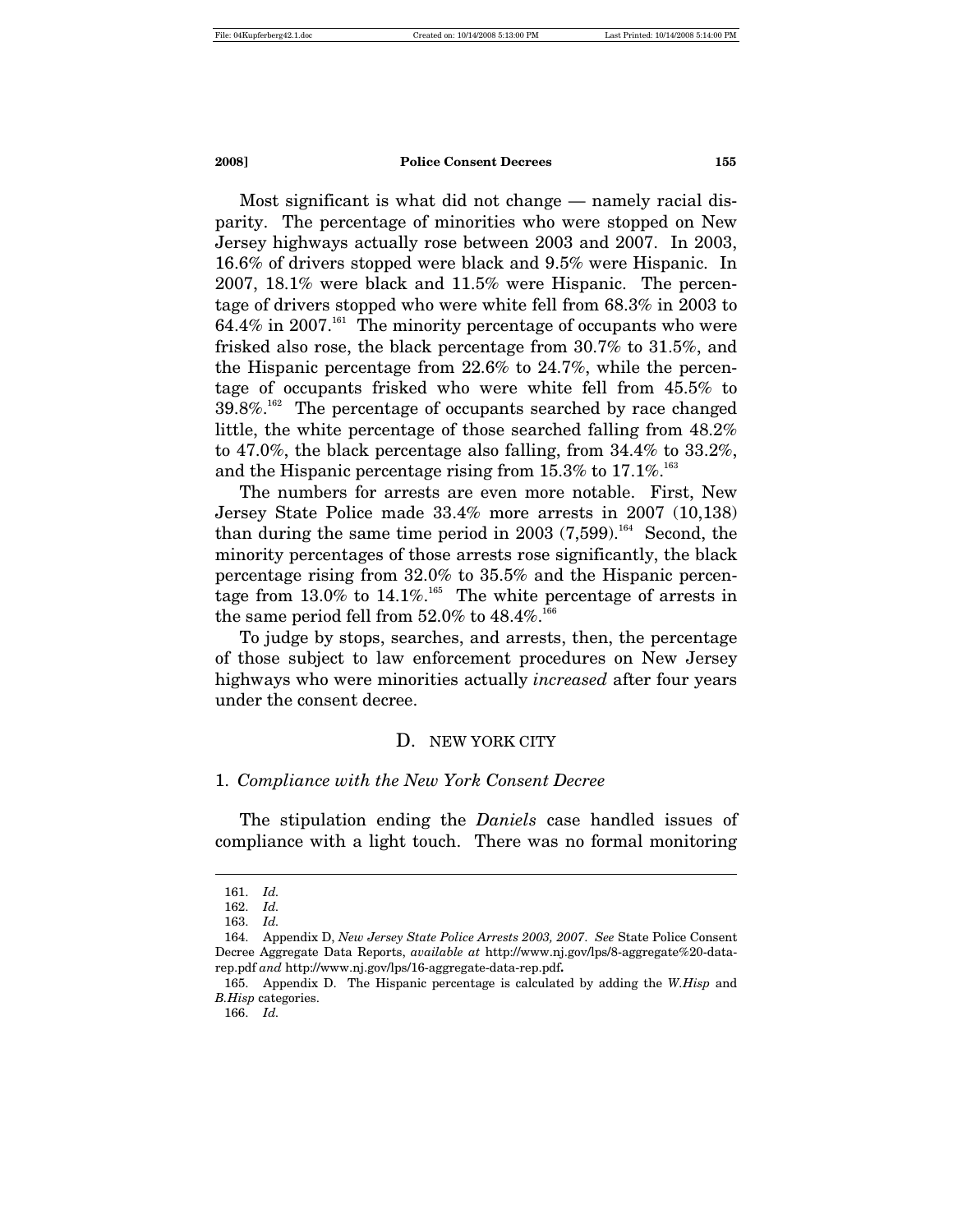system in place, so NYPD compliance was essentially to be monitored by class counsel alone, with the court permitted to intervene only after a lengthy complaint process.<sup>167</sup> NYPD compliance data is sparse, which should not be surprising. The limited resources of class counsel did not permit the kind of thorough investigation undertaken by the New Jersey or Los Angeles monitors.168 The NYPD, however, has also been much less forthcoming than either the New Jersey State Police or the LAPD.<sup>169</sup> From the very limited information that is available, it appears that NYPD compliance has been at best mixed. The department did issue a written policy prohibiting the use of profiling: City Council Bill 142-B, signed into law by Mayor Bloomberg on July 12, 2004, "codifie[d] the NYPD's existing Operations Order 11, which prohibits the use of racial profiling defined as 'the use of race, color, ethnicity, religion or national origin as the determinative factor for initiating police action.'"170 And, the NYPD did produce a pamphlet

 <sup>167.</sup> The conditions were as follows,

*First*, plaintiffs must notify defendants, in writing, that they have failed to comply with the Agreement. If, after receiving written notification of noncompliance, defendants agree that they have not complied with a specific term of the Agreement, defendants shall specifically perform that term within a reasonable time period mutually agreed upon by the parties. If defendants dispute their noncompliance, plaintiffs may seek a court order directing specific performance if: (1) the parties cannot agree on a reasonable time period for defendants to perform; or (2) defendants fail to specifically perform the term within the agreed upon time frame. Upon the happening of any of the these [sic] events, plaintiffs: may apply to the Court for an order directing specific performance of that term or terms. Such application may not be made fewer than thirty days after the initial notification of non-compliance to the NYPD and Office of the Corporation Counsel.

Daniels v. City of New York, No. 99 Civ. 1695, 2007 WL 2077150, at \*2 (S.D.N.Y. July 16, 2007) (emphasis in original) (citations omitted).

 <sup>168.</sup> Los Angeles signed an \$11-million, five-year contract with Cherkasky's firm, Kroll Inc. *See* McGreevy, *supra* note 17. Ginger's contract with New Jersey was more modest, but still amounted to \$1.8 million over five years. W. Zachary Malinowski, *Officer Linked to Scandal Is Now Advising Others*, PROVIDENCE J. BULL., Apr. 23, 2004, at A. By contrast, all monitoring in New York, the nation's largest city, was presumptively to be performed by the Center for Constitutional Rights, with a total annual budget as of 2004 of \$2.5 million. Marcia Coyle, *Rights Center Tackles Guantanamo Detentions*, NAT'L L. J., Feb. 16, 2004, at 24.

 <sup>169.</sup> For instance, the NYPD has recently fallen years behind in releasing SQF data as required under the terms of the stipulation. The information that has been released has been very incomplete and not entirely public. For an in-depth consideration of NYPD secretiveness, see Gardiner, *supra* note 117.

 <sup>170.</sup> New York City Press Release number 183-04, *available at*: http://home2.nyc.gov:80/portal/site/nycgov/menuitem.c0935b9a57bb4ef3daf2f1c701c789a0/ index.jsp?pageID=mayor\_press\_release&catID=1194&doc\_name=http%3A%2F%2Fhome2.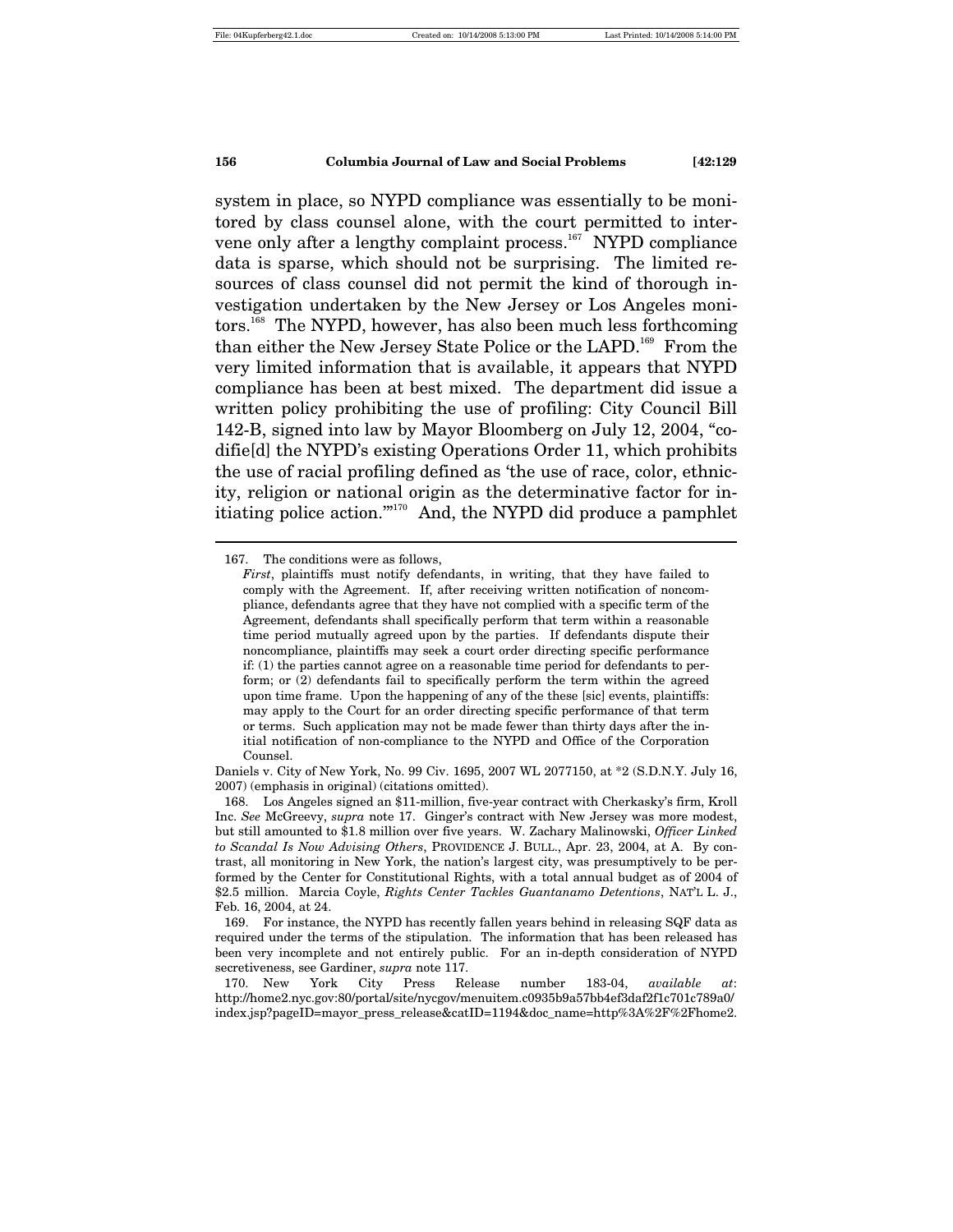regarding SQF encounters between police and citizens, entitled *Your Rights And Responsibilities When Interacting With The Po*lice: A Community Guide.<sup>171</sup> Nevertheless, there has been demonstrated noncompliance with arguably the most important feature of the entire stipulation: the compiling and maintenance of the UF-250 database and its provision to class counsel on a quarterly  $basis.<sup>172</sup>$ 

In a letter dated January 18, 2007, plaintiffs notified defendants that they had not produced the UF-250 database for quarters dating back from 2003. . . .By letter dated February 16, 2007, plaintiffs sent 'official notice of non-compliance with the Stipulation' with regard to the production of the UF-250 database. In that letter, plaintiffs expressed their concern that without a date certain for production, the delay . . . 'could extend beyond the term of the Stipulation and thereby effectively subvert it.<sup>'173</sup>

On July 16, 2007, Judge Scheindlin held a conference, at which she ordered the NYPD to produce the UF-250 data "in accordance with the scheduled [sic] proposed in the March 19th Letter, namely: Full year 2004 by August 1, 2007; and Full Year  $2005$  by October 1,  $2007.^{174}$  Judge Scheindlin informed class counsel that if the NYPD did not perform as ordered, class counsel could then file for contempt, and if they did, "this Court will consider extending the term of the Agreement, among other sanctions."175

This was a considerable threat, as the Judge had noted earlier in the opinion that she otherwise had no authority to extend the consent decree under any circumstances, writing that "the Agreement did not contain any provision for extending the  $\overline{a}$ 

nyc.gov%2Fhtml%2Fom%2Fhtml%2F2004b%2Fpr183-04.html&cc=unused1978&rc=

<sup>1194&</sup>amp;ndi=1. *See also* NYPD Operations Order 11, included in *Daniels* Stipulation of Settlement, *supra* note 90, as Exhibit A.

 <sup>171.</sup> *Daniels* Stipulation of Settlement, *supra* note 90, ¶ G(4). Pamphlet available at http://home2.nyc.gov/html/nypd/downloads/pdf/community\_affairs/Rights\_and\_ Responsibilities ndf

 <sup>172.</sup> *Daniels* Stipulation of Settlement, *supra* note 90, ¶ F(5).

 <sup>173.</sup> Daniels v. City of New York, No. 99 Civ. 1695, 2007 WL 2077150, at \*2 (S.D.N.Y. July 16, 2007).

 <sup>174.</sup> *Id.*, at \*4.

 <sup>175.</sup> *Id.*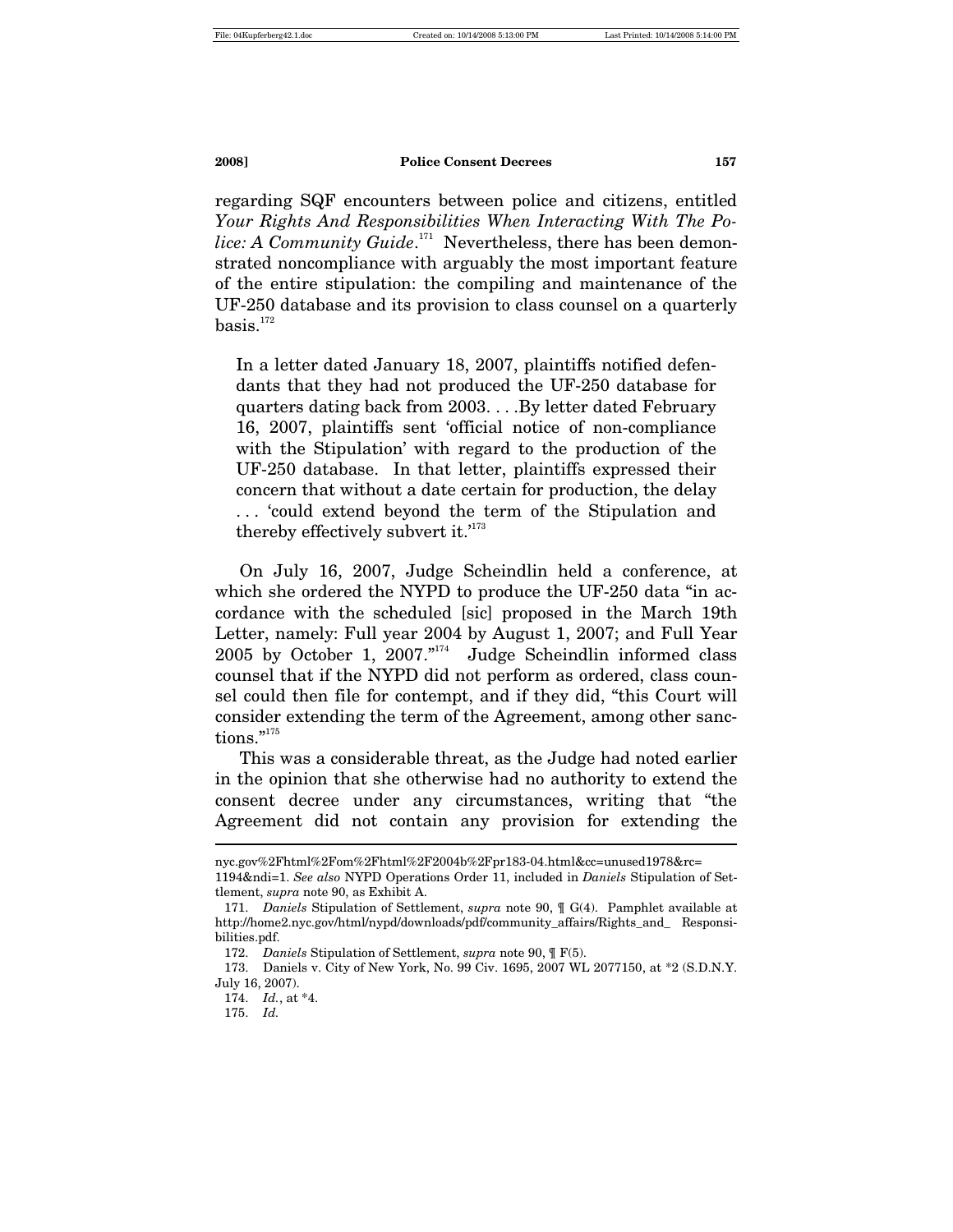Agreement past December 31, 2007."<sup>176</sup> The threat did not serve its purpose. The NYPD never released the data, and on January 1, 2008, the *Daniels* stipulation expired by its own terms.<sup>177</sup> Thirty days later, on January 31, 2008, CCR filed a companion case in the same court, alleging that the NYPD continues to engage in unconstitutional stops and frisks.<sup>178</sup> On September 10, 2008, in response to a CCR discovery request, Judge Scheindlin ordered the NYPD to release all UF-250 data. The data will no longer be protected by a protective order, and CCR plans to make it public along with its own analysis.<sup>179</sup>

#### 2. *New York Data*

In contrast to Los Angeles and New Jersey, the New York consent decree has resulted in a virtual absence of public data.<sup>180</sup> The little that is available demonstrates a similar pattern of minimal change to racial disparities in policing. In 1998, 50.6% of those stopped by the NYPD were black. In 2006, after debates, commissions, two lawsuits, and five years under a consent decree, the percentage actually rose to  $52\%$ .<sup>181</sup> The Hispanic percentage dropped from 33% in 1998 to 29% in 2006, as did the white percentage, from  $12.9\%$  to  $10.0\%$ .<sup>182</sup>

However, one valuable piece of information has emerged from this consent decree. From 2002 to 2006, the number of stops made by the NYPD exploded from 97,296 to 508,540, a rise of  $422\%$ ,<sup>183</sup> and a number so dramatic that it has reopened the debate over policing, $184$  put the NYPD on the defensive, and laid the

 <sup>176.</sup> *Id.*, at \*3.

 <sup>177.</sup> *Daniels* Stipulation of Settlement, *supra* note 90, ¶ O(2).

 <sup>178.</sup> Press Release, Center for Constitutional Rights, *CCR Charges NYPD With Racial Profiling in Federal Lawsuit* (Jan. 31, 2008), *available at* http://ccrjustice.org/newsroom/ press-releases/ccr-charges-nypd-racial-profiling-federal-lawsuit.

 <sup>179.</sup> Press Release, Center for Constitutional Rights, *Court Compels NYPD to Release*  10 Years of Stop and Frisk Data to CCR for Racial Profiling Class Action (Sept. 11, 2008), *available at* http://ccrjustice.org/newsroom/press-releases/court-compels-nypd-release-10 years-stop-and-frisk-data-ccr-racial-profiling. Judge Scheindlin's order is available at http://ccrjustice.org/files/ JudgeScheindlin\_Order\_Re\_UF-250\_Data\_9.10.2008.pdf.

 <sup>180.</sup> *See* Gardiner, *supra* note 117.

 <sup>181.</sup> *See* Appendix E, *New York City Stops and Searches by Race, 1998-99, 2002, 2006*.

 <sup>182.</sup> *Id.*

 <sup>183.</sup> *Id.*

 <sup>184.</sup> Al Baker & Emily Vasquez, *Police Report Far More Stops and Searches*, N.Y. TIMES, Feb. 3, 2007, at A1 (quoting Professor Fagan of Columbia Law School, who said "it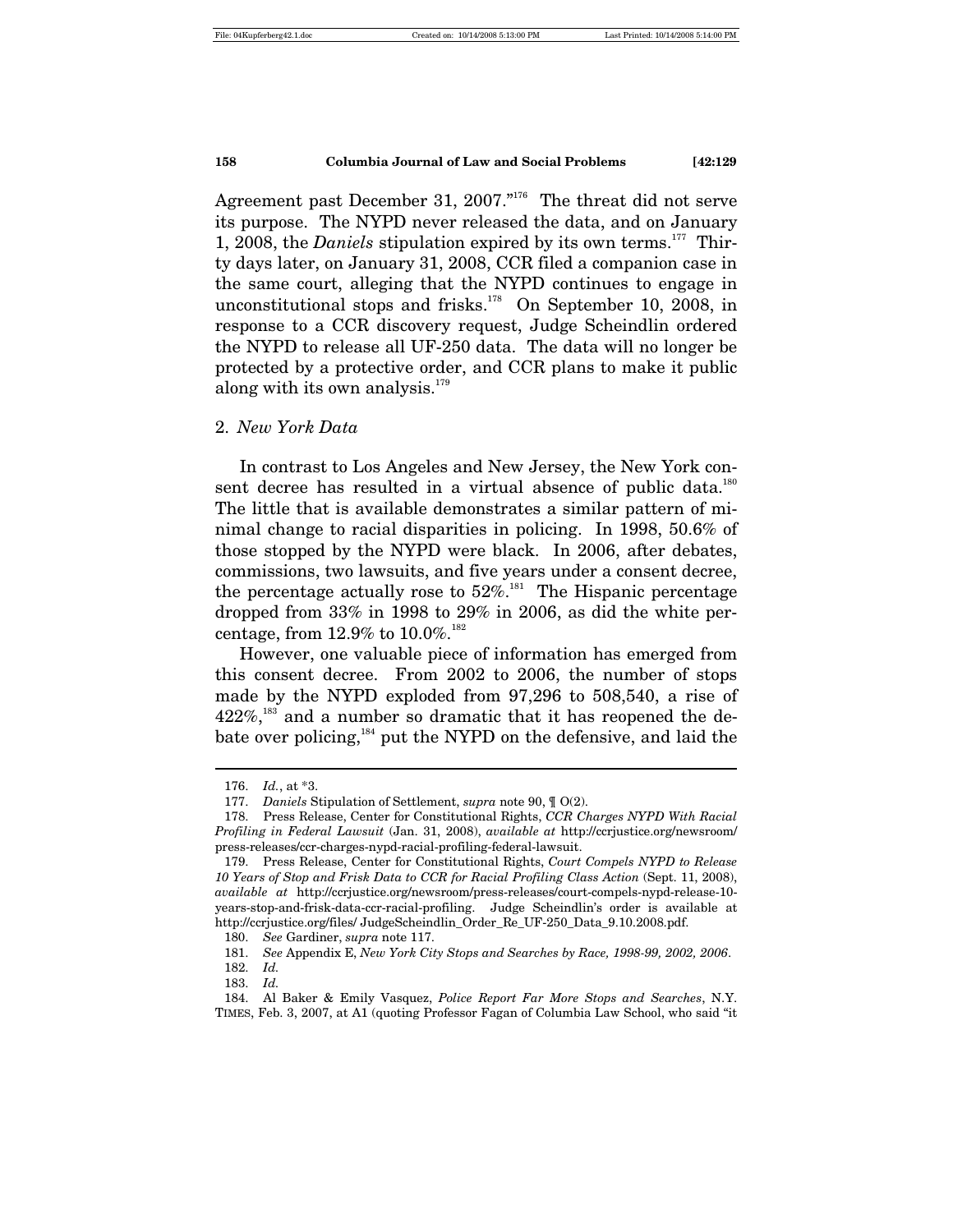$\overline{a}$ 

**2008] Police Consent Decrees 159**

groundwork for another lawsuit.<sup>185</sup> Considering the recalcitrance and foot-dragging of the NYPD in releasing this data, while under court order to do so,  $186$  it is difficult to imagine that this would ever have come to light without the pressure of the consent decree.

# IV. PROPOSAL: THE VALUE OF CONSENT DECREES IS TRANSPARENCY

# A. CONSENT DECREES HAVE NOT REDUCED RACIAL DISPARITY IN POLICING

The data collected from three consent decrees of significantly disparate design, strictness of requirements, and level of monitoring have shown no cognizable effect on racial disparity in police stops and searches. Therefore, at least as currently structured, such consent decrees are not by themselves effective weapons against racial disparity in policing.

As for racial profiling, it is no fiction. Police departments have admitted its existence and use.<sup>187</sup> Yet, there is still no scholarly agreement as to how to properly measure racial profiling through statistics. In addition, since courts have been extremely reluctant to rely on racial disparity alone to prove discriminatory intent,<sup>188</sup> social scientists and lawyers have been forced to attempt much more sophisticated statistical models to demonstrate racial profiling; these attempts have largely foundered on a lack of sufficient data.<sup>189</sup> One author concludes that,

is an astonishing fact that stop rates went up by 500 percent when crime rates were flat"). *See infra* Part IV.B.

 <sup>185.</sup> *See* Press Release, Center for Constitutional Rights, *supra* note 179.

 <sup>186.</sup> *See* Daniels v. City of New York, No. 99 Civ. 1695, 2007 WL 2077150, at \*4 (S.D.N.Y. July 16, 2007).

 <sup>187.</sup> *See, e.g.*, New Jersey Office of the Attorney General, *supra* note 57, at 4 (admitting that racial profiling among state troopers "is real — not imagined").

 <sup>188.</sup> A notable exception is *State v. Soto*, 324 N.J. Super. 66 (Law Div. 1996), the New Jersey case in which the court held statistical evidence sufficient to establish a prima facie case of discriminatory intent. *See supra* Part II.A.1.

 <sup>189.</sup> *See* Robin Shepard Engel, Jennifer M. Calnon & Thomas J. Bernard, *Theory and Racial Profiling: Shortcomings and Future Directions in Research*, 19 JUST. Q. 249, 250 (2002) (critiquing existing racial profiling studies for methodological weaknesses and paucity of data), *available at* http://www.informaworld.com/smpp/content?content= 10.1080/07418820200095231.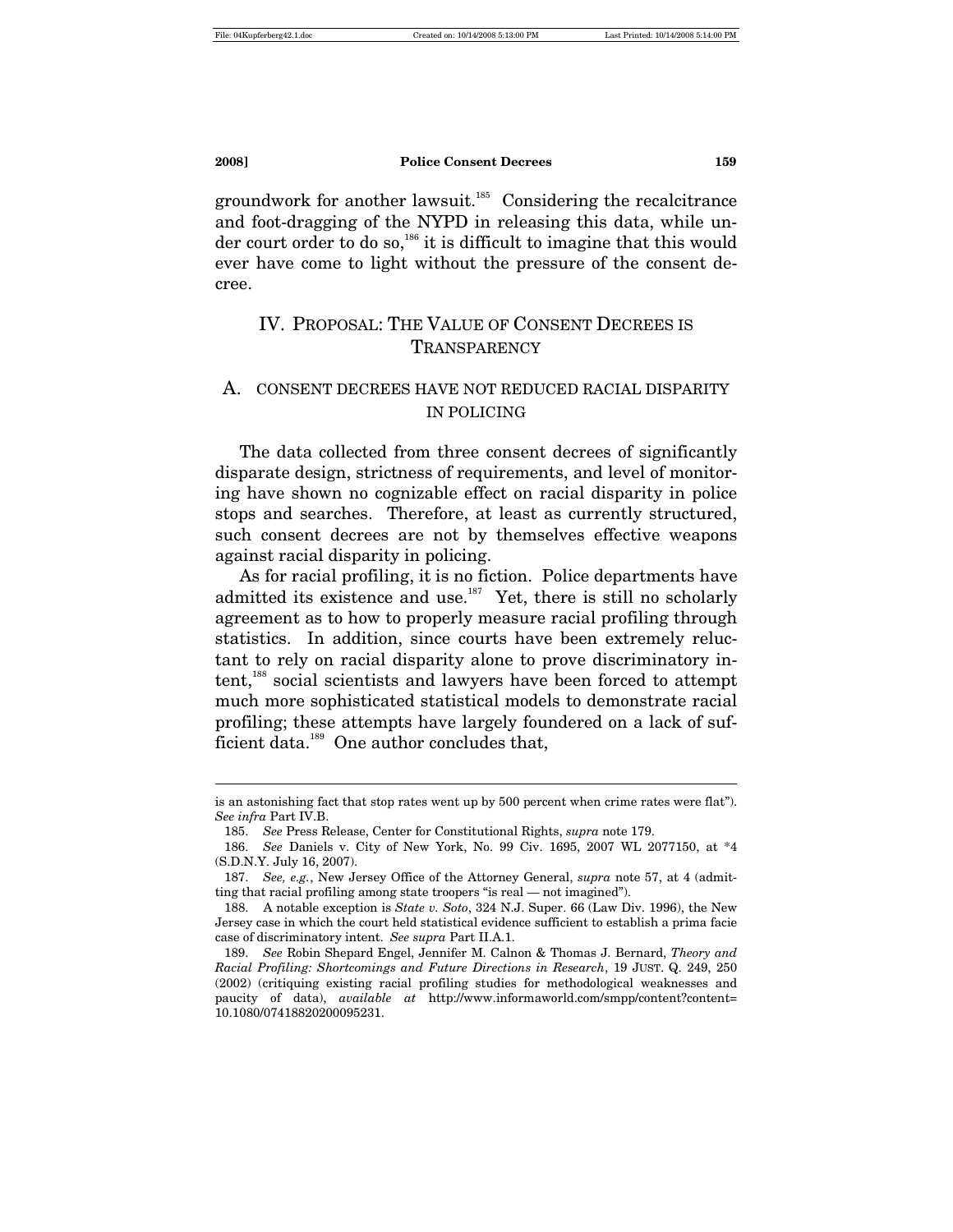the new data on police searches from across the country do not provide reliable observations on the key quantities of interest necessary to resolve [whether racial profiling as an evidentiary matter is at play], specifically the comparative elasticities [*i.e.*, the effects of increased policing on the level of criminal activity] and natural offending rates within different racial groups.<sup>190</sup>

Essentially, then, since there is no reliable measure of racial profiling, we cannot say whether consent decrees help mitigate racial profiling in any way. What we can say for certain is that they do not alter the overall racial composition of those subject to police action. Yet if progress on racial profiling and racial disparity cannot be hoped for, what is the point of imposing consent decrees in the first place?

# B. THE VALUE OF CONSENT DECREES LIES IN TRANSPARENCY AND INFORMATION

Perhaps the primary value of such agreements lies not in directly altering the behavior of police departments or individual officers, but in institutional transparency and the provision of information to the public. Such transparency dividends might not be entirely unexpected. After all, most consent decrees, including the three that form the focus of this Note, are not pure anti-profiling measures. The New Jersey consent decree grew out of *Soto*, 191 an anti-profiling class-action, but also out of the Turnpike shooting of three minority college students by white police officers.192 The New York consent decree settled the profiling case of *Daniels v. City of New York*, 193 but the political pressure leading to settlement stemmed as much from police brutality as from racial profiling.194 As for Los Angeles, the federal Violent Crime and

 <sup>190.</sup> BERNARD E. HARCOURT, AGAINST PREDICTION: PROFILING, POLICING, AND PUNISHING IN AN ACTUARIAL AGE 195 (Uni. of Chicago Press 2007).

 <sup>191. 324</sup> N.J. Super. 66 (Law Div. 1996).

 <sup>192.</sup> *See supra* Part II.B.1.

 <sup>193. 198</sup> F.R.D. 409, 409 (S.D.N.Y. 2001).

 <sup>194.</sup> Police brutality in New York at the time was epitomized by the cases of Abner Louima, a Haitian immigrant brutally assaulted in a Brooklyn station house, and Amadou Diallo, an unarmed Guinean shot dead on his stoop in the Bronx. For more on Diallo, see *supra* Part II.C.1.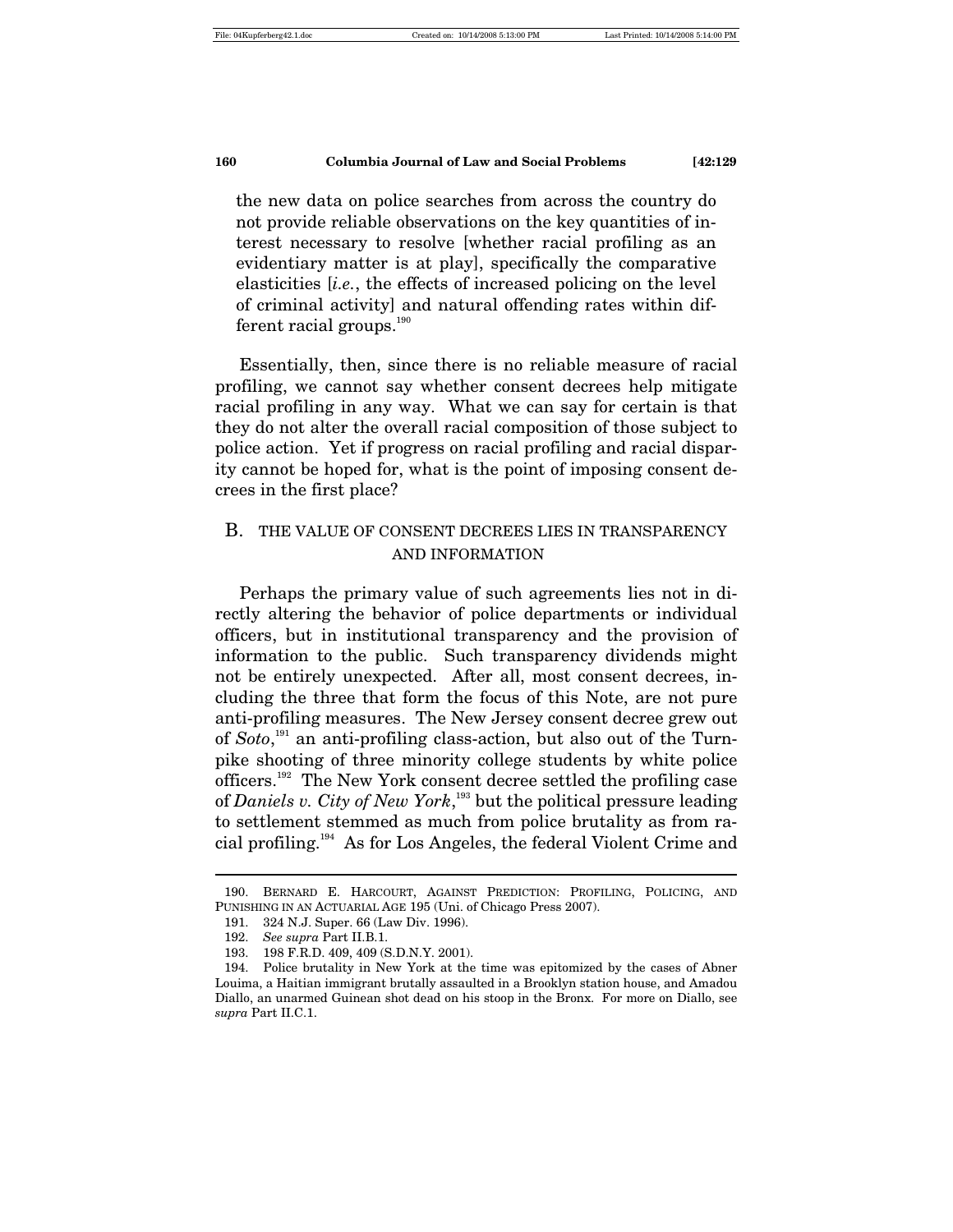Law Enforcement Act itself, whose Section 14141 led to many of the consent decrees currently in place, "was an outgrowth of the beating of Rodney King by Los Angeles police and the Christopher Commission's subsequent finding that the Los Angeles Police Department had in effect condoned brutal conduct.  $\dots$ <sup>,195</sup>

If the value of the consent decrees is largely transparency, how do they perform in that regard? Fairly well. There is one indisputable piece of information arising from the data collected by way of the Los Angeles, New Jersey, and especially New York consent decrees — the police are conducting *many* more stops overall than they did five years ago.<sup>196</sup> This enormous increase in police activity comes at a time of steady crime rates, and has led to many legitimate questions that go beyond racial profiling.<sup>197</sup> This data has been made available solely through consent decree provisions, and where consent decrees or other forms of outside monitoring do not exist, the public will often have no idea what individual officers or police departments are up to. $198$  Data collection thus in itself fosters more transparent and accountable policing, and ought to be promoted.<sup>199</sup>

The particular method used to gather information on police activity, however, is relatively unimportant. If the same information can be provided to the public through legislative enactment that might even be an improvement, as such requirements would provide for greater consistency over time and within jurisdictions. Unfortunately, the hurdles to passing such legislation can be sig-  $\overline{a}$ 

*Id.* (internal quotations omitted) (citations omitted).

 <sup>195.</sup> Debra Livingston, *Police Reform and the Department of Justice*, 2 BUFF. CRIM. L. REV. 815, 816 (1999).

 <sup>196.</sup> *See supra* Part III.B.2 (New Jersey); Part III.B.3 (Los Angeles); and Part III.B.4 (New York).

 <sup>197.</sup> *See, e.g.*, Baker & Vasquez, *supra* note 184 (quoting Fagan); Gardiner, *supra* note 117 (condemning the RAND study and drawing some of its own conclusions from the limited available data).

 <sup>198.</sup> *See* Livingston, *supra* note 195, at 818.

Scholars have long lamented that the 'low visibility' of much police work is a factor that complicates — or even frustrates — the supervision of line officers. In the words of one observer, because officers are sent into far-flung neighborhoods to perform their work, it remains hard to know precisely what they are doing and how they are doing it.

 <sup>199.</sup> This opinion is not universally shared. For instance, Los Angeles City Councilman Alex Padilla acknowledged LAPD concerns that the required collection of data (among other consent decree requirements) might impede officers' ability to do their jobs. He then noted in response that "[t]he good cops have nothing to fear." Orlov, *supra* note 19.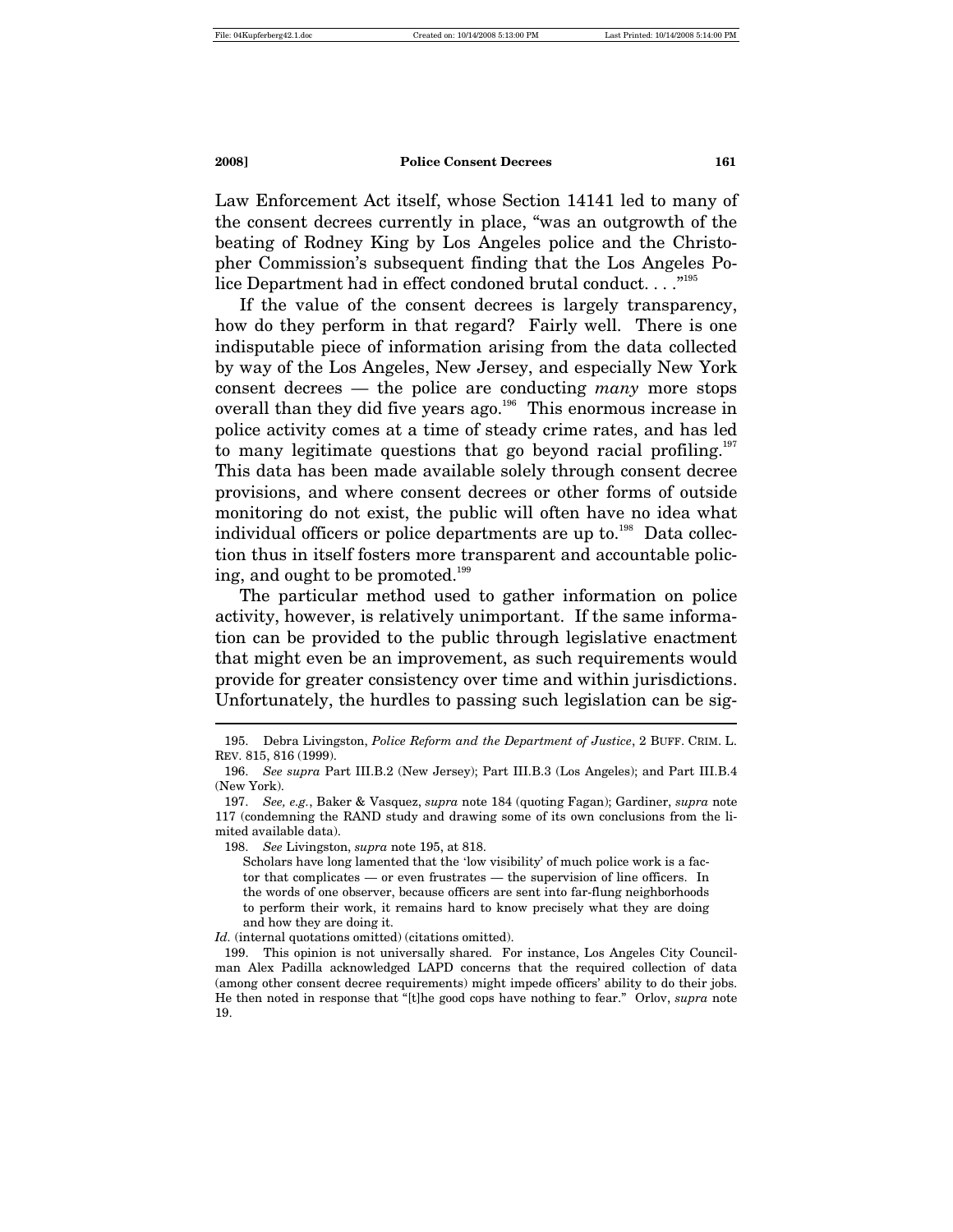$\overline{a}$ 

#### **162 Columbia Journal of Law and Social Problems [42:129**

nificant. For example, U.S. Representative John Conyers introduced police data collection legislation three times in the late 1990s and early 2000s, but no federal measure was ever adopted.200 At the state level, the California Legislature passed such a measure in 1998, only to have it vetoed by Governor Pete Wilson.<sup>201</sup> Still, legislative efforts requiring data collection have not been entirely without success.<sup>202</sup> Currently, more than half of all states collect some degree of police stop-search data.<sup>203</sup> However, where such legislative initiatives lack political support or are otherwise unfeasible, another method must be found.

Professor Garrett argues for police departments themselves to take the initial step of setting up systems for informationgathering and data disclosure.<sup>204</sup> There are examples of such voluntary data-collection initiatives undertaken by police departments.<sup>205</sup> These, however, are exceptional cases. Most police departments have been very reluctant to gather and especially to report such information, even under court order.<sup>206</sup> In light of such reluctance, and in recognition of certain failures of legislative will, litigation must continue to be used where necessary, leading to consent decrees that force the release of data.

 <sup>200.</sup> Melissa Whitney, *The Statistical Evidence of Racial Profiling in Traffic Stops and Searches: Rethinking the use of Statistics to Prove Discriminatory Intent*, 49 B.C. L. Rev. 263, n.84 (2008) (citing End Racial Profiling Act of 2001, H.R. 2074, 107th Cong. (2001); Traffic Stops Statistics Act of 1999, H.R. 1443, 106th Cong. (1999); Traffic Stops Statistics Act of 1997, H.R. 118, 105th Cong. (1997)).

 <sup>201.</sup> Julie Ha, *Groups Seek Data on Race-Based Police Stops*, L.A. TIMES, Apr. 16, 1999, at B3.

 <sup>202.</sup> *See* U.S. Department of Justice, *A Resource Guide on Racial Profiling Data Collection Systems: Promising Practices and Lessons Learned*, Monograph NCJ 184768 at 28 (2000), *available at* http://www.ncjrs.gov/pdffiles1/bja/184768.pdf (noting that in response to disproportionate stops and searches of black motorists, North Carolina passed a law requiring state law enforcement to collect data on all routine traffic stops).

 <sup>203.</sup> Whitney, *supra* note 200, at 275, (citing Suzanne Leone, *Massachusetts Addresses Racial Profiling Head On: The Advocacy of Chapter 228 of the Acts and Resolves of 2000*, 28 NEW ENG. J. ON CRIM. & CIV. CONFINEMENT 335, 335-36 (2002)); Racial Profiling Data Collection Resource Center at Northeastern University, http://www.racialprofilinganalysis.neu.edu.

 <sup>204.</sup> *See generally* Brandon Garrett, *Remedying Racial Profiling*, 33 COLUM. HUM. RTS. L. REV. 41 (2001).

 <sup>205.</sup> San Jose and San Diego, California, both undertook such projects in the early 1990s. *See* Ha, *supra* note 201.

 <sup>206.</sup> New York is the most extreme example, but many other police departments have been less than completely forthcoming.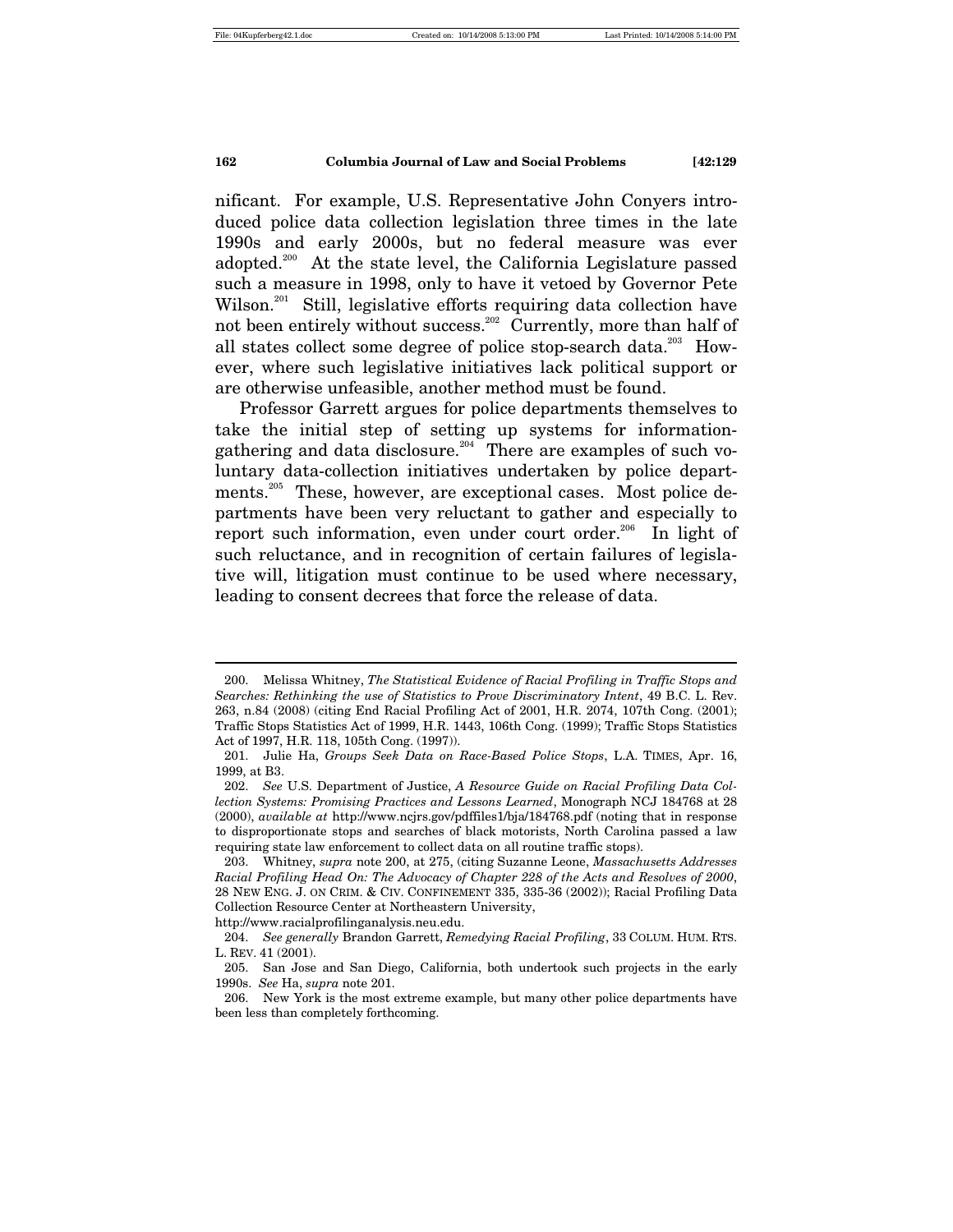$\overline{a}$ 

#### **2008] Police Consent Decrees 163**

#### V. CONCLUSION

Police department consent decrees such as those entered into by the New Jersey State Troopers and the Los Angeles and New York police departments have not proven effective in reducing racial disparity in stops and searches. Such agreements, however, have other aims as well, some of which they meet quite well. Foremost among these are data collection and transparency.<sup>207</sup> It is axiomatic that police departments and public administration generally must be accountable to the public they serve. Section 14141 should be used as a means of requiring the recording and public release of data, forcing openness in law enforcement. Society will decide what to do with the facts thus produced.<sup>208</sup> The collection and dissemination of stop-search data thereby ensure both the accountability of police departments and the institutional transparency that is at the heart of good government.

 <sup>207.</sup> For the argument that raw data may have deeper meaning than is readily apparent, see Chris Anderson, *The End of Theory: The Data Deluge Makes the Scientific Method Obsolete*, WIRED, June 23, 2008; for a comprehensive examination of the possibilities and limitations of statistical evidence in the discrimination context, see Whitney, *supra* note 200.

 <sup>208.</sup> For a good example of such a public reaction to hitherto hidden policing data, see Gardiner, *supra* note 117.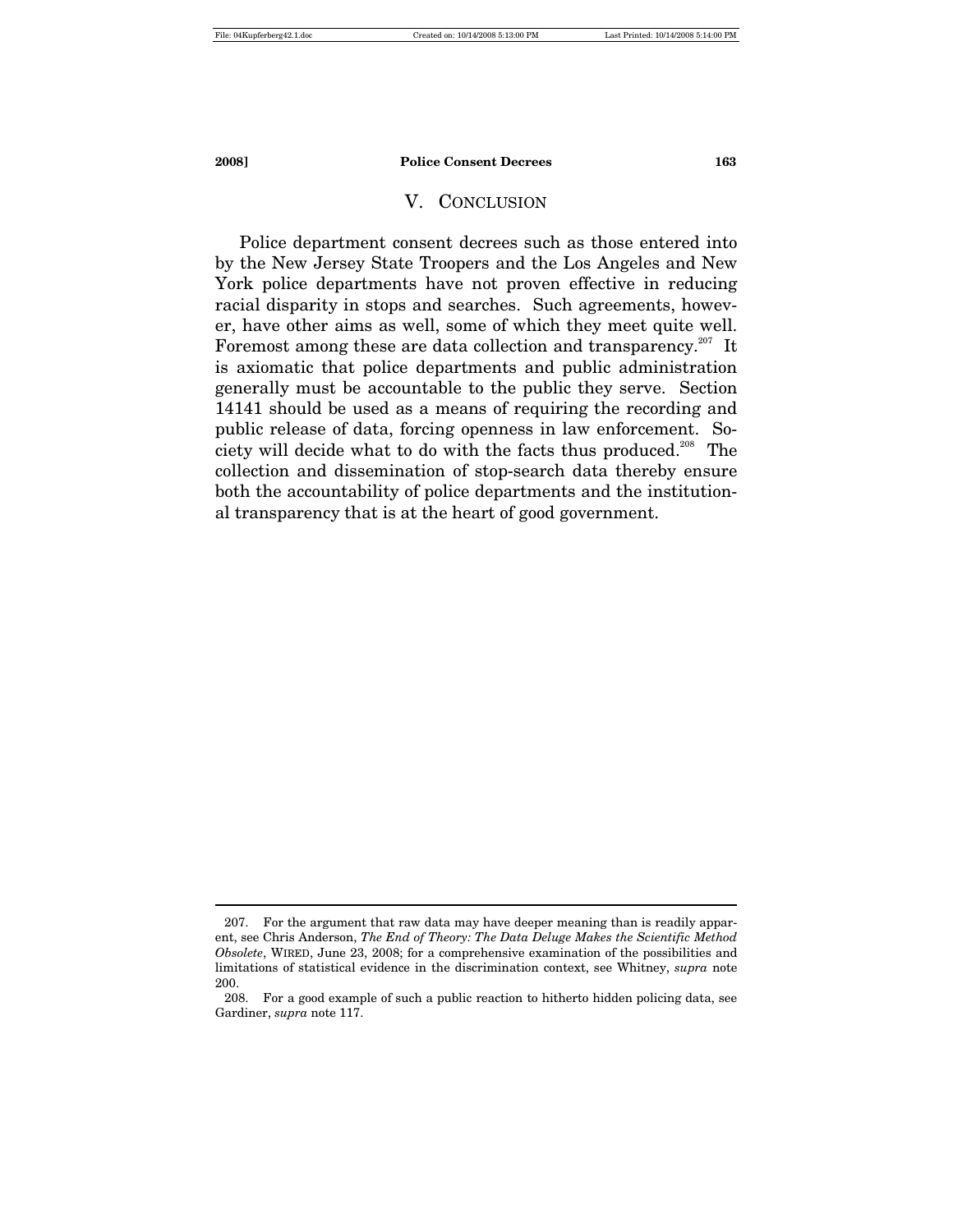# APPENDICES

# APPENDIX A - LAPD DRIVER STOP DATA 2002, 2007

| LOS ANGELES POLICE DEPARTMENT, CITYWIDE FIELD DATA STATISTICS,                        |    | 07/01/2002-12/31/2002; 01/01/2007-06/30/2007. |       |       |        |                |                |                 |
|---------------------------------------------------------------------------------------|----|-----------------------------------------------|-------|-------|--------|----------------|----------------|-----------------|
| This data is collected from Arrest, Discipline, Use of Force, Field Data Capture, and |    |                                               |       |       |        |                |                |                 |
| Audit Statistics Reports, available at http://www.lapdonline.org/                     |    |                                               |       |       |        |                |                |                 |
| search_results/content_basic_view/9016.                                               |    |                                               |       |       |        |                |                |                 |
| <b>RACE OF</b><br><b>DRIVER</b>                                                       |    |                                               |       |       |        |                | Am.            |                 |
| <b>NUMBER OF</b>                                                                      | Yr | Total                                         | White | Black | Hisp.  | Asian          | Ind.           | Other           |
| <b>DRIVERS</b>                                                                        | 02 | 244316                                        | 79664 | 44703 | 93510  | 13154          | 341            | 12944           |
|                                                                                       | 07 | 282765                                        | 97287 | 52961 | 105753 | 22851          | 454            | 3459            |
|                                                                                       | 02 |                                               | 32.6% | 18.3% | 38.3%  | 5.4%           | 0.1%           | 5.3%            |
|                                                                                       | 07 |                                               | 34.4% | 18.7% | 37.4%  | $8.1\%$        | $0.2\%$        | $1.2\%$         |
| <b>INITIAL</b><br><b>REASON FOR</b><br><b>STOP</b>                                    |    |                                               |       |       |        |                |                |                 |
| <b>Vehicle Code</b><br>Moving                                                         |    |                                               |       |       |        |                |                |                 |
| Violation                                                                             | 02 | 203597                                        | 68774 | 35783 | 76380  | 11041          | 308            | 11311           |
|                                                                                       | 07 | 168409                                        | 64044 | 27322 | 60325  | 14247          | 283            | 2188            |
| Municipal                                                                             |    |                                               |       |       |        |                |                |                 |
| Code                                                                                  |    |                                               |       |       |        |                |                |                 |
| <b>Violation</b>                                                                      | 02 | 2417                                          | 672   | 343   | 1103   | 167            | 3              | 129             |
|                                                                                       | 07 | 14545                                         | 7004  | 1718  | 3010   | 2562           | 27             | 224             |
| <b>Suspect Flight</b>                                                                 | 02 | 2066                                          | 710   | 326   | 872    | 86             | 3              | 69              |
|                                                                                       | 07 | 123                                           | 15    | 33    | 72     | $\overline{2}$ |                | $\mathbf{1}$    |
| Consensual                                                                            | 02 | 1330                                          | 435   | 248   | 553    | 46             |                | 48              |
|                                                                                       | 07 | 690                                           | 276   | 116   | 226    | 67             | $\mathbf{1}$   | $\overline{4}$  |
| <b>Call for</b>                                                                       |    |                                               |       |       |        |                |                |                 |
| <b>Service</b>                                                                        | 02 | 1255                                          | 267   | 194   | 703    | 31             |                | 60              |
|                                                                                       | 07 | 2440                                          | 663   | 371   | 1270   | 99             | 3              | 34              |
| <b>Department</b><br><b>Briefing</b><br>(Crime Broad-<br>cast, Bulle-                 |    |                                               |       |       |        |                |                |                 |
| tins, Roll Call)                                                                      | 02 | 417                                           | 97    | 102   | 186    | 16             |                | 16              |
|                                                                                       | 07 | 469                                           | 74    | 143   | 237    | 9              |                | $6\phantom{.}6$ |
| <b>Penal Code</b><br><b>Violation</b>                                                 | 02 | 1159                                          | 206   | 388   | 519    | 19             |                | 27              |
|                                                                                       | 07 | 2404                                          | 387   | 617   | 1293   | 78             | $\overline{2}$ | 27              |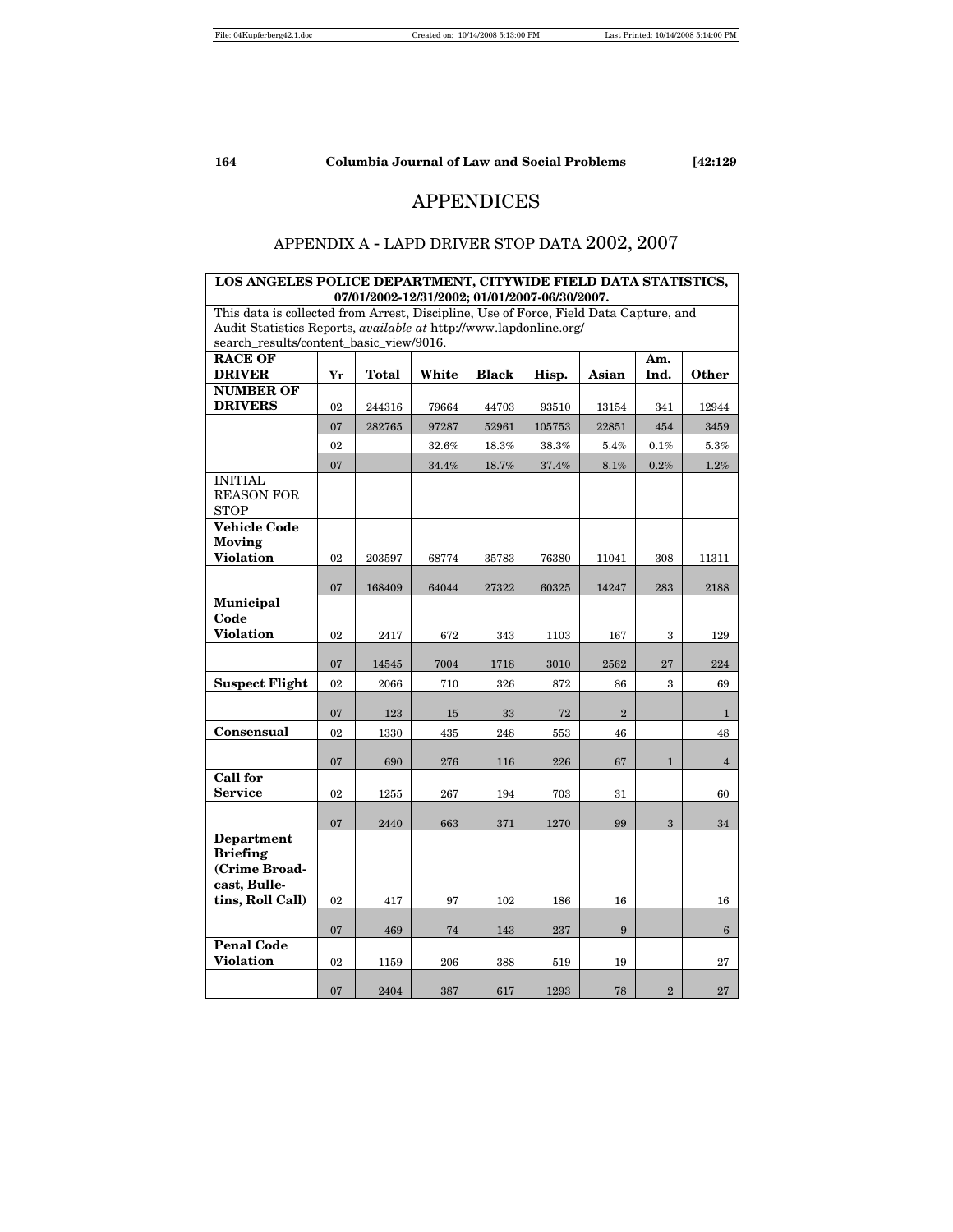| Equipment/<br>Registration          |        |       |       |       |       |      |                  |            |
|-------------------------------------|--------|-------|-------|-------|-------|------|------------------|------------|
| <b>Violation</b>                    | 02     | 37671 | 10466 | 8304  | 15334 | 2018 | 33               | 1516       |
|                                     |        |       |       |       |       |      |                  |            |
|                                     | 07     | 91567 | 24386 | 22124 | 38275 | 5695 | 135              | 952        |
| Health & Safe-<br>tv Code Viola-    |        |       |       |       |       |      |                  |            |
| tion                                | 02     | 1034  | 319   | 222   | 388   | 43   | 1                | 61         |
|                                     |        |       |       |       |       |      |                  |            |
|                                     | 07     | 639   | 143   | 213   | 247   | 31   |                  | $\sqrt{5}$ |
| Other                               | 02     | 1626  | 358   | 405   | 768   | 37   | $\boldsymbol{2}$ | 56         |
|                                     |        |       |       |       |       |      |                  |            |
|                                     | 07     | 835   | 127   | 143   | 530   | 21   |                  | 14         |
| <b>DRIVER</b><br>REQUIRED TO        |        |       |       |       |       |      |                  |            |
| <b>EXIT</b>                         |        |       |       |       |       |      |                  |            |
| VEHICLE?                            |        |       |       |       |       |      |                  |            |
|                                     |        |       |       |       |       |      |                  |            |
| Yes                                 | 02     | 38197 | 5282  | 10150 | 21212 | 507  | 21               | 1025       |
|                                     | 07     | 58061 | 9909  | 14536 | 30906 | 2013 | 56               | 641        |
| <b>PAT</b>                          |        |       |       |       |       |      |                  |            |
| <b>DOWN/FRISK</b><br><b>SEARCH</b>  |        |       |       |       |       |      |                  |            |
| CONDUCTED?                          |        |       |       |       |       |      |                  |            |
|                                     |        |       |       |       |       |      |                  |            |
| Yes                                 | 02     | 22101 | 2700  | 6877  | 11819 | 212  | 14               | 479        |
|                                     | 07     | 30159 | 3503  | 9369  | 16480 | 549  | 18               | 240        |
| <b>DETAINEE</b>                     |        |       |       |       |       |      |                  |            |
| <b>ASKED TO</b><br><b>SUBMIT TO</b> |        |       |       |       |       |      |                  |            |
| CONSENSUAL                          |        |       |       |       |       |      |                  |            |
| SEARCH?                             |        |       |       |       |       |      |                  |            |
|                                     |        |       |       |       |       |      |                  |            |
|                                     |        |       |       |       |       |      |                  |            |
|                                     |        |       |       |       |       |      |                  |            |
| Yes                                 | 02     | 10250 | 1221  | 3509  | 5190  | 97   | 7                | 226        |
| <b>GRANTED?</b>                     | 07     | 17081 | 2067  | 5297  | 9278  | 303  | 9                | 127        |
| Yes                                 | 02     | 10163 | 1204  | 3483  | 5149  | 97   | 7                | 223        |
|                                     |        |       |       |       |       |      |                  |            |
|                                     | 07     | 16155 | 1826  | 5104  | 8846  | 249  | 9                | 121        |
| WAS SEARCH<br>CONDUCTED?            |        |       |       |       |       |      |                  |            |
|                                     |        |       |       |       |       |      |                  |            |
| Yes                                 | 02     | 31555 | 3791  | 8749  | 17998 | 321  | 17               | 679        |
|                                     | $07\,$ | 36540 | 4436  | 9583  | 21587 | 643  | $\bf{22}$        | 269        |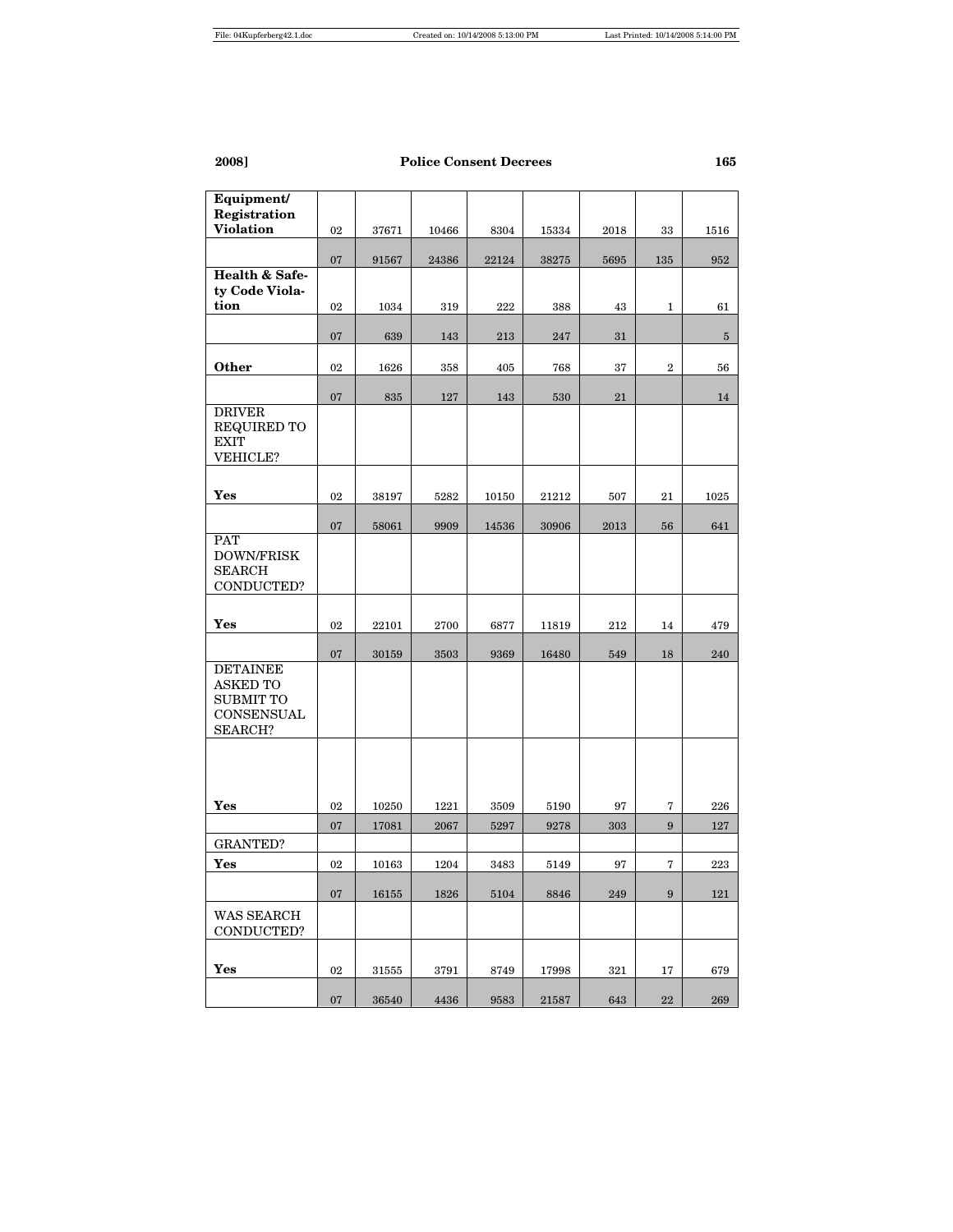| IF WARRANT-<br><b>LESS SEARCH</b><br>CONDUCTED,<br><b>SEARCH</b><br><b>AUTHORITY</b> |        |       |      |      |       |                 |                   |                |
|--------------------------------------------------------------------------------------|--------|-------|------|------|-------|-----------------|-------------------|----------------|
| Parole/<br>Probation                                                                 | 02     | 2463  | 375  | 1229 | 807   | 16              | $\mathbf{1}$      | 35             |
|                                                                                      | 07     | 3636  | 420  | 1825 | 1342  | 31              | $\overline{2}$    | 16             |
| Odor of<br>Contraband                                                                | 02     | 645   | 81   | 235  | 308   | 5               |                   | 16             |
|                                                                                      |        |       |      |      |       |                 |                   |                |
| Incident to                                                                          | 07     | 1162  | 159  | 523  | 441   | 25              |                   | 14             |
| Pat<br>Down/Frisk                                                                    | 02     | 5506  | 547  | 1824 | 2975  | 44              | 6                 | 110            |
|                                                                                      | 07     |       |      |      |       | 88              | $\overline{4}$    |                |
| Incident to                                                                          |        | 5914  | 658  | 1899 | 3200  |                 |                   | 65             |
| Arrest                                                                               | 02     | 7653  | 1167 | 1797 | 4362  | 74              | 7                 | 246            |
| <b>Impound</b>                                                                       | 07     | 9305  | 1713 | 1806 | 5394  | 296             | $\scriptstyle{7}$ | 89             |
| Inventory                                                                            | 02     | 12575 | 1234 | 2670 | 8313  | 134             | 3                 | 221            |
|                                                                                      | 07     | 14893 | 1622 | 2338 | 10645 | 202             | $7\phantom{.0}$   | 79             |
| <b>Visible</b><br>Contraband                                                         | 02     | 332   | 48   | 113  | 158   | 5               |                   | 8              |
|                                                                                      | 07     | 697   | 135  | 215  | 328   | 8               |                   | 11             |
| Consent                                                                              | 02     | 7615  | 885  | 2743 | 3757  | 69              | 4                 | 157            |
|                                                                                      | 07     | 16170 | 1806 | 5155 | 8829  | 248             | 10                | 122            |
| <b>Other</b>                                                                         | 02     | 229   | 30   | 85   | 100   | $\mathbf{1}$    |                   | 13             |
|                                                                                      | 07     | 164   | 25   | 49   | 77    | $6\phantom{1}6$ |                   | $\overline{7}$ |
| IF SEARCH<br><b>WAS</b><br>CONDUCTED,<br>WHAT WAS<br><b>SEARCHED?</b>                |        |       |      |      |       |                 |                   |                |
|                                                                                      |        |       |      |      |       |                 |                   |                |
| <b>Vehicle</b>                                                                       | 02     | 22474 | 2632 | 6077 | 13083 | 238             | 12                | 432            |
|                                                                                      | 07     | 27374 | 3140 | 6807 | 16787 | 438             | 15                | 187            |
| <b>Belongings</b>                                                                    | 02     | 987   | 224  | 281  | 434   | 18              | 1                 | $\bf 29$       |
|                                                                                      | $07\,$ |       |      |      |       |                 |                   |                |
| Person                                                                               | 02     | 19393 | 2445 | 6073 | 10220 | 182             | 14                | 459            |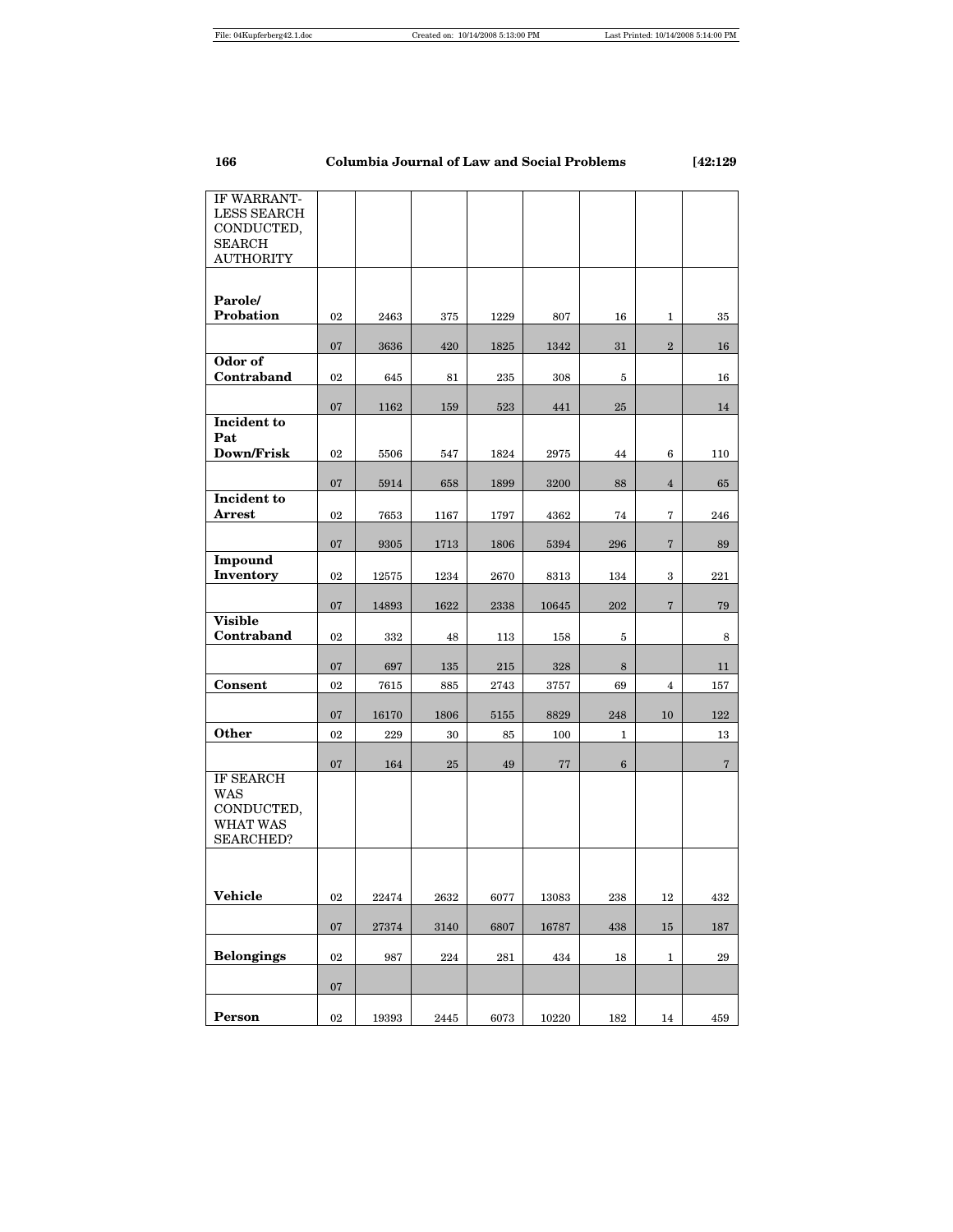|                                                                         | 07     | 24838     | 3222   | 7446    | 13457          | 489            | 16               | 208             |
|-------------------------------------------------------------------------|--------|-----------|--------|---------|----------------|----------------|------------------|-----------------|
| Container                                                               | 02     | 120       | 28     | 37      | 53             | 1              | $\mathbf{1}$     |                 |
|                                                                         | 07     | 486       | 132    | 99      | 234            | 12             |                  | 9               |
| Residence                                                               | 02     | 46        | 12     | 6       | 27             |                |                  | $\mathbf{1}$    |
|                                                                         | 07     |           |        |         |                |                |                  |                 |
| <b>Office</b>                                                           | 02     | 9         | 3      | $\,2$   | $\overline{4}$ |                |                  |                 |
|                                                                         | 07     |           |        |         |                |                |                  |                 |
| Other                                                                   | 02     | 58        | 11     | 13      | 31             |                |                  | 3               |
|                                                                         | 07     | 88        | 19     | 34      | 33             |                |                  | $\,2$           |
| IF SEARCH<br><b>WAS</b><br>CONDUCTED,<br><b>WHAT WAS</b><br>DISCOVERED? |        |           |        |         |                |                |                  |                 |
|                                                                         |        |           |        |         |                |                |                  |                 |
| Weapons                                                                 | 02     | 463       | 68     | 153     | 217            | 10             |                  | 15              |
|                                                                         | 07     | 429       | 58     | 122     | 232            | 11             |                  | $6\overline{6}$ |
| <b>Money</b>                                                            | 02     | 347       | 52     | 136     | 145            | 5              |                  | 9               |
|                                                                         | 07     | 549       | 89     | 184     | 260            | $16\,$         |                  |                 |
| <b>Drugs</b>                                                            | 02     | 1454      | 291    | 518     | 586            | 17             | 3                | 39              |
|                                                                         | 07     | 2640      | 534    | 831     | 1181           | 57             |                  | 37              |
| Alcohol                                                                 | 02     | 485       | 54     | 132     | 289            | 5              |                  | 5               |
|                                                                         | 07     | 513       | 62     | 107     | 341            | $\,2$          |                  | $\mathbf{1}$    |
| Other<br>Contraband                                                     | 02     | 377       | 102    | 111     | 148            | $\overline{4}$ | $\boldsymbol{2}$ | 10              |
|                                                                         | 07     | 488       | 118    | 137     | 216            | 13             |                  | $\overline{4}$  |
| Other<br><b>Evidence</b> of<br>Crime                                    | 02     | 430       | $58\,$ | 142     | 224            | $\,2\,$        |                  | $\overline{4}$  |
|                                                                         | $07\,$ | 625       | 104    | $129\,$ | 369            | $17\,$         |                  | $6\overline{6}$ |
| <b>Other</b><br>Property                                                | 02     | 1359      | 175    | 477     | 664            | $15\,$         | $\mathbf{1}$     | $\bf 27$        |
|                                                                         | $07\,$ | 1542      | 240    | 374     | 881            | $32\,$         | $\boldsymbol{3}$ | 12              |
| <b>Nothing</b>                                                          | $02\,$ | $30222\,$ | 3819   | 8167    | 17068          | 407            | $\bf{22}$        | 739             |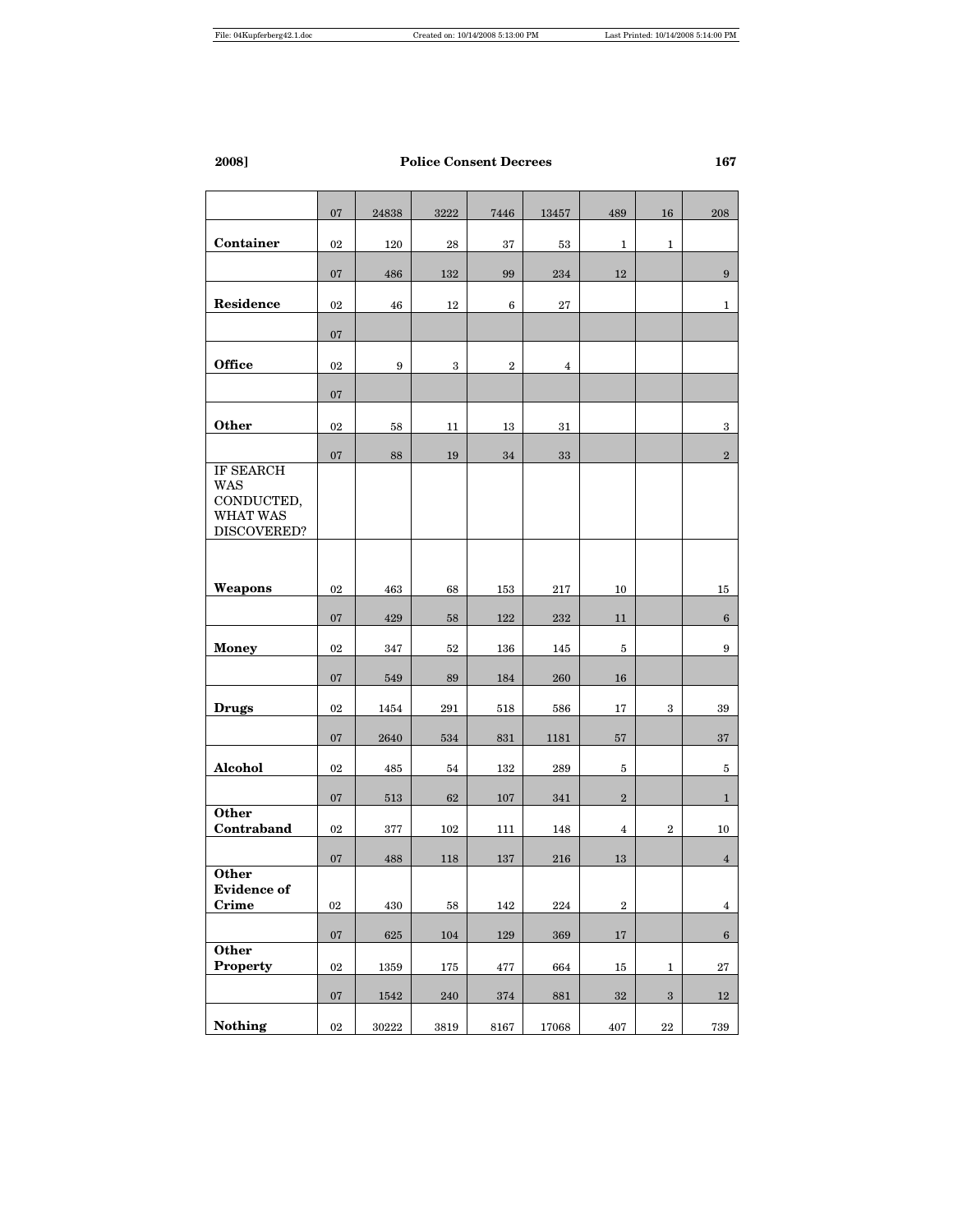| Vehicle [??]              | 07                                                                                                                                                                            | 14250  | 1488  | 2235  | 10256 | 190   | 8              | 73    |  |  |  |  |
|---------------------------|-------------------------------------------------------------------------------------------------------------------------------------------------------------------------------|--------|-------|-------|-------|-------|----------------|-------|--|--|--|--|
| <b>ACTION</b><br>TAKEN:   |                                                                                                                                                                               |        |       |       |       |       |                |       |  |  |  |  |
|                           |                                                                                                                                                                               |        |       |       |       |       |                |       |  |  |  |  |
| Warning                   | 02                                                                                                                                                                            | 27318  | 7501  | 7076  | 10922 | 1787  |                | 32    |  |  |  |  |
|                           | 07                                                                                                                                                                            | 64698  | 24133 | 12552 | 20794 | 6492  | 102            | 625   |  |  |  |  |
| <b>Citation</b>           | 02                                                                                                                                                                            | 210180 | 71447 | 35676 | 78909 | 12201 | 309            | 11638 |  |  |  |  |
|                           | 07                                                                                                                                                                            | 206574 | 71091 | 37603 | 78802 | 16016 | 344            | 2718  |  |  |  |  |
| <b>Arrest</b>             | 02                                                                                                                                                                            | 8239   | 1745  | 1849  | 4209  | 160   | 11             | 265   |  |  |  |  |
|                           | 07                                                                                                                                                                            | 15842  | 3309  | 3364  | 8373  | 585   | 17             | 194   |  |  |  |  |
| <b>Field</b><br>Interview |                                                                                                                                                                               |        |       |       |       |       |                |       |  |  |  |  |
| Completed                 | 02                                                                                                                                                                            | 5842   | 804   | 2140  | 2667  | 80    | 6              | 145   |  |  |  |  |
|                           | 07                                                                                                                                                                            | 20381  | 3034  | 6947  | 9644  | 550   | 18             | 188   |  |  |  |  |
| <b>None</b>               | 02                                                                                                                                                                            | 1292   | 255   | 356   | 592   | 40    | $\mathbf{1}$   | 48    |  |  |  |  |
|                           | 07                                                                                                                                                                            | 1705   | 403   | 379   | 818   | 83    | $\overline{2}$ | 20    |  |  |  |  |
|                           |                                                                                                                                                                               |        |       |       |       |       |                |       |  |  |  |  |
|                           | Notes: Chinese, Filipino, Japanese Am. Categories from 2002 merged to form an Asian<br>category for comparison to 2007. This is not exact (e.g. in 2002 Vietnamese would pre- |        |       |       |       |       |                |       |  |  |  |  |

category for comparison to 2007. This is not exact (e.g., in 2002 Vietnamese would presumably be put in the "Other" catergory, while in 2007 Vietnamese would be part of "Asian" category), but close.

# APPENDIX B - LAPD PEDESTRIAN STOP DATA 2002, 2007

| LOS ANGELES POLICE DEPARTMENT, CITYWIDE FIELD DATA<br>STATISTICS, 07/01/2002-12/31/2002; 01/01/2007-06/30/2007.     |                                                                         |        |       |       |       |      |         |         |  |  |  |
|---------------------------------------------------------------------------------------------------------------------|-------------------------------------------------------------------------|--------|-------|-------|-------|------|---------|---------|--|--|--|
| This data is collected from Arrest, Discipline, Use of Force, Field Data Capture, and                               |                                                                         |        |       |       |       |      |         |         |  |  |  |
| Audit Statistics Reports, <i>available at</i> http://www.lapdonline.org/search results/<br>content basic view/9016. |                                                                         |        |       |       |       |      |         |         |  |  |  |
| <b>RACE OF</b><br><b>PEDESTRIAN</b>                                                                                 | Am.<br>White<br>Black<br>Hisp.<br>Ind.<br>Other<br>Total<br>Asian<br>Yr |        |       |       |       |      |         |         |  |  |  |
| <b>NUMBER OF</b><br><b>PEDESTRIANS</b>                                                                              | 02                                                                      | 76215  | 13376 | 27664 | 32445 | 1169 | 154     | 1407    |  |  |  |
|                                                                                                                     | 07                                                                      | 135263 | 22004 | 48238 | 61307 | 2730 | 307     | 677     |  |  |  |
|                                                                                                                     | 02                                                                      |        | 17.6% | 36.3% | 42.6% | 1.5% | 0.2%    | $1.9\%$ |  |  |  |
|                                                                                                                     | 07                                                                      |        | 16.3% | 35.7% | 45.3% | 2.0% | $0.2\%$ | 0.5%    |  |  |  |
| <b>INITIAL</b><br><b>REASON FOR</b><br>STOP                                                                         |                                                                         |        |       |       |       |      |         |         |  |  |  |
| <b>Municipal</b><br><b>Code Violation</b>                                                                           | 02                                                                      | 16502  | 2583  | 5212  | 8179  | 201  | 37      | 290     |  |  |  |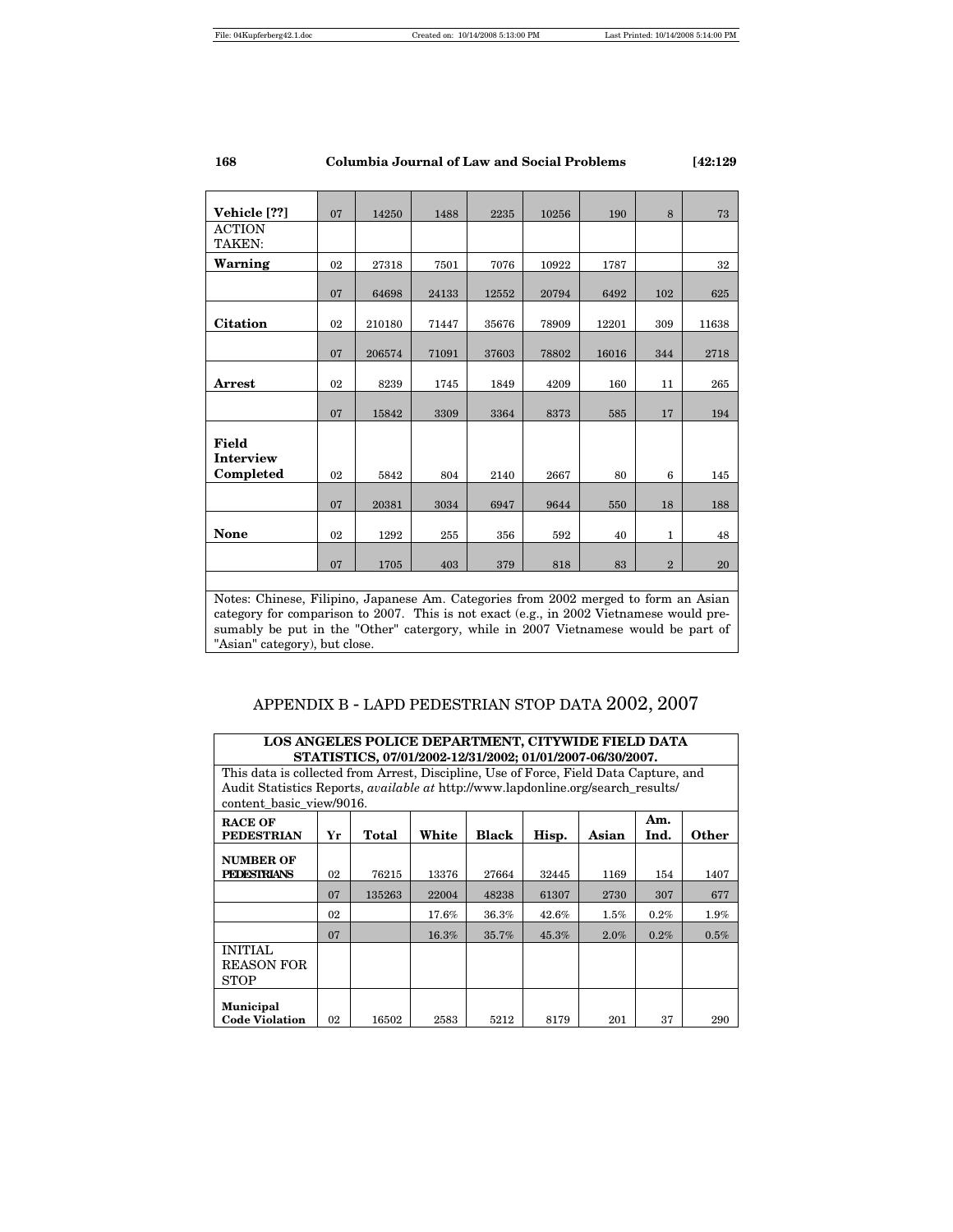|                                    | 07       | 34233        | 5228        | 12252        | 16127        | 389      | 134            | 103                     |
|------------------------------------|----------|--------------|-------------|--------------|--------------|----------|----------------|-------------------------|
| <b>Suspect</b>                     |          |              |             |              |              |          |                |                         |
| Flight                             | 02       | 1009         | 104         | 414          | 481          | 5        | 1              | 4                       |
|                                    | 07       | 875          | 49          | 425          | 391          | $\bf 5$  | $\overline{2}$ | $\overline{\mathbf{3}}$ |
| Consensual                         | 02       | 6978         | 1108        | 2942         | 2817         | 42       | 8              | 61                      |
| <b>Call For</b>                    | 07       | 13180        | 1975        | 5288         | 5752         | 114      | 18             | 33                      |
| <b>Service</b>                     | 02       | 2240         | 312         | 934          | 929          | 21       | $\bf 6$        | 38                      |
|                                    | 07       | 15784        | 3874        | 3950         | 7287         | 463      | 36             | 174                     |
| <b>Department</b>                  |          |              |             |              |              |          |                |                         |
| <b>Briefing</b>                    | 02       | 1658         | 204         | 693          | 743          | 5        | 3              | 10                      |
|                                    | 07       | 2746         | 322         | 1135         | 1260         | 21       | $\,2$          | $\boldsymbol{6}$        |
| <b>Penal Code</b>                  |          |              |             |              |              |          |                |                         |
| <b>Violation</b>                   | 02       | 15604        | 3196        | 5787         | 5995         | 272      | 41             | 313                     |
| Equipment/                         | 07       | 15061        | 1957        | 5382         | 7284         | 334      | 18             | 86                      |
| Registration                       |          |              |             |              |              |          |                |                         |
| <b>Violation</b>                   | 02       | 826          | 106         | 370          | 339          | 5        | $\overline{4}$ | $\boldsymbol{2}$        |
|                                    | 07       | 4242         | 429         | 1737         | 2033         | 35       | $\overline{2}$ | $6\phantom{.}6$         |
| Health &                           |          |              |             |              |              |          |                |                         |
| <b>Safety Code</b><br>Violation    | 02       | 4436         | 658         | 1917         | 1779         | 30       | 9              | 43                      |
|                                    |          |              |             |              |              |          |                |                         |
| Other                              | 07<br>02 | 8065<br>3779 | 1025<br>952 | 4330<br>1190 | 2594<br>1516 | 80<br>18 | $10\,$<br>5    | 26<br>98                |
|                                    |          |              |             |              |              |          |                |                         |
| <b>PAT</b>                         | 07       | $\bf 2132$   | 486         | 552          | 1036         | 38       | $\overline{7}$ | 13                      |
| DOWN/FRISK                         |          |              |             |              |              |          |                |                         |
| <b>SEARCH</b>                      |          |              |             |              |              |          |                |                         |
| <b>CONDUCTED</b><br>?              |          |              |             |              |              |          |                |                         |
|                                    |          |              |             |              |              |          |                |                         |
| Yes                                | 02       | 32903        | 3376        | 13429        | 15545        | 180      | 47             | 326                     |
|                                    | 07       | 77252        | 9198        | 30455        | 36275        | 931      | 111            | 282                     |
|                                    |          |              |             |              |              |          |                |                         |
| <b>DETAINEE</b><br><b>ASKED TO</b> |          |              |             |              |              |          |                |                         |
| <b>SUBMIT TO</b>                   |          |              |             |              |              |          |                |                         |
| <b>SEARCH?</b>                     |          |              |             |              |              |          |                |                         |
|                                    |          |              |             |              |              |          |                |                         |
|                                    |          |              |             |              |              |          |                |                         |
|                                    |          |              |             |              |              |          |                |                         |
| Yes                                | 02       | 15616        | 1652        | 6481         | 7260         | 83       | 15             | 125                     |
|                                    | 07       | 39188        | 4807        | 14969        | 18780        | 456      | 48             | 128                     |
| <b>GRANTED?</b>                    |          |              |             |              |              |          |                |                         |
| Yes                                | 02       | 15522        | 1635        | 6435         | 7231         | 82       | 15             | 124                     |
|                                    | 07       | 37804        | 4574        | 14490        | 18140        | 434      | 46             | 120                     |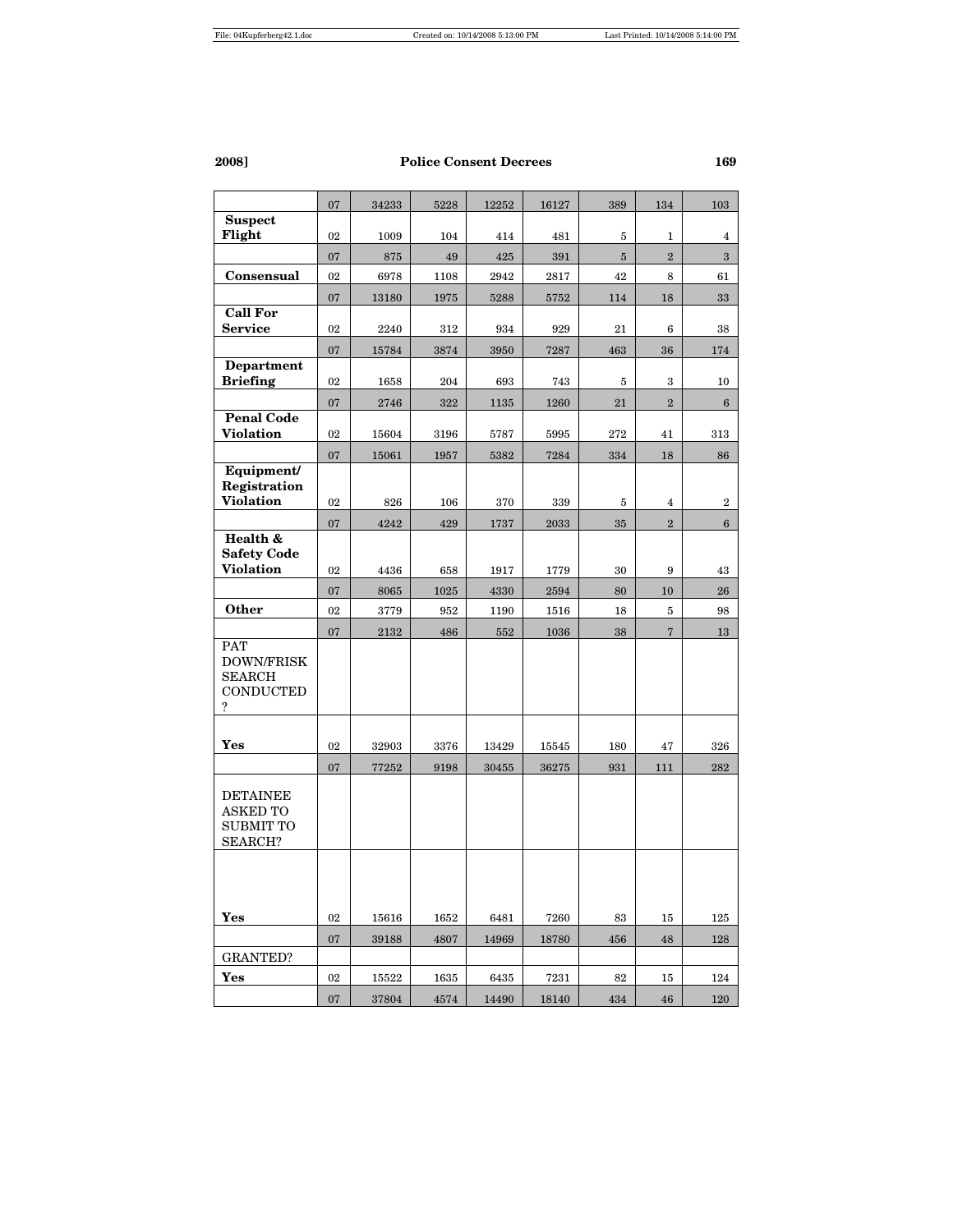| 170 | Columbia Journal of Law and Social Problems | [42:129 |
|-----|---------------------------------------------|---------|
|     |                                             |         |

| WAS SEARCH                        |          |       |         |       |       |                  |                         |                  |
|-----------------------------------|----------|-------|---------|-------|-------|------------------|-------------------------|------------------|
| <b>CONDUCTED</b><br>?             |          |       |         |       |       |                  |                         |                  |
|                                   |          |       |         |       |       |                  |                         |                  |
|                                   |          |       |         |       |       |                  |                         |                  |
| Yes                               | 02<br>20 | 32569 | 3540    | 13560 | 14893 | 185              | 50                      | 341              |
|                                   | 07       | 67236 | 8859    | 25927 | 31139 | 918              | 106                     | 287              |
| IF                                |          |       |         |       |       |                  |                         |                  |
| <b>WARRANT-</b>                   |          |       |         |       |       |                  |                         |                  |
| <b>LESS</b>                       |          |       |         |       |       |                  |                         |                  |
| <b>SEARCH</b>                     |          |       |         |       |       |                  |                         |                  |
| <b>CONDUCTED</b>                  |          |       |         |       |       |                  |                         |                  |
| <b>SEARCH</b><br><b>AUTHORITY</b> |          |       |         |       |       |                  |                         |                  |
|                                   |          |       |         |       |       |                  |                         |                  |
|                                   |          |       |         |       |       |                  |                         |                  |
| Parole/                           |          |       |         |       |       |                  |                         |                  |
| Probation                         | $\P2$    | 5002  | 546     | 2807  | 1601  | 9                | 10                      | 29               |
|                                   | 07       | 11128 | 1437    | 5907  | 3712  | 45               | 10                      | 17               |
| Odor of                           |          |       |         |       |       |                  |                         |                  |
| Contraband                        | 02       | 503   | 44      | 186   | 269   |                  | $\overline{\mathbf{2}}$ | $\boldsymbol{2}$ |
|                                   | 07       | 1042  | 133     | 363   | 532   | 12               | $\overline{2}$          |                  |
| Incident to                       |          |       |         |       |       |                  |                         |                  |
| Pat                               |          |       |         |       |       |                  |                         |                  |
| Down/Frisk                        | 02       | 7972  | 594     | 3352  | 3896  | 47               | 10                      | 73               |
|                                   | 07       | 14751 | 1768    | 6000  | 6720  | 193              | 20                      | 50               |
| Incident to                       |          |       |         |       |       |                  |                         |                  |
| <b>Arrest</b>                     | 02       | 10028 | 1323    | 3783  | 4696  | 63               | 20                      | 143              |
|                                   | 07       | 26269 | 4203    | 9336  | 11949 | 543              | 63                      | 175              |
| Impound                           |          |       |         |       |       |                  |                         |                  |
| Inventory                         | 02       | 65    | 8       | 21    | 32    | $\boldsymbol{2}$ |                         | $\boldsymbol{2}$ |
| Impound<br>Authority              |          |       |         |       |       |                  |                         |                  |
| <b>Visible</b>                    | 07       | 159   | 29      | 21    | 106   | 3                |                         |                  |
| Contraband                        | 02       | 881   | 90      | 331   | 437   | 11               | $\mathbf{1}$            | 11               |
|                                   |          |       |         |       |       |                  |                         |                  |
|                                   | 07       | 2713  | 414     | 966   | 1280  | 33               | 9                       | 11               |
| Consent                           | 02       | 12092 | 1304    | 5053  | 5555  | 67               | 11                      | 102              |
|                                   | 07       | 37321 | 4508    | 14282 | 17926 | 435              | 48                      | 122              |
| <b>Other</b>                      | 02       | 235   | 36      | 79    | 110   |                  |                         | 10               |
|                                   | 07       | 370   | 105     | 105   | 143   | 11               |                         | $6\phantom{.}6$  |
| <b>IF SEARCH</b>                  |          |       |         |       |       |                  |                         |                  |
| WAS                               |          |       |         |       |       |                  |                         |                  |
| <b>CONDUCTED</b><br>WHAT WAS      |          |       |         |       |       |                  |                         |                  |
| <b>SEARCHED?</b>                  |          |       |         |       |       |                  |                         |                  |
|                                   |          |       |         |       |       |                  |                         |                  |
|                                   |          |       |         |       |       |                  |                         |                  |
|                                   |          |       |         |       |       |                  |                         |                  |
| Vehicle                           | 02       | 629   | 90      | 210   | 308   | 7                |                         | 14               |
|                                   | $07\,$   | 1280  | $259\,$ | 348   | 634   | $25\,$           | $\mathbf{1}$            | 13               |
| <b>Belongings</b>                 | $02\,$   | 2414  | 531     | 931   | 892   | $\bf 22$         | $\overline{7}$          | $31\,$           |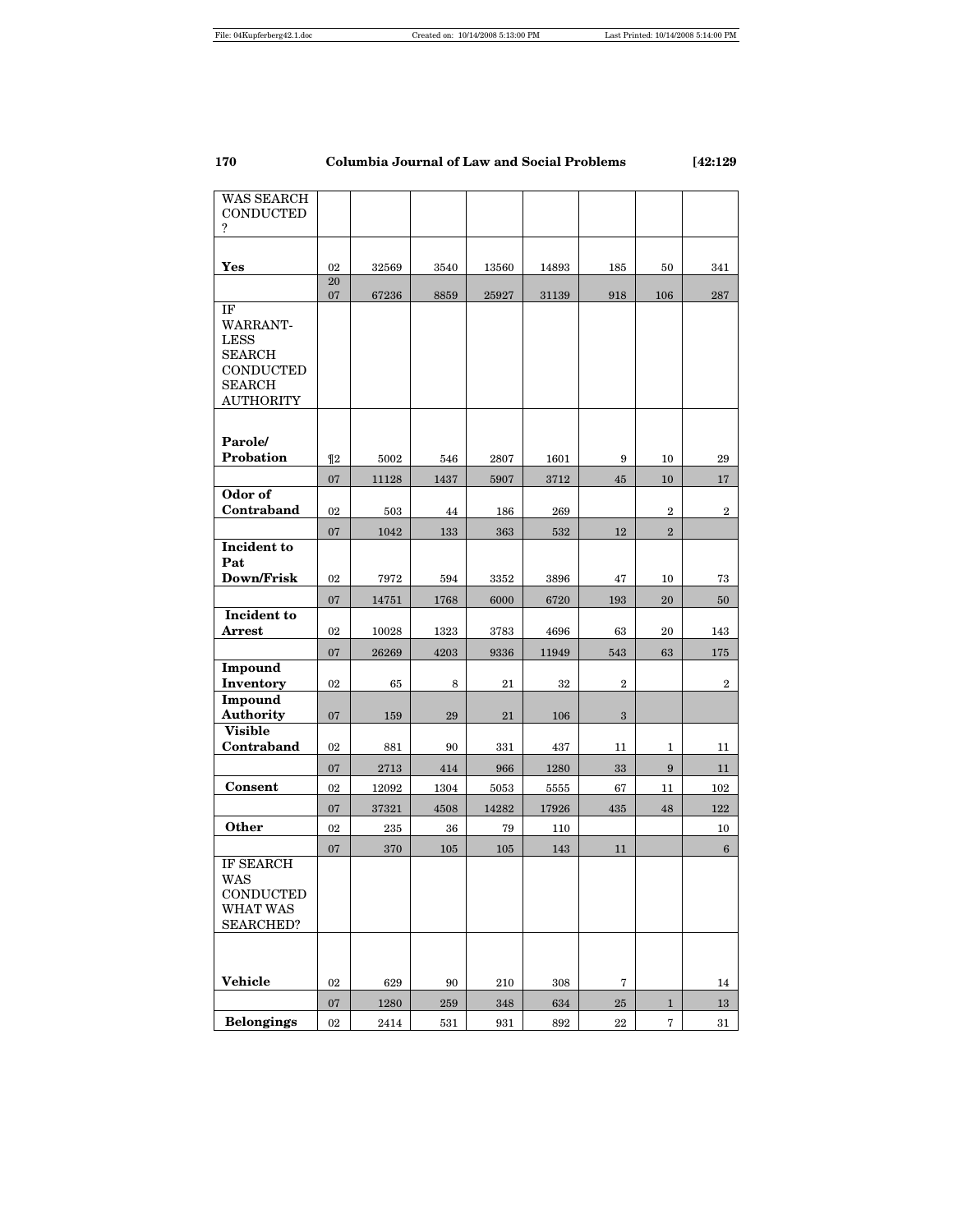|                                                                                   | 07     |       |      |       |       |                |                  |                 |
|-----------------------------------------------------------------------------------|--------|-------|------|-------|-------|----------------|------------------|-----------------|
| Person                                                                            | 02     | 31670 | 3318 | 13224 | 14600 | 171            | 48               | 309             |
|                                                                                   | 07     | 65952 | 8532 | 25640 | 30532 | 880            | 96               | $\bf 272$       |
| Container                                                                         | 02     | 369   | 68   | 171   | 118   | 1              |                  | 11              |
|                                                                                   | 07     | 3958  | 953  | 1141  | 1723  | 100            | 15               | 26              |
| <b>Other</b>                                                                      | 02     | 208   | 37   | 62    | 84    | 13             |                  | 12              |
|                                                                                   | 07     | 1420  | 286  | 450   | 627   | 38             | $\,2$            | 17              |
| IF SEARCH<br>WAS<br><b>CONDUCTED</b><br><b>WHAT WAS</b><br><b>DISCOVERED</b><br>? |        |       |      |       |       |                |                  |                 |
|                                                                                   |        |       |      |       |       |                |                  |                 |
| Weapons                                                                           | 02     | 680   | 83   | 302   | 285   | $\overline{2}$ | 1                | 7               |
|                                                                                   | 07     | 1192  | 151  | 403   | 619   | 15             |                  | $\overline{4}$  |
| <b>Money</b>                                                                      | 02     | 646   | 53   | 323   | 260   | $\overline{4}$ |                  | 6               |
|                                                                                   | 07     | 1413  | 158  | 684   | 535   | 28             |                  | 8               |
| <b>Drugs</b>                                                                      | 02     | 2721  | 351  | 1267  | 1067  | 10             | 3                | 23              |
|                                                                                   | 07     | 6525  | 960  | 3030  | 2439  | 71             | $\overline{7}$   | 18              |
| Alcohol                                                                           | 02     | 738   | 83   | 255   | 382   | 1              | $\boldsymbol{2}$ | 15              |
|                                                                                   | 07     | 2773  | 386  | 783   | 1551  | 28             | 16               | $9\phantom{.0}$ |
| Other<br>Contraband                                                               | 02     | 1478  | 256  | 627   | 557   | 15             |                  | 23              |
|                                                                                   | 07     | 2971  | 434  | 1093  | 1376  | $52\,$         | $\overline{4}$   | 12              |
| Other<br><b>Evidence of</b><br>Crime                                              | 02     | 879   | 103  | 244   | 505   | 6              |                  | 21              |
| Other                                                                             | 07     | 2210  | 353  | 540   | 1239  | 58             | $\mathbf{1}$     | 19              |
| Property                                                                          | 02     | 1693  | 185  | 740   | 734   | 13             | 1                | 20              |
|                                                                                   | 07     | 3574  | 519  | 1256  | 1712  | 59             | 9                | 19              |
| Nothing                                                                           | 02     | 25784 | 2799 | 10614 | 11927 | 147            | 43               | 254             |
| Vehicle [??]                                                                      | 07     | 135   | 20   | 26    | 85    | 3              |                  | $\mathbf{1}$    |
| <b>ACTION</b><br>TAKEN:                                                           |        |       |      |       |       |                |                  |                 |
| Warning                                                                           | 02     | 12552 | 1692 | 5514  | 5083  | 108            | 30               | 125             |
|                                                                                   | 07     | 23819 | 3420 | 11121 | 8964  | 224            | 26               | 64              |
| <b>Citation</b>                                                                   | 02     | 42755 | 8763 | 13477 | 18447 | 945            | 93               | 1030            |
|                                                                                   | 07     | 43000 | 6447 | 11953 | 22885 | 1379           | 78               | 258             |
| Arrest                                                                            | 02     | 12029 | 2042 | 4814  | 4847  | 79             | 26               | 221             |
|                                                                                   | 07     | 46779 | 8465 | 15632 | 21342 | 897            | 174              | 269             |
| Field<br>Interview<br>Completed                                                   | $02\,$ | 19181 | 2668 | 7757  | 8414  | 96             | $\bf 28$         | 218             |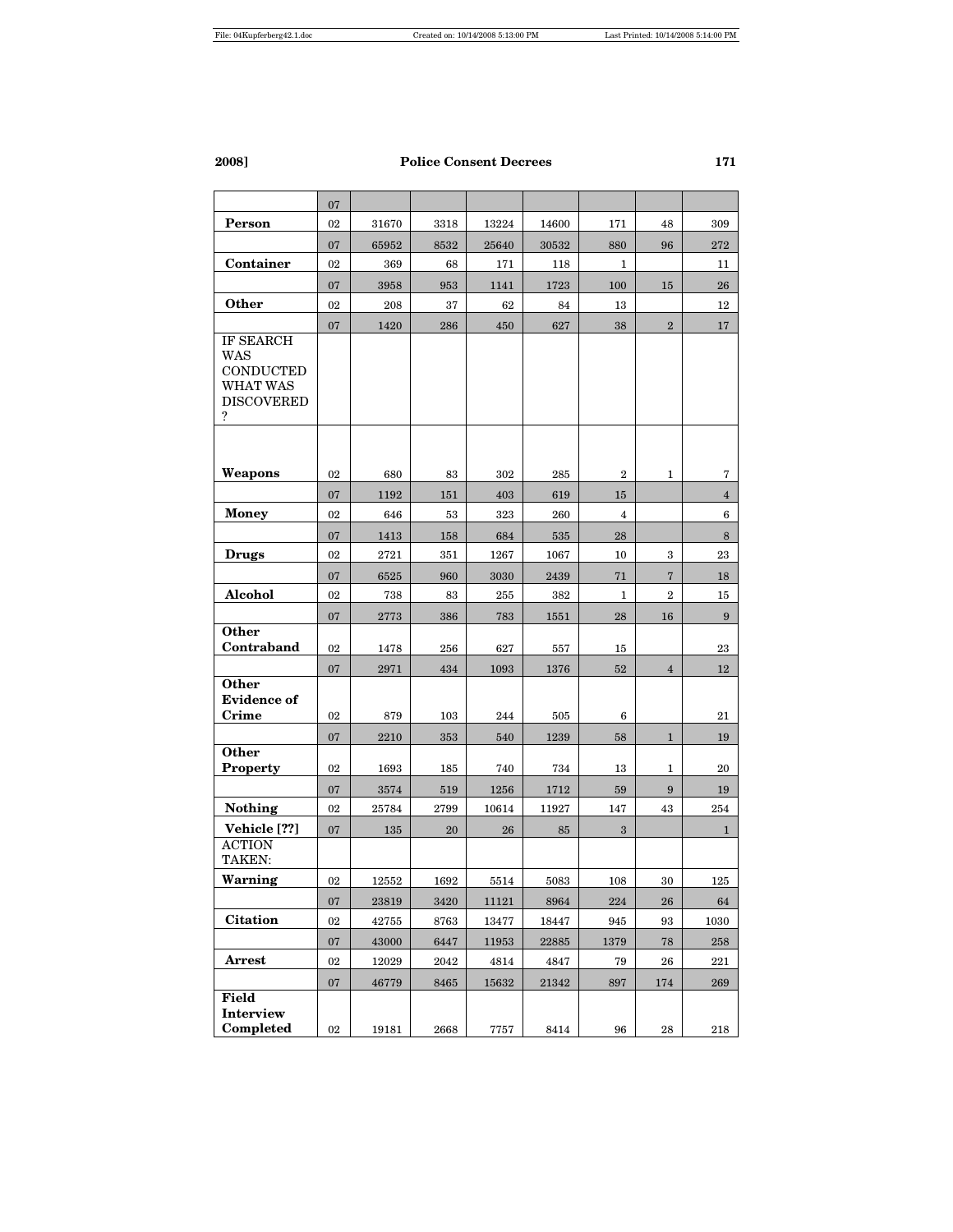|             | 07 | 66922 | 9461 | 28217 | 28023 | 840       | 114 | 267           |
|-------------|----|-------|------|-------|-------|-----------|-----|---------------|
| <b>None</b> | 02 | 2555  | 300  | 1079  | 1125  | 15<br>⊥ ≀ | -   | $\Omega$<br>z |
|             | 07 | 4601  | 846  | 1602  | 2048  | 68        |     | 31            |

# APPENDIX C - NEW JERSEY STATE POLICE STOPS 2003, 2007

|                                                                                                                                                       | New Jersey State Police Stops, Entire Division Totals, 5/1/2003-10/31/2003;<br>5/1/2007-10/31/2007 |         |         |              |          |               |                |              |  |  |  |  |
|-------------------------------------------------------------------------------------------------------------------------------------------------------|----------------------------------------------------------------------------------------------------|---------|---------|--------------|----------|---------------|----------------|--------------|--|--|--|--|
| This data is collected from State Police Consent Decree Aggregate Data Reports,<br>available at http://www.nj.gov/lps/8-aggregate%20-data-rep.pdf and |                                                                                                    |         |         |              |          |               |                |              |  |  |  |  |
| http://www.nj.gov/lps/16-aggregate-data-rep.pdf.                                                                                                      |                                                                                                    |         |         |              |          |               |                |              |  |  |  |  |
|                                                                                                                                                       | Yr                                                                                                 | Total   | White   | <b>Black</b> | Hisp.    | Asian<br>Ind. | Other<br>Asian | Am.<br>Ind.  |  |  |  |  |
| <b>Stops</b>                                                                                                                                          |                                                                                                    |         |         |              |          |               |                |              |  |  |  |  |
|                                                                                                                                                       | 03                                                                                                 | 186,124 | 127,141 | 30,982       | 17,683   | 2,804         | 6,775          | 739          |  |  |  |  |
|                                                                                                                                                       | 07                                                                                                 | 249,607 | 160,671 | 45,192       | 28,720   | 5,047         | 8,629          | 1,348        |  |  |  |  |
| Percentage                                                                                                                                            | 03                                                                                                 |         | 68.3%   | 16.6%        | 9.5%     | 1.5%          | 3.6%           | 0.4%         |  |  |  |  |
|                                                                                                                                                       | 07                                                                                                 |         | 64.4%   | 18.1%        | 11.5%    | 2.0%          | $3.5\%$        | 0.5%         |  |  |  |  |
| Moving                                                                                                                                                | 03                                                                                                 | 162,358 | 111,894 | 25,835       | 14,907   | 2,650         | 6,378          | 694          |  |  |  |  |
|                                                                                                                                                       | 07                                                                                                 | 208,241 | 135,001 | 36,176       | 23,321   | 4,667         | 7,826          | 1,250        |  |  |  |  |
| Percentage                                                                                                                                            | 03                                                                                                 |         | 68.9%   | 15.9%        | 9.2%     | 1.6%          | 3.9%           | 0.4%         |  |  |  |  |
|                                                                                                                                                       | 07                                                                                                 |         | 64.8%   | 17.4%        | 11.2%    | 2.2%          | $3.8\%$        | 0.6%         |  |  |  |  |
| Nonmoving                                                                                                                                             | 03                                                                                                 | 21,214  | 13,467  | 4,759        | 2,444    | 143           | 363            | 38           |  |  |  |  |
|                                                                                                                                                       | 07                                                                                                 | 36,277  | 22,791  | 7,855        | 4,571    | 303           | 678            | 79           |  |  |  |  |
| Percentage                                                                                                                                            | 03                                                                                                 |         | 63.5%   | 22.4%        | $11.5\%$ | 0.7%          | 1.7%           | $0.2\%$      |  |  |  |  |
|                                                                                                                                                       | 07                                                                                                 |         | 62.8%   | 21.7%        | 12.6%    | 0.8%          | $1.9\%$        | $0.2\%$      |  |  |  |  |
| Other                                                                                                                                                 | 03                                                                                                 | 2,552   | 1,780   | 388          | 332      | 11            | 34             | 7            |  |  |  |  |
|                                                                                                                                                       | 07                                                                                                 | 5,089   | 2,879   | 1,161        | 828      | 77            | 125            | 19           |  |  |  |  |
| Percentage                                                                                                                                            | 03                                                                                                 |         | 69.7%   | 15.2%        | 13.0%    | 0.4%          | 1.3%           | 0.3%         |  |  |  |  |
|                                                                                                                                                       | 07                                                                                                 |         | 56.6%   | 22.8%        | 16.3%    | 1.5%          | 2.5%           | 0.4%         |  |  |  |  |
| Law<br><b>Enforce-</b><br>ment Pro-<br>cedures<br>(Post-Stop<br>Interac-<br>tion)                                                                     |                                                                                                    |         |         |              |          |               |                |              |  |  |  |  |
| Total                                                                                                                                                 | 03                                                                                                 | 12,935  | 6,244   | 4,421        | 1,997    | 87            | 182            | 4            |  |  |  |  |
|                                                                                                                                                       | 07                                                                                                 | 19,555  | 9,492   | 6,034        | 3,432    | 256           | 333            | 8            |  |  |  |  |
| Percentage                                                                                                                                            | 03                                                                                                 |         | 48.3%   | 34.2%        | 15.4%    | 0.7%          | 1.4%           | $0.0\%$      |  |  |  |  |
|                                                                                                                                                       | 07                                                                                                 |         | 48.5%   | 30.9%        | 17.6%    | $1.3\%$       | 1.7%           | $0.0\%$      |  |  |  |  |
| Occupant<br>Exit Ve-<br>hicle                                                                                                                         | 03                                                                                                 | 4,763   | 2,344   | 1,586        | 724      | 32            | 76             | $\mathbf{1}$ |  |  |  |  |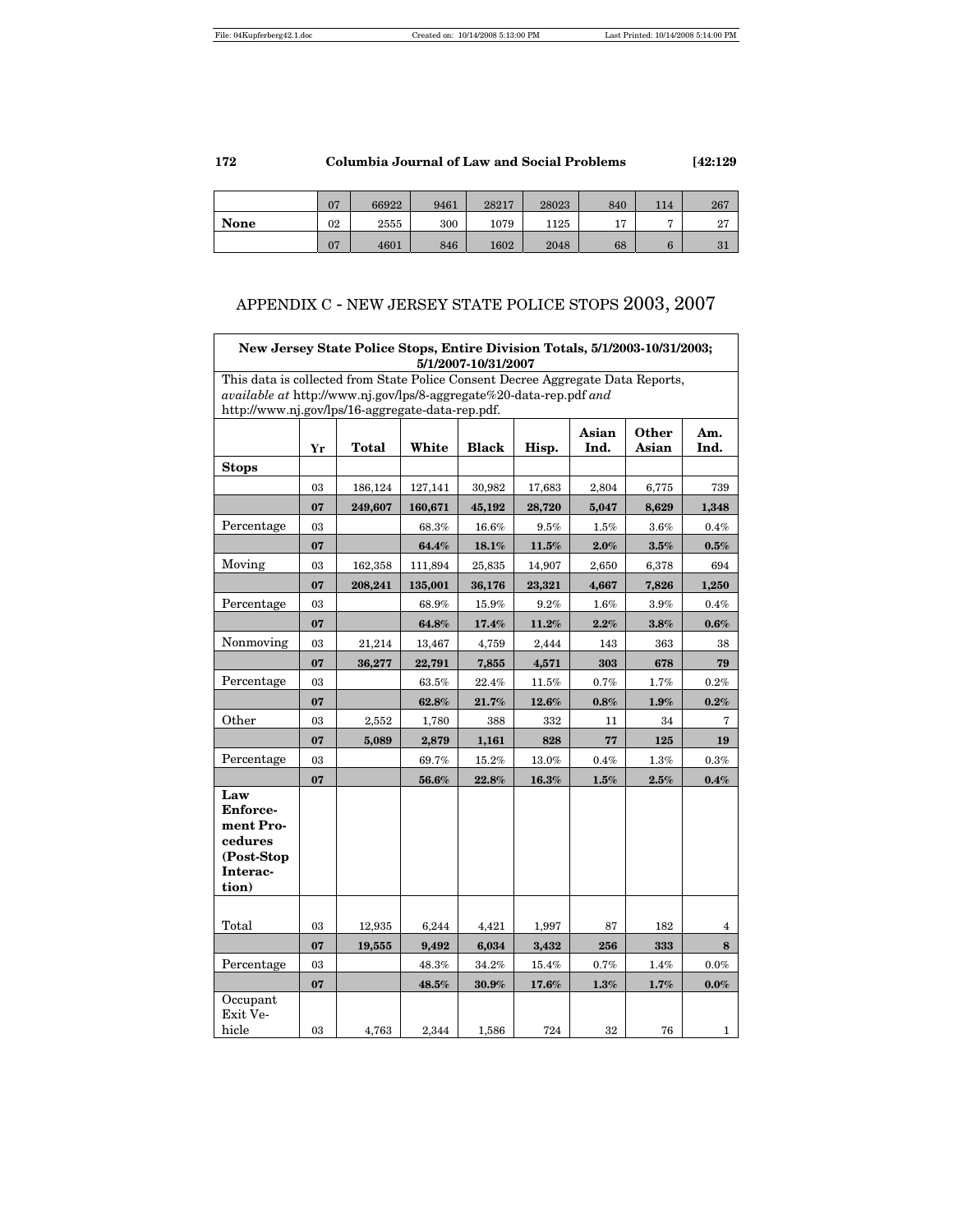|                                               | 07       | 8,395     | 4,012                   | 2,644                      | 1,462                 | 119                | 155              | $\bf{3}$         |
|-----------------------------------------------|----------|-----------|-------------------------|----------------------------|-----------------------|--------------------|------------------|------------------|
| Percentage                                    | 03       |           | 49.2%                   | 33.3%                      | 15.2%                 | 0.7%               | $1.6\%$          | 0.0%             |
|                                               | 07       |           | $\pmb{47.8\%}$          | $\bm{31.5\%}$              | $17.4\%$              | $1.4\%$            | $1.8\%$          | $0.0\%$          |
| Occupant<br>Protective<br>Frisk<br>(Pat-Down) | 03       | 323       | 147                     | 99                         | 73                    | 1                  | 3                | 0                |
|                                               |          |           |                         |                            |                       | 6                  | $\boldsymbol{9}$ | $\bf{0}$         |
| Percentage                                    | 07<br>03 | 372       | 148                     | 117                        | 92                    |                    |                  |                  |
|                                               | 07       |           | $45.5\%$<br>39.8%       | $30.7\%$<br>$\pmb{31.5\%}$ | $22.6\%$<br>24.7%     | $0.3\%$<br>$1.6\%$ | $0.9\%$<br>2.4%  | $0.0\%$          |
| Occupant<br>Searched                          | 03       | 3,724     | 1,795                   | 1,281                      | 570                   | 27                 | 50               | $0.0\%$<br>1     |
|                                               | 07       | 6,732     | 3,164                   | 2,235                      | 1,154                 | 83                 | 93               | $\bf{3}$         |
| Percentage                                    | 03       |           | 48.2%                   | 34.4%                      | 15.3%                 | 0.7%               | 1.3%             | $0.0\%$          |
|                                               | 07       |           | 47.0%                   | $33.2\%$                   | 17.1%                 | 1.2%               | 1.4%             | $0.0\%$          |
| Force<br>Deadly                               | 03       | 0         | 0                       | 0                          | 0                     | 0                  | 0                | 0                |
|                                               | 07       | $\bf{0}$  | $\bf{0}$                | $\bf{0}$                   | $\bf{0}$              | $\bf{0}$           | $\bf{0}$         | $\bf{0}$         |
| Percentage                                    | $03\,$   |           | $0.0\%$                 | $0.0\%$                    | $0.0\%$               | $0.0\%$            | $0.0\%$          | $0.0\%$          |
|                                               | 07       |           | $0.0\%$                 | $0.0\%$                    | $0.0\%$               | $0.0\%$            | $0.0\%$          | $0.0\%$          |
| Force Phys-<br>ical                           | 03       | 5         | 1                       | 3                          | 1                     | 0                  | $\bf{0}$         | $\bf{0}$         |
|                                               | 07       | 6         | $\overline{\mathbf{2}}$ | $\bf{3}$                   | $\mathbf{1}$          | $\bf{0}$           | $\bf{0}$         | $\bf{0}$         |
| Percentage                                    | 03       |           | 20.0%                   | 60.0%                      | 20.0%                 | $0.0\%$            | $0.0\%$          | 0.0%             |
|                                               | 07       |           | $33.3\%$                | $50.0\%$                   | 16.7%                 | $0.0\%$            | $0.0\%$          | 0.0%             |
| Force<br>Mechanical                           | 03       | 0         | 0                       | 0                          | 0                     | 0                  | 0                | 0                |
|                                               | 07       | $\bf{0}$  | $\bf{0}$                | $\bf{0}$                   | $\bf{0}$              | $\bf{0}$           | $\bf{0}$         | $\bf{0}$         |
| Percentage                                    | 03       |           | $0.0\%$                 | $0.0\%$                    | $0.0\%$               | $0.0\%$            | $0.0\%$          | 0.0%             |
|                                               | 07       |           | $0.0\%$                 | $0.0\%$                    | $0.0\%$               | $0.0\%$            | $0.0\%$          | $0.0\%$          |
| Force<br>Chemical                             | 03       | 6         | 3                       | $\overline{2}$             | 1                     | 0                  | 0                | 0                |
|                                               | 07       | ${\bf 5}$ | $\bf{2}$                | $\bf{3}$                   | $\bf{0}$              | $\bf{0}$           | $\bf{0}$         | $\bf{0}$         |
| Percentage                                    | 03       |           | 50.0%                   | 33.3%                      | 16.7%                 | $0.0\%$            | $0.0\%$          | $0.0\%$          |
|                                               | 07       |           | 40.0%                   | $60.0\%$                   | $0.0\%$               | $0.0\%$            | $0.0\%$          | $0.0\%$          |
| Consent to<br>Search<br>Vehicle               |          |           |                         |                            |                       |                    |                  |                  |
| Requested                                     | 03       | 14        | 5                       | 6                          | 3                     | 0                  | 0                | 0                |
|                                               | 07       | 101       | 49                      | 33                         | 17                    | $\mathbf{1}$       | 1                | $\mathbf{0}$     |
| Percentage                                    | 03       |           | 35.7%                   | 42.9%                      | $21.4\%$              | $0.0\%$            | 0.0%             | $0.0\%$          |
|                                               | $07\,$   |           | $\pmb{48.5\%}$          | 32.7%                      | $\boldsymbol{16.8\%}$ | $1.0\%$            | $1.0\%$          | $0.0\%$          |
| Consent<br>Search of<br>Vehicle               |          |           |                         |                            |                       |                    |                  |                  |
| Conducted                                     | 03       | 11        | 4                       | 5                          | $\boldsymbol{2}$      | 0                  | 0                | $\boldsymbol{0}$ |
|                                               | 07       | $62\,$    | 35                      | 18                         | 7                     | 1                  | 1                | $\bf{0}$         |
| Percentage                                    | $03\,$   |           | $36.4\%$                | $45.5\%$                   | $18.2\%$              | $0.0\%$            | $0.0\%$          | $0.0\%$          |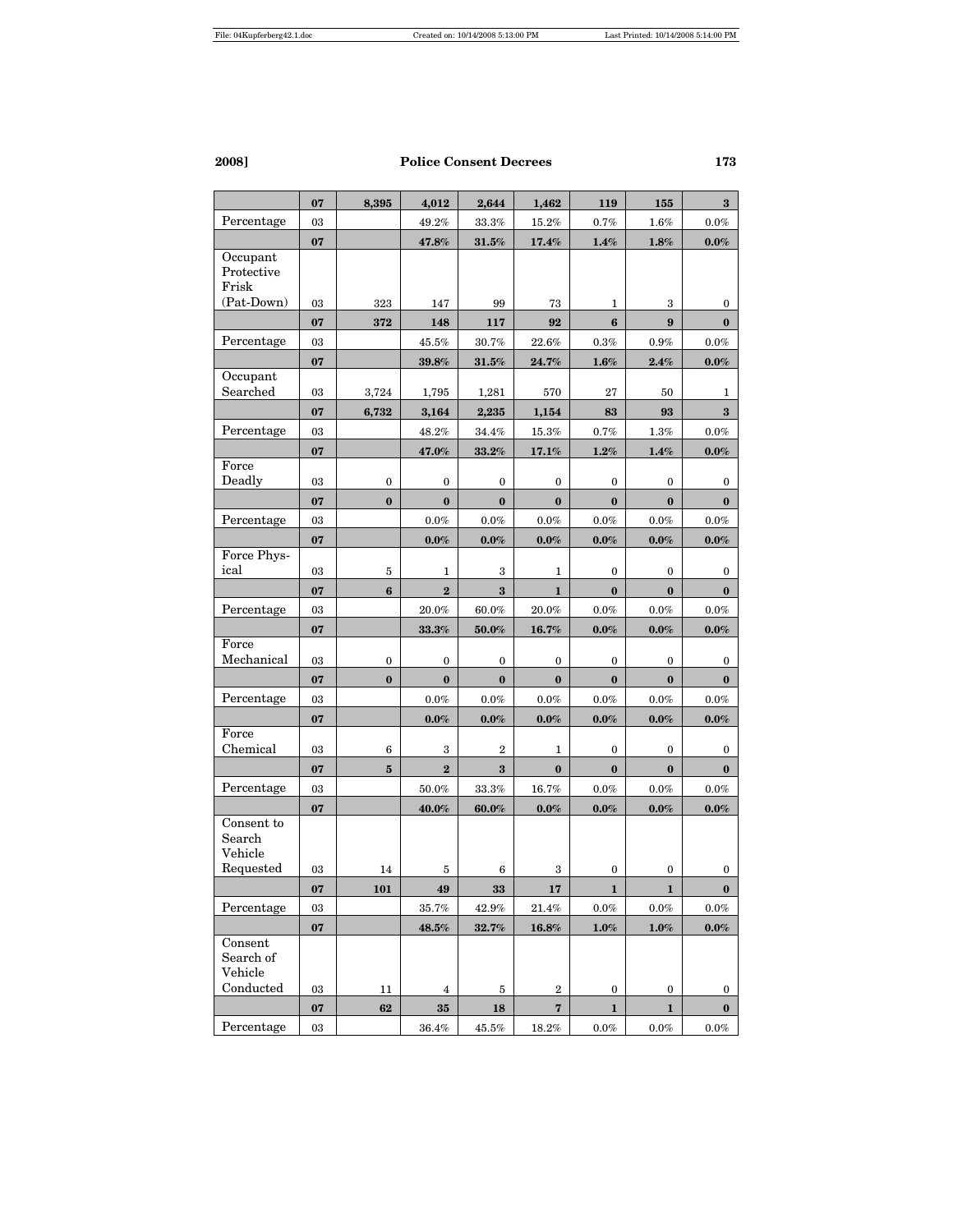|                      | 07         |                  | ${\bf 56.5\%}$          | 29.0%          | 11.3%                   | $1.6\%$          | 1.6%             | $0.0\%$          |
|----------------------|------------|------------------|-------------------------|----------------|-------------------------|------------------|------------------|------------------|
| Probable             |            |                  |                         |                |                         |                  |                  |                  |
| Cause                |            |                  |                         |                |                         |                  |                  |                  |
| Search of<br>Vehicle |            |                  |                         |                |                         |                  |                  |                  |
| Conducted            | 03         | 4,068            | 1,942                   | 1,426          | 618                     | 27               | 53               | 2                |
|                      | 07         | 3,843            | 2073                    | 956            | 692                     | 46               | 74               | $\bf{2}$         |
| Percentage           | 03         |                  | 47.7%                   | 35.1%          | 15.2%                   | 0.7%             | 1.3%             | $0.0\%$          |
|                      | 07         |                  | $53.9\%$                | 24.9%          | 18.0%                   | $1.2\%$          | $1.9\%$          | $0.1\%$          |
| Drug Dog             |            |                  |                         |                |                         |                  |                  |                  |
| Employed             | 03         | 21               | 3                       | 13             | 5                       | 0                | 0                | 0                |
|                      | 07         | 39               | $\overline{\mathbf{7}}$ | 25             | $\overline{\mathbf{7}}$ | $\bf{0}$         | $\bf{0}$         | $\bf{0}$         |
| Percentage           | $03\,$     |                  | 14.3%                   | $61.9\%$       | 23.8%                   | $0.0\%$          | $0.0\%$          | $0.0\%$          |
|                      | 07         |                  | $17.9\%$                | 64.1%          | 17.9%                   | $0.0\%$          | $0.0\%$          | $0.0\%$          |
| Disposi-             |            |                  |                         |                |                         |                  |                  |                  |
| tions<br>(Sum-       |            |                  |                         |                |                         |                  |                  |                  |
| mons/                |            |                  |                         |                |                         |                  |                  |                  |
| <b>Warnings)</b>     |            |                  |                         |                |                         |                  |                  |                  |
|                      |            |                  |                         |                |                         |                  |                  |                  |
| Total                | 03         | 186,124          | 127,141                 | 30,982         | 17,683                  | 2,804            | 6,775            | 739              |
|                      | 07         | 249,607          | 160,671                 | 45,192         | 28,720                  | 5,047            | 8,629            | 1,348            |
| Percentage           | 03         |                  | 68.3%                   | $16.6\%$       | $9.5\%$                 | $1.5\%$          | $3.6\%$          | 0.4%             |
|                      | 07         |                  | 64.4%                   | 18.1%          | 11.5%                   | 2.0%             | $3.5\%$          | $0.5\%$          |
| Summons              |            |                  |                         |                |                         |                  |                  |                  |
| Moving               | 03         | 58,356           | 37,219                  | 9,538          | 6,160                   | 1,514            | 3,511            | 414              |
|                      | 07         | 74,455           | 44,834                  | 12,777         | 9,532                   | 2,626            | 4,016            | 670              |
| Percentage           | 03         |                  | 63.8%                   | 16.3%          | $10.6\%$                | $2.6\%$          | $6.0\%$          | 0.7%             |
|                      | 07         |                  | 60.2%                   | 17.2%          | 12.8%                   | $3.5\%$          | 5.4%             | $0.9\%$          |
| Summons<br>Nonmoving | 03         |                  |                         |                |                         |                  |                  |                  |
|                      | 07         | 12,792<br>23,570 | 8,449<br>14,845         | 2,273<br>4,392 | 1,603<br>3,344          | 134<br>311       | 296<br>582       | 37<br>96         |
| Percentage           | 03         |                  | 66.0%                   | 17.8%          | $12.5\%$                | 1.0%             | $2.3\%$          | $0.3\%$          |
|                      | 07         |                  | 63.0%                   | $18.6\%$       | $\textbf{14.2}\%$       | $1.3\%$          | $2.5\%$          | $0.4\%$          |
| Warnings             |            |                  |                         |                |                         |                  |                  |                  |
| Moving               | 03         | 36,374           | 27,319                  | 5,325          | 2,360                   | 293              | 976              | 101              |
|                      | 07         | 52,267           | 36,405                  | 8,786          | 4,418                   | 862              | 1,554            | 242              |
| Percentage           | 03         |                  | 75.1%                   | 14.6%          | 6.5%                    | 0.8%             | 2.7%             | 0.3%             |
|                      | 07         |                  | 69.7%                   | 16.8%          | $8.5\%$                 | 1.6%             | $3.0\%$          | $0.5\%$          |
| Warnings             |            |                  |                         |                |                         |                  |                  |                  |
| Nonmoving            | 03         | 5,253            | 3,571                   | 1,100          | 478                     | 20               | 77               | 7                |
|                      | 07         | 7,771            | 4,840                   | 1,875          | 807                     | 64               | 170              | 15               |
| Percentage           | $03\,$     |                  | $68.0\%$                | $20.9\%$       | $9.1\%$                 | $0.4\%$          | $1.5\%$          | $0.1\%$          |
|                      | ${\bf 07}$ |                  | $\boldsymbol{62.3\%}$   | 24.1%          | ${\bf 10.4}\%$          | $\mathbf{0.8}\%$ | $\mathbf{2.2}\%$ | $\mathbf{0.2}\%$ |
| Summons<br>Moving &  |            |                  |                         |                |                         |                  |                  |                  |
| Warnings             |            |                  |                         |                |                         |                  |                  |                  |
| Moving               | 03         | 1,954            | 1,320                   | 282            | 193                     | 48               | 100              | 11               |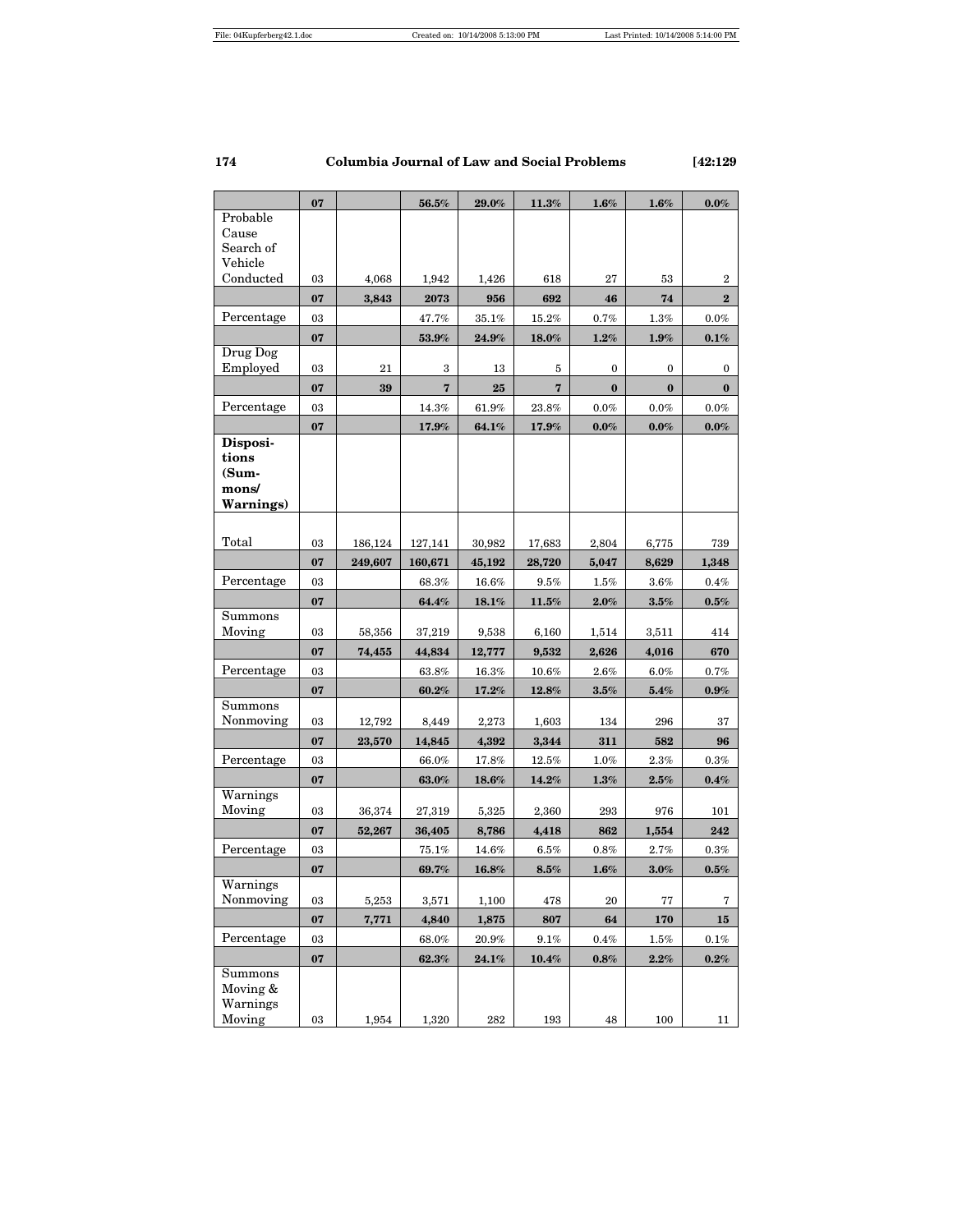|                                                                       | 07 | 2,129  | 1,481  | 298    | 204   | 47      | 91      | 8              |
|-----------------------------------------------------------------------|----|--------|--------|--------|-------|---------|---------|----------------|
| Percentage                                                            | 03 |        | 67.6%  | 14.4%  | 9.9%  | $2.5\%$ | 5.1%    | 0.6%           |
|                                                                       | 07 |        | 69.6%  | 14.0%  | 9.6%  | 2.2%    | 4.3%    | 0.4%           |
| Summons<br>Non Mov-<br>ing &<br>Warnings<br>Non Mov-                  |    |        |        |        |       |         |         |                |
| ing                                                                   | 03 | 1,261  | 824    | 275    | 134   | 9       | 17      | $\overline{2}$ |
|                                                                       | 07 | 849    | 478    | 228    | 116   | 10      | 17      | $\bf{0}$       |
| Percentage                                                            | 03 |        | 65.3%  | 21.8%  | 10.6% | 0.7%    | $1.3\%$ | 0.2%           |
|                                                                       | 07 |        | 56.3%  | 26.9%  | 13.7% | $1.2\%$ | 2.0%    | $0.0\%$        |
| Summons<br>&/or Warn-<br>ings / Mov-<br>ing $&/or$<br>Non Mov-<br>ing | 03 | 36,987 | 25,013 | 6,074  | 3,960 | 580     | 1,251   | 109            |
|                                                                       | 07 | 26,012 | 16,495 | 4,511  | 3,578 | 455     | 829     | 144            |
| Percentage                                                            | 03 |        | 67.6%  | 16.4%  | 10.7% | $1.6\%$ | 3.4%    | 0.3%           |
|                                                                       |    |        |        |        |       |         |         |                |
|                                                                       | 07 |        | 63.4%  | 17.3%  | 13.8% | 1.7%    | 3.2%    | 0.6%           |
| Other                                                                 | 03 | 33,147 | 23,426 | 6,115  | 2,795 | 206     | 547     | 58             |
|                                                                       | 07 | 62,554 | 41,293 | 12,325 | 6,721 | 672     | 1,370   | 173            |
| Percentage                                                            | 03 |        | 70.7%  | 18.4%  | 8.4%  | $0.6\%$ | 1.7%    | 0.2%           |
|                                                                       | 07 |        | 66.0%  | 19.7%  | 10.7% | 1.1%    | 2.2%    | 0.3%           |

# APPENDIX D - NEW JERSEY STATE POLICE ARRESTS 2003, 2007

|                                                                                                        | New Jersey State Police Arrests, Entire Division Arrest Data, 01-MAY-2003 Through 31-OCT-<br>2003; 01-MAY-2007 Through 31-OCT-2007. |       |       |          |       |      |         |                |         |  |  |  |  |
|--------------------------------------------------------------------------------------------------------|-------------------------------------------------------------------------------------------------------------------------------------|-------|-------|----------|-------|------|---------|----------------|---------|--|--|--|--|
|                                                                                                        | This data is collected from State Police Consent Decree Aggregate Data Reports, <i>available at</i>                                 |       |       |          |       |      |         |                |         |  |  |  |  |
| http://www.nj.gov/lps/8-aggregate%20-data-rep.pdf and http://www.nj.gov/lps/16-aggregate-data-rep.pdf. |                                                                                                                                     |       |       |          |       |      |         |                |         |  |  |  |  |
|                                                                                                        | W.<br>В.<br>Am.<br>Y<br>White<br>Hisp.<br><b>Total</b><br><b>Black</b><br>Hisp.<br><b>Other</b><br>Ind.<br>Asn.<br>r                |       |       |          |       |      |         |                |         |  |  |  |  |
| Total                                                                                                  |                                                                                                                                     |       |       |          |       |      |         |                |         |  |  |  |  |
| Criminal                                                                                               |                                                                                                                                     |       |       |          |       |      |         |                |         |  |  |  |  |
| Arrest                                                                                                 | 03                                                                                                                                  | 7599  | 3982  | 2411     | 900   | 111  | 160     | 3              | 32      |  |  |  |  |
|                                                                                                        | 07                                                                                                                                  | 10138 | 4906  | 3603     | 1199  | 233  | 163     | $\overline{2}$ | 32      |  |  |  |  |
| Percentage                                                                                             | 03                                                                                                                                  |       | 52.0% | 32.0%    | 12.0% | 1.0% | 2.0%    | $0.0\%$        | $0.0\%$ |  |  |  |  |
|                                                                                                        | 07                                                                                                                                  |       | 48.4% | $35.5\%$ | 11.8% | 2.3% | $1.6\%$ | $0.0\%$        | $0.3\%$ |  |  |  |  |
| Patrol                                                                                                 |                                                                                                                                     |       |       |          |       |      |         |                |         |  |  |  |  |
| Related                                                                                                |                                                                                                                                     |       |       |          |       |      |         |                |         |  |  |  |  |
| $\operatorname{Arrests}$                                                                               | 03                                                                                                                                  | 4077  | 1970  | 1507     | 466   | 82   | 45      |                | 6       |  |  |  |  |
|                                                                                                        | 07                                                                                                                                  | 7416  | 3319  | 2874     | 913   | 177  | 109     |                | 23      |  |  |  |  |
| Percentage                                                                                             | 03                                                                                                                                  |       | 48.3% | 37.0%    | 11.4% | 2.0% | $1.0\%$ | $0.0\%$        | $0.0\%$ |  |  |  |  |